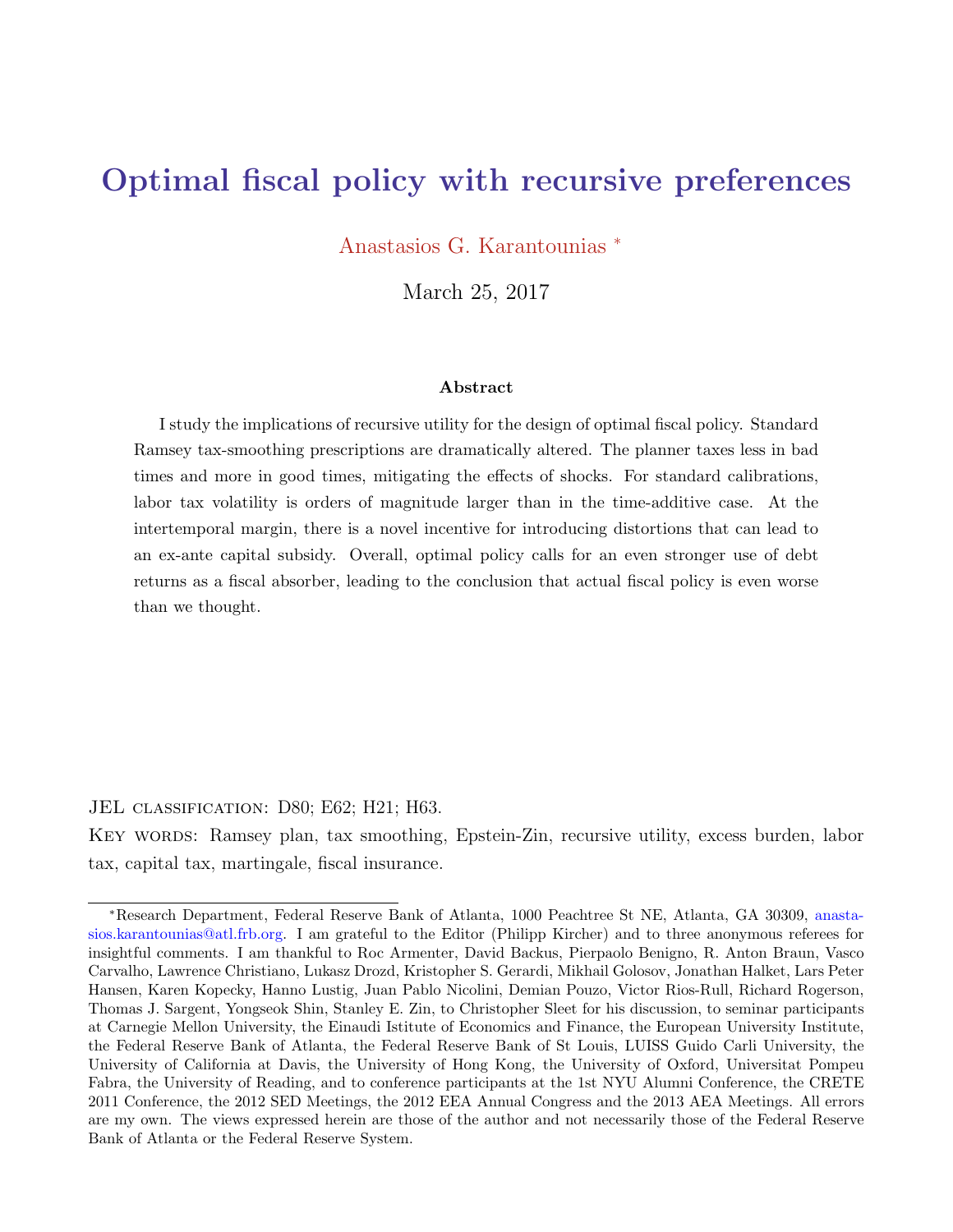## 1 Introduction

The basic fiscal policy prescription in dynamic, stochastic, frictionless economies is tax-smoothing. Labor taxes should be essentially constant and any kind of shock should be absorbed by proper debt management. This result comes from the seminal work of [Lucas and Stokey](#page-40-0) [\(1983\)](#page-40-0) and [Chari](#page-39-0) [et al.](#page-39-0) [\(1994\)](#page-39-0) and forms the heart of dynamic Ramsey policy.

In this paper, I show that if we differentiate between risk aversion and intertemporal elasticity of substitution and use the recursive preferences of [Epstein and Zin](#page-39-1) [\(1989\)](#page-39-1) and [Weil](#page-41-0) [\(1990\)](#page-41-0), the conventional normative tax-smoothing result breaks down, both qualitatively and – maybe more importantly– quantitatively. Optimal policy generates large surpluses and deficits by prescribing high taxes in good times and low taxes in bad times. For standard calibrations tax volatility can be 5 percentage points which contrasts to either zero or minimal volatility of few basis points in the time-additive expected utility case. Furthermore, in contrast to standard Ramsey results, labor taxes are persistent independent of the stochastic properties of exogenous shocks and capital income should be subsidized.

The coefficients of intertemporal elasticity of substitution and risk aversion are two parameters that are a priori important in shaping dynamic policy. They control the desirability of taxing in the current versus future periods and the aversion towards shocks that hit the government budget. Unfortunately, time-additive expected utility renders the analysis of the implications of these two parameters on optimal policy impossible. Moreover, since the temporal dimension of risk is ignored, questions about the implications of long-run fiscal risks on current tax and debt policies can be answered only in a limited way.

Second, and more crucially from an applied perspective, time-additive expected utility has difficulty in generating realistic asset prices, a failure which has made the empirically more successful recursive preferences the norm in the literature that merges macroeconomics and finance.<sup>[1](#page-1-0)</sup> Any model that matches risk premia raises natural questions about the design of optimal fiscal policy, since returns on the government debt portfolio are a central input in the decision to issue debt. It is natural to speculate that standard tax-smoothing prescriptions will be altered both qualitatively and quantitatively, due to the richer structure of pricing kernels. However, little is known about recursive utility and optimal fiscal policy even in the simplest Ramsey setup. This is the task of the current paper.

Consider first an economy without capital as in [Lucas and Stokey](#page-40-0) [\(1983\)](#page-40-0). Linear taxes and state-contingent debt are used in order to finance an exogenous stream of stochastic government expenditures. A benevolent planner chooses under commitment the policy that maximizes the utility of the representative household. There are two basic results with time-additive expected utility: First, the labor tax should be constant if period utility features constant elasticities. Even

<span id="page-1-0"></span><sup>&</sup>lt;sup>1</sup>The literature is vast. See indicatively [Tallarini](#page-41-1) [\(2000\)](#page-41-1), [Bansal and Yaron](#page-39-2) [\(2004\)](#page-39-2), [Piazzesi and Schneider](#page-41-2) [\(2007\)](#page-41-2), [Hansen et al.](#page-40-1) [\(2008\)](#page-40-1), [Gourio](#page-40-2) [\(2012\)](#page-40-2), [Rudebusch and Swanson](#page-41-3) [\(2012\)](#page-41-3), [Petrosky-Nadeau et al.](#page-41-4) [\(2013\)](#page-41-4) and [Ai and](#page-39-3) [Bansal](#page-39-3) [\(2016\)](#page-39-3) among others.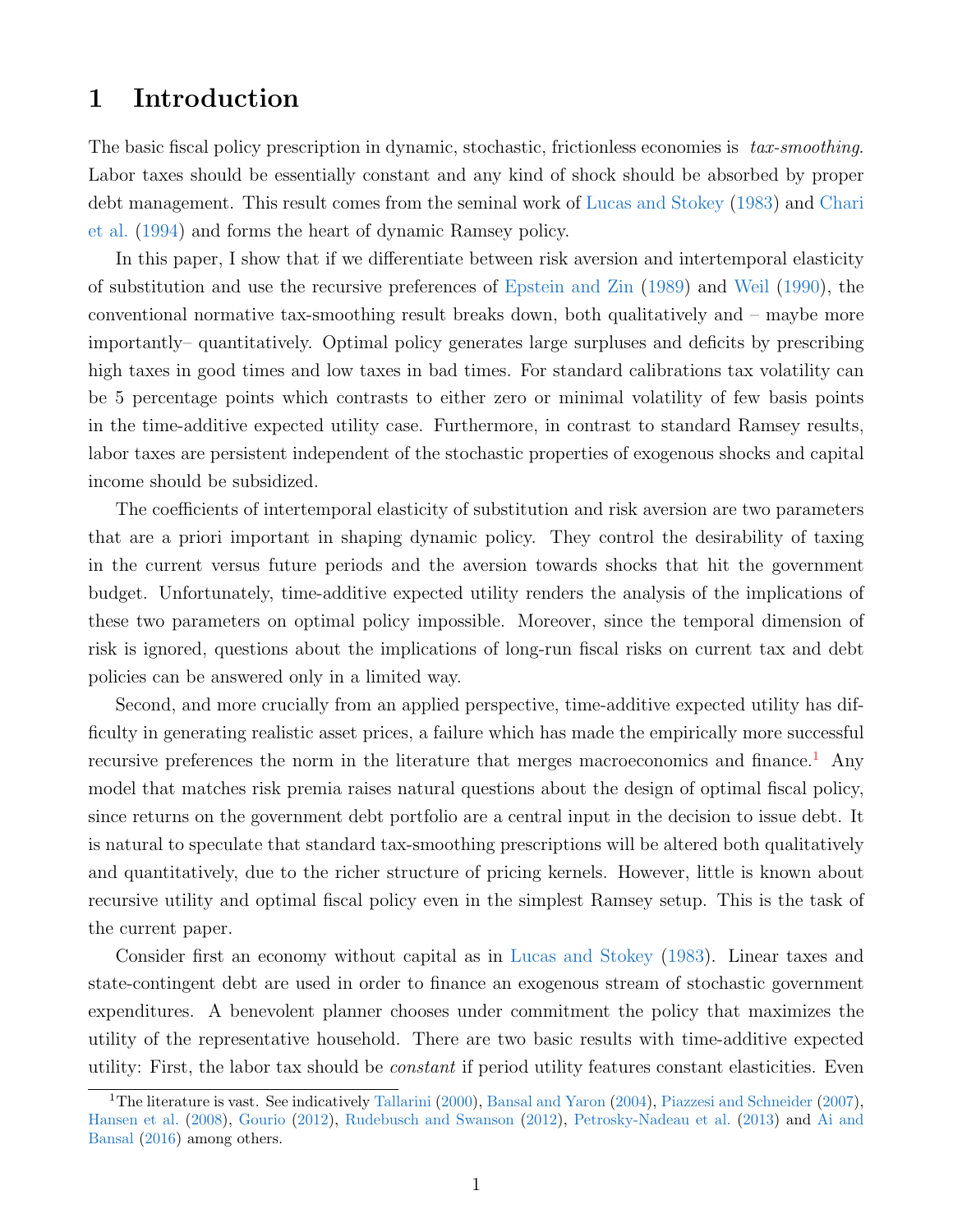when elasticities are not constant, the volatility of the labor tax is quite small. Second, whenever the labor tax varies, it inherits the stochastic properties of the exogenous shocks. Thus, optimal labor taxes do not constitute a distinct source of persistence in the economy.

As I argued earlier, both of these classic results are overturned in the same economy with recursive preferences. There is a simple, yet powerful intuition for that. Assume that risk aversion is greater than the inverse of the intertemporal elasticity of substitution. In that case, the household sacrifices smoothing over time in order to have a smoother consumption profile over states, becoming effectively averse to volatility in continuation utilities. As a response, the planner attenuates utility volatility by taxing less in bad times, offsetting therefore the effects of an adverse fiscal shock, and taxing more in good times, mitigating the benefits of a favorable fiscal shock.

What is the mechanism behind this intuition? The entire action is coming from the pricing of state-contingent claims. The planner hedges fiscal risk by issuing state-contingent debt against low spending shocks, to be paid by surpluses, and buys assets against high spending shocks, that are used to finance government deficits. With recursive utility the planner "over-insures" and sells more debt against low spending shocks relative to the expected utility benchmark, and, therefore, taxes more when spending is low. The reason is simple: by issuing more debt against good times the planner depresses continuation utilities and therefore raises the stochastic discount factor. Thus, the price of state-contingent claims that the planner sells rises, making state-contingent debt against good times cheaper. So more revenue can be raised from debt issuance and the planner can relax the budget constraint, which is welfare-improving. Similarly, by purchasing more assets and taxing less against high spending shocks, the planner raises utility and therefore decreases the stochastic discount factor, relaxing again the government budget constraint.

Hence, the additional curvature of the utility function with respect to the "long-run" amplifies fiscal insurance, depressing ultimately risk premia. Optimal policy prescribes high gains for bondholders when government spending is low, that are paid with high taxes, and capital losses when spending is high, which allow large deficits with small taxes. In fact, at high levels of government debt, the over-insurance efforts of the government can lead to a positive conditional covariance of the stochastic discount factor with the returns on the government debt portfolio, implying a negative conditional risk premium of government debt. The economics behind this striking result make sense: "good" times with low spending shocks can become "bad" times with very high tax rates. Thus, the household is happy to accept a negative premium for a risky security that pays well when distortionary taxes are high.

With recursive utility a tax rate at a future period affects the entire sequence of one-period stochastic discount factors up to that period, due to the forward-looking nature of continuation utilities. As a result, the planner does not choose future tax rates independently from the past, but designs persistent policies in order to properly affect the entire sequence of prices of statecontingent claims. Furthermore, it is it is cheaper on average to issue debt and postpone taxation for the future, leading optimally to back-loading of tax distortions.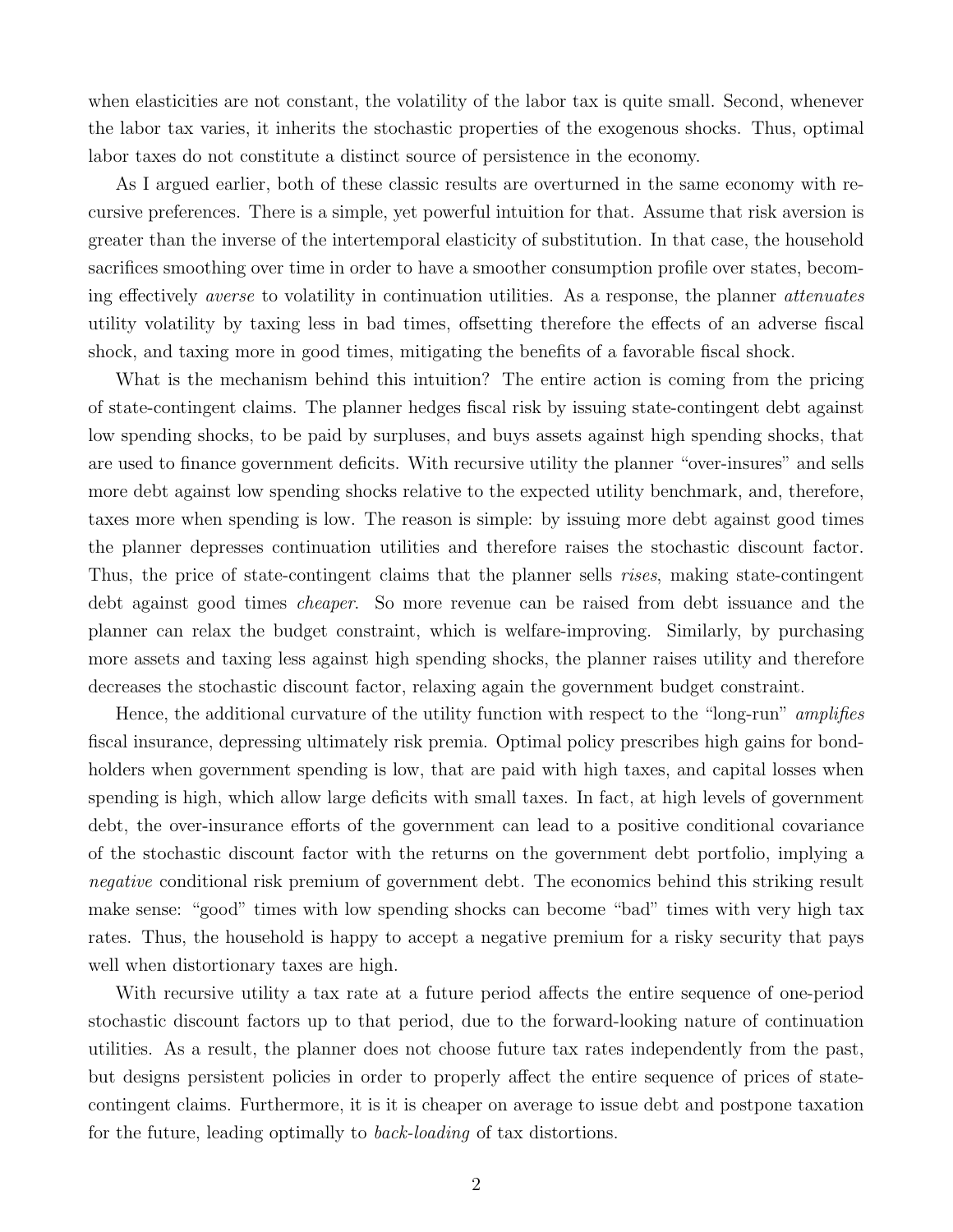Recursive utility introduces non-trivial complications to the numerical analysis of the Ramsey problem. Value functions appear in the constraints since they affect the pricing of the government debt portfolio, hindering the contraction property, introducing non-convexities and complicating the calculation of the state space. A separate contribution of the paper is to deal with these issues and provide a numerical solution of the optimal taxation problem. In a series of numerical exercises I demonstrate the substantial volatility and persistence of the tax rate and analyze the implications for the debt-to-output ratio.

As a final exercise, I quantify the *optimal* use of debt returns and tax revenues for the absorption of fiscal shocks and contrast it to the empirical findings of [Berndt et al.](#page-39-4) [\(2012\)](#page-39-4). [Berndt et al.](#page-39-4) [\(2012\)](#page-39-4) measure how fiscal shocks are absorbed by reductions in debt returns (the debt valuation channel or else fiscal insurance) or by increases in tax revenues (the surplus channel) in post-war U.S. data and find evidence of limited but non-negligible fiscal insurance. In contrast, optimal policy in an expected utility economy prescribes that the majority of fiscal risk should be absorbed by reductions in returns. Turning to a recursive utility economy, the debt valuation channel is even more prominent and can surpass 100%, in order to compensate for the fact that the surplus channel becomes essentially inoperative, due to the decrease of tax rates when an adverse fiscal shock hits. Thus, if we evaluate actual policy from the normative lens of an economy that generates a higher market price of risk the following conclusion emerges: actual fiscal policy is even worse than we thought.

The basic insights of optimal fiscal policy with recursive utility extend also in an economy with capital as in the setups of [Chari et al.](#page-39-0) [\(1994\)](#page-39-0) and [Zhu](#page-41-5) [\(1992\)](#page-41-5). The planner still over-insures and sets high and persistent labor taxes against good shocks. Furthermore, in contrast to the essentially zero ex-ante capital tax result of [Chari et al.](#page-39-0) [\(1994\)](#page-39-0) and [Zhu](#page-41-5) [\(1992\)](#page-41-5), there is an incentive to introduce an ex-ante subsidy. The reason is simple: the planner again mitigates fiscal shocks and manipulates prices by using a state-contingent subsidy to capital income in bad times and a statecontingent capital tax in good times. Bad times are weighed more though due to high marginal utility and a high marginal product of capital, leading on average to a capital subsidy.

Related literature. The main reference on optimal taxation with time-additive expected utility for an economy without capital is [Lucas and Stokey](#page-40-0) [\(1983\)](#page-40-0). The respective references for an economy with capital are [Chari et al.](#page-39-0) [\(1994\)](#page-39-0) and [Zhu](#page-41-5) [\(1992\)](#page-41-5). The models I examine reduce to the models analyzed in these studies, if I equate the risk aversion parameter to the inverse of the intertemporal elasticity of substitution parameter. Furthermore, the economy with capital reduces to the deterministic economy of [Chamley](#page-39-5) [\(1986\)](#page-39-5), if I shut off uncertainty.[2](#page-3-0)

<span id="page-3-0"></span>Related studies include [Farhi and Werning](#page-40-3) [\(2008\)](#page-40-3), who analyze the implications of recursive

<sup>&</sup>lt;sup>2</sup>It is worth noting that [Chamley](#page-39-5) demonstrated the generality of the zero capital tax result at the deterministic steady state by using the preferences of [Koopmans](#page-40-4) [\(1960\)](#page-40-4). See [Chari and Kehoe](#page-39-6) [\(1999\)](#page-39-6) for a comprehensive survey of optimal fiscal policy.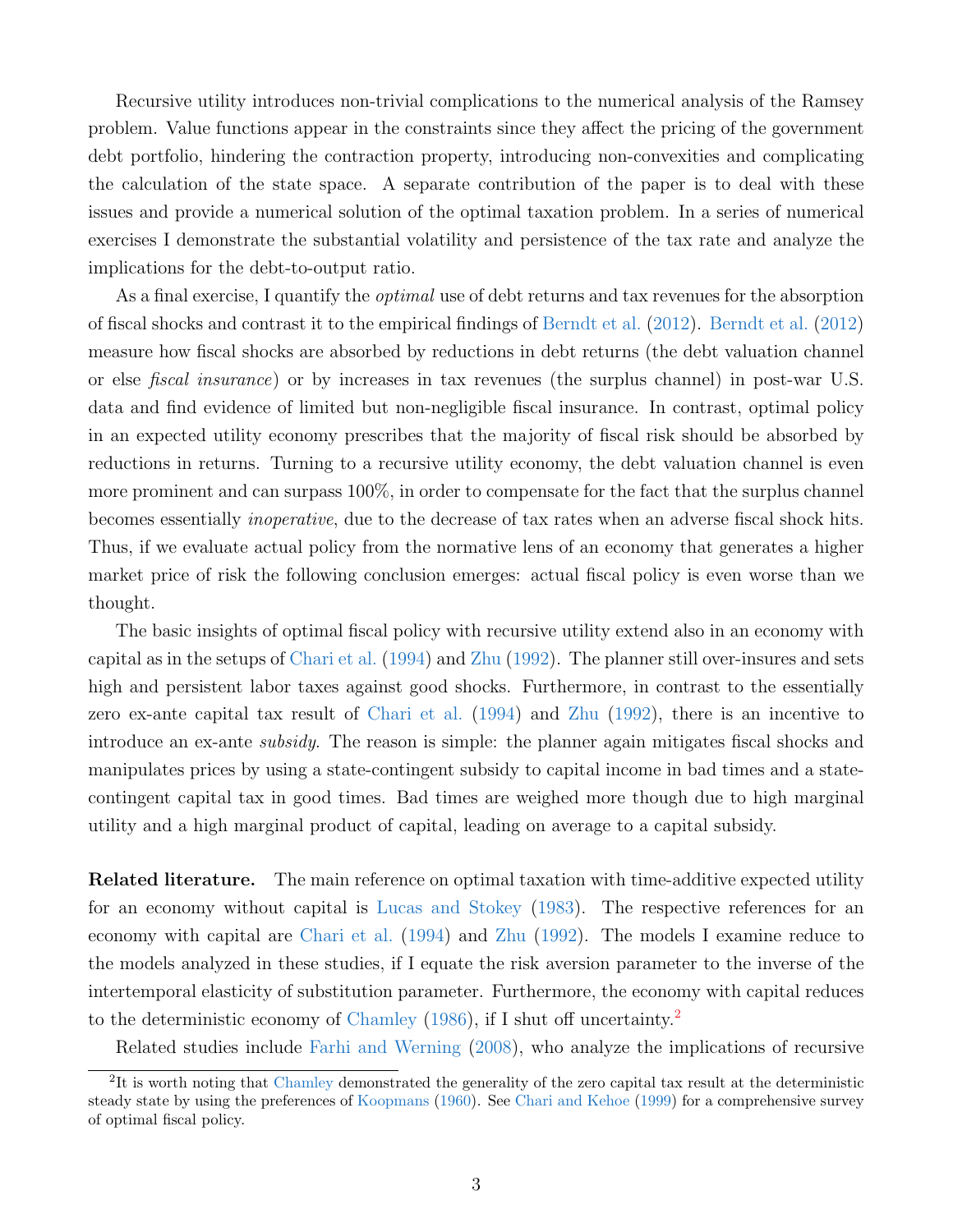preferences for private information setups and [Karantounias](#page-40-5) [\(2013\)](#page-40-5), who analyzes optimal taxation in an economy without capital, in a setup where the household entertains fears of misspecification but the fiscal authority does not. Of interest is also the work of [Gottardi et al.](#page-40-6) [\(2015\)](#page-40-6), who study optimal taxation of human and physical capital with uninsurable idiosyncratic shocks and recursive preferences.[3](#page-4-0)

Other studies have analyzed the interaction of fiscal policies and asset prices with recursive preferences from a positive angle. [Gomes et al.](#page-40-7) [\(2013\)](#page-40-7) build a quantitative model and analyze the implications of fiscal policies on asset prices and the wealth distribution. [Croce et al.](#page-39-7) [\(2012a\)](#page-39-7) show that corporate taxes can create sizeable risk premia with recursive preferences. [Croce et al.](#page-39-8) [\(2012b\)](#page-39-8) analyze the effect of exogenous fiscal rules on the endogenous growth rate of the economy. None of these studies though considers optimal policy.

Another relevant line of research is the analysis of optimal taxation with time-additive expected utility and restricted asset markets as in [Aiyagari et al.](#page-39-9) [\(2002\)](#page-39-9), [Farhi](#page-40-8) [\(2010\)](#page-40-8), [Shin](#page-41-6) [\(2006\)](#page-41-6), [Sleet](#page-41-7) [and Yeltekin](#page-41-7) [\(2006\)](#page-41-7), [Bhandari et al.](#page-39-10) [\(2016\)](#page-39-10) or with time-additive expected utility and private information as in [Sleet](#page-41-8) [\(2004\)](#page-41-8). In studies like [Aiyagari et al.](#page-39-9) [\(2002\)](#page-39-9), who provided the foundation of the tax-smoothing results of [Barro](#page-39-11) [\(1979\)](#page-39-11), the lack of insurance markets also causes the planner to allocate distortions in a time-varying and persistent way. However, the lack of markets implies that the planner increases the tax rate when government spending is high. Instead, the opposite happens in the current paper.<sup>[4](#page-4-1)</sup> More generally, with incomplete markets as in [Aiyagari et al.](#page-39-9) [\(2002\)](#page-39-9), the planner would like to allocate tax distortions in a constant way across states and dates but he cannot, whereas with complete markets and recursive preferences he could in principle follow a constant distortion policy, but does not find it optimal to do so.

The paper is organized as follows. Section [2](#page-5-0) lays out an economy without capital and section [3](#page-8-0) sets up the Ramsey problem, its recursive formulation and derives the associated optimality conditions. Section [4](#page-11-0) is devoted to the analysis of the excess burden of distortionary taxation, a multiplier that reflects how tax distortions are allocated across states and dates. The implications for labor taxes are derived in section [5.](#page-16-0) Detailed numerical exercises are provided in section [6.](#page-18-0) Section [7](#page-24-0) analyzes government debt returns and optimal fiscal insurance. Section [8](#page-29-0) extends the analysis to an economy with capital and derives implications for the ex-ante capital tax. Section [9](#page-34-0) discusses the case of preference for late resolution of uncertainty. Finally, section [10](#page-35-0) concludes and an Appendix follows. A separate Online Appendix provides additional details and robustness exercises.

<span id="page-4-0"></span><sup>3</sup>There is an extensive literature that studies optimal risk-sharing with recursive utility. See [Anderson](#page-39-12) ([2005\)](#page-39-12) and references therein.

<span id="page-4-1"></span> ${}^{4}$ Furthermore, with incomplete markets as in [Aiyagari et al.](#page-39-9) [\(2002\)](#page-39-9), it is typically optimal to front-load distortions in order to create a buffer stock of assets, furnishing a tax rate with a negative drift. In contrast, in the current analysis the tax rate exhibits a positive drift, in order to take advantage of cheaper state-contingent debt. It is interesting to observe that [Sleet](#page-41-8) [\(2004\)](#page-41-8) also obtains a positive drift in the tax rate in a setup with private information about the government spending needs.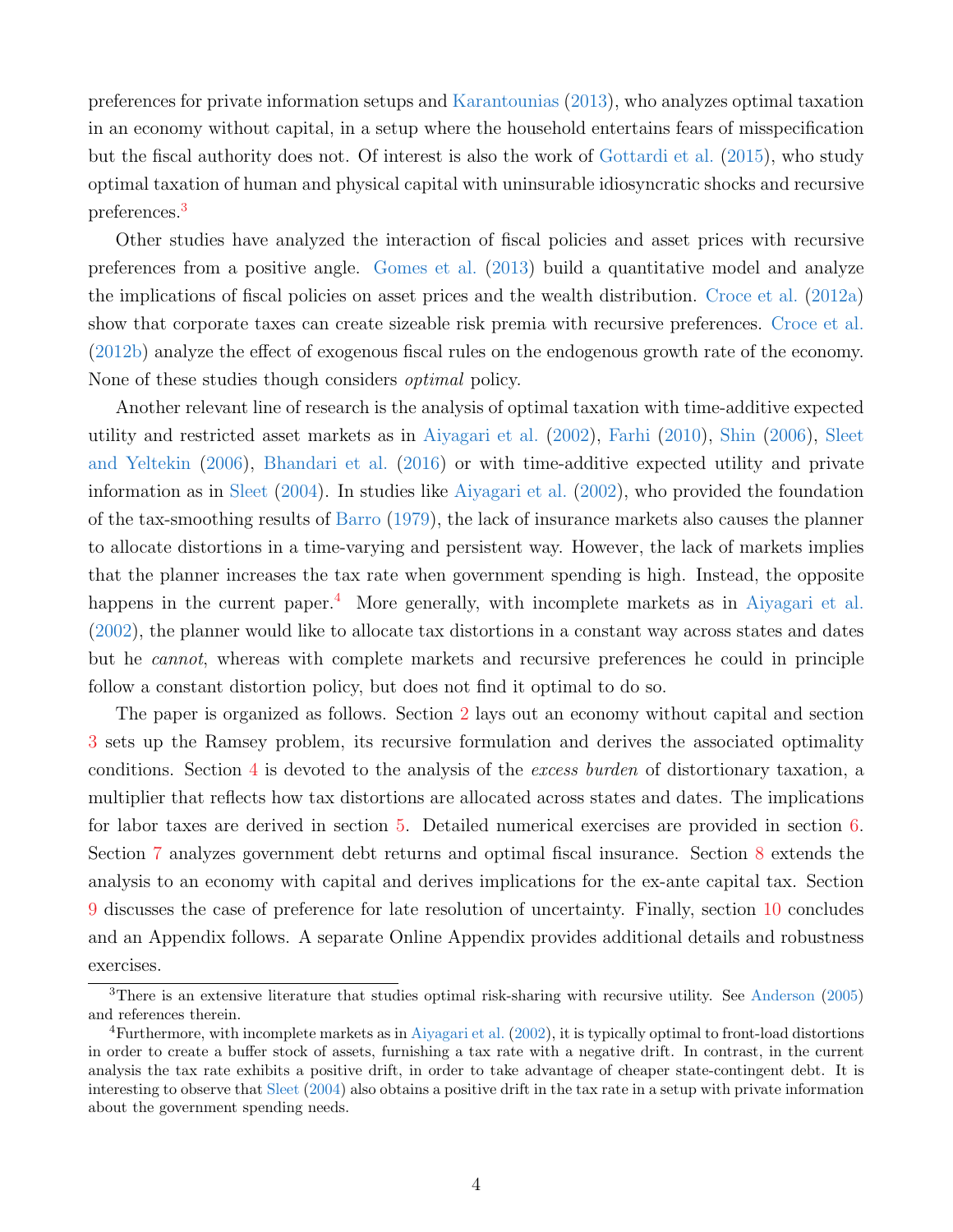## <span id="page-5-0"></span>2 Economy without capital

I start the analysis of optimal fiscal policy with recursive utility in an economy without capital as in [Lucas and Stokey](#page-40-0) [\(1983\)](#page-40-0). In a later section, I extend the analysis to an economy with capital as in [Chari et al.](#page-39-0) [\(1994\)](#page-39-0) and [Zhu](#page-41-5) [\(1992\)](#page-41-5) and I derive the implications for capital taxation.

Time is discrete and the horizon is infinite. There is uncertainty in the economy stemming from exogenous government expenditure shocks g. Shocks take values in a finite set. Let  $g^t \equiv$  $(g_0, g_1, ..., g_t)$  denote the partial history of shocks up to time t and let  $\pi_t(g^t)$  denote the probability of this history. The initial shock is assumed to be given, so that  $\pi_0(g_0) = 1$ .

The economy is populated by a representative household that is endowed with one unit of time and consumes  $c_t(g^t)$ , works  $h_t(g^t)$ , pays linear labor income taxes with rate  $\tau_t(g^t)$  and trades in complete asset markets. Leisure of the household is  $l_t(g^t) = 1 - h_t(g^t)$ . The notation denotes that the relevant variables are measurable functions of the history  $g^t$ . Labor markets are competitive, which leads to an equilibrium wage of unity,  $w_t(g^t) = 1$ . The resource constraint in the economy reads

<span id="page-5-3"></span>
$$
c_t(g^t) + g_t = h_t(g^t), \forall t, g^t.
$$
\n<sup>(1)</sup>

### 2.1 Preferences

The representative household ranks consumption and leisure plans following a recursive utility criterion of [Kreps and Porteus](#page-40-9) [\(1978\)](#page-40-9). I focus on the isoelastic preferences of [Epstein and Zin](#page-39-1) [\(1989\)](#page-39-1) and [Weil](#page-41-0) [\(1990\)](#page-41-0) (EZW henceforth), that are described by the utility recursion

<span id="page-5-1"></span>
$$
V_t = \left[ (1 - \beta) u(c_t, 1 - h_t)^{1 - \rho} + \beta (E_t V_{t+1}^{1 - \gamma})^{\frac{1 - \rho}{1 - \gamma}} \right]_{\frac{1}{1 - \rho}},\tag{2}
$$

where  $u(c, 1 - h) > 0$ . The household derives utility from a composite good that consists of consumption and leisure,  $u(c, 1-h)$ , and from the certainty equivalent of continuation utility,  $\mu_t \equiv$  $(E_t V_{t+1}^{1-\gamma})$ <sup>1</sup> $\to$   $E_t$  denotes the conditional expectation operator given information at t with respect to measure  $\pi$ . The parameter  $1/\rho$  captures the constant intertemporal elasticity of substitution between the composite good and the certainty equivalent, whereas the parameter  $\gamma$  represents risk aversion with respect to atemporal gambles in continuation values. These preferences reduce to standard time-additive expected utility when  $\rho = \gamma$ . This is easily seen by applying the monotonic transformation  $v_t \equiv \frac{V_t^{1-\rho}-1}{(1-\beta)(1-\rho)}$  $\frac{V_t}{(1-\beta)(1-\rho)}$ , since the utility recursion [\(2\)](#page-5-1) becomes

<span id="page-5-2"></span>
$$
v_t = U(c_t, 1 - h_t) + \beta \frac{\left[E_t[1 + (1 - \beta)(1 - \rho)v_{t+1}\right]^{\frac{1 - \gamma}{1 - \rho}}\right]^{\frac{1 - \rho}{1 - \gamma}} - 1}{(1 - \beta)(1 - \rho)},
$$
\n(3)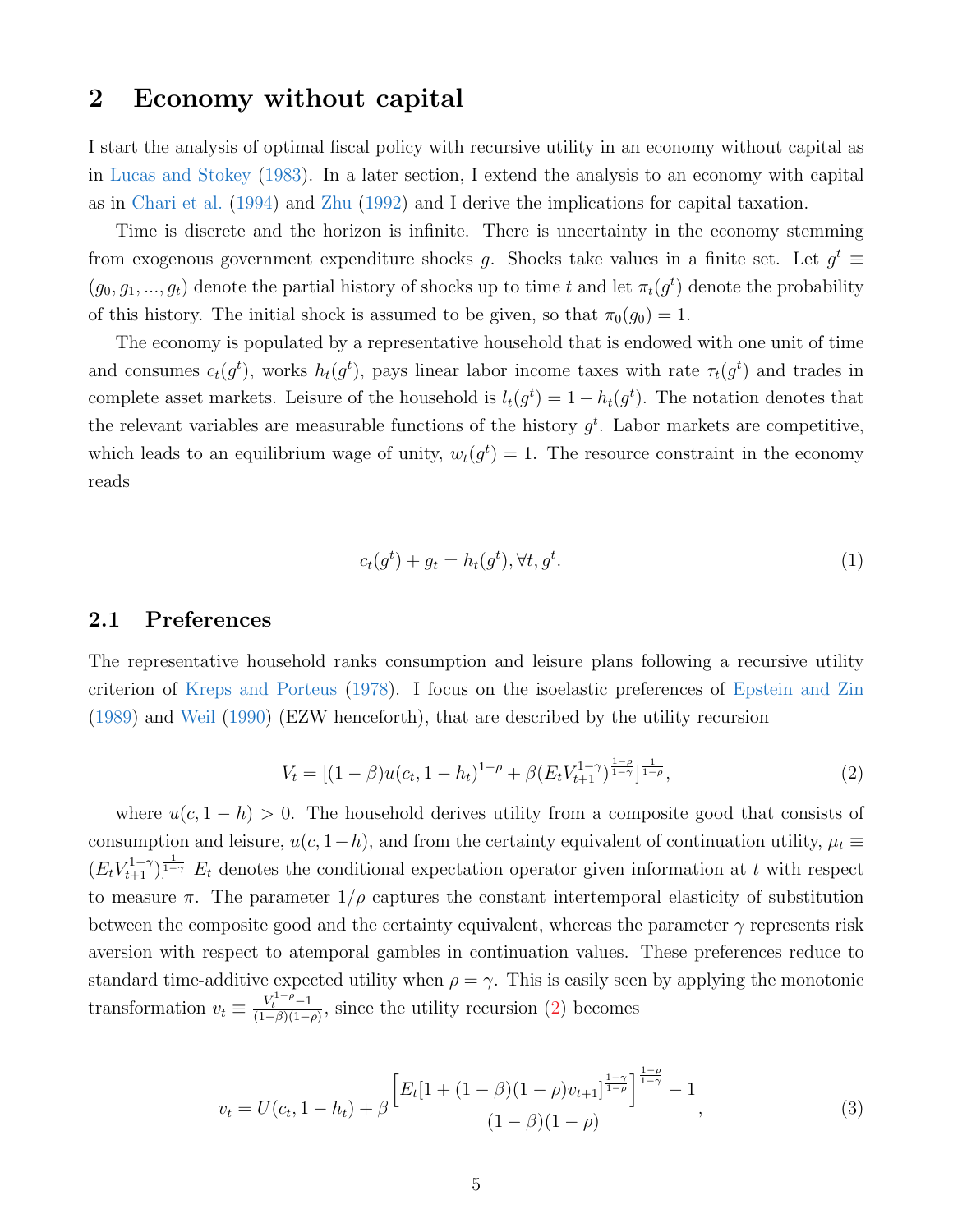where  $U(c, 1-h) \equiv \frac{u^{1-\rho}-1}{1-\rho}$  $\frac{1-p}{1-p}$ . Recursion [\(3\)](#page-5-2) implies that the household is *averse* to volatility in future utility when  $\rho < \gamma$ , whereas it loves volatility when  $\rho > \gamma$ .<sup>[5](#page-6-0)</sup> Thus, when  $\rho < \gamma$ , recursive utility adds curvature with respect to future risks, a feature that is typically necessary to match asset-pricing data.<sup>[6](#page-6-1)</sup> For that reason, I assume  $\rho < \gamma$  for the main body of the paper, unless otherwise specified. In a later section I consider also the case of  $\rho > \gamma$ .

When  $\rho = 1$ , recursion [\(2\)](#page-5-1) becomes  $V_t = u_t^{1-\beta} \mu_t^{\beta}$ <sup>β</sup>. Using the transformation  $v_t \equiv \frac{\ln V_t}{1-\beta}$  we get

$$
v_t = \ln u(c_t, 1 - h_t) + \frac{\beta}{(1 - \beta)(1 - \gamma)} \ln E_t \exp [(1 - \beta)(1 - \gamma)v_{t+1}], \tag{4}
$$

which for  $\gamma > 1$  has the interpretation of a *risk-sensitive* recursion with risk-sensitivity parameter  $\sigma \equiv (1-\beta)(1-\gamma).7$  $\sigma \equiv (1-\beta)(1-\gamma).7$ 

It will be useful to define

<span id="page-6-3"></span>
$$
m_{t+1} \equiv \left(\frac{V_{t+1}}{\mu_t}\right)^{1-\gamma} = \frac{V_{t+1}^{1-\gamma}}{E_t V_{t+1}^{1-\gamma}}, t \ge 0,
$$
\n(5)

with  $m_0 \equiv 1$ . For  $\rho = 1$ , the corresponding definition is  $m_{t+1} = \frac{\exp[(1-\beta)(1-\gamma)v_{t+1}]}{F_t \exp[(1-\beta)(1-\gamma)v_{t+1}]}$  $\frac{\exp[(1-\beta)(1-\gamma)v_{t+1}]}{E_t \exp[(1-\beta)(1-\gamma)v_{t+1}]}$ . Note that  $m_{t+1}$  is positive since  $V_{t+1}$  is positive, and that  $E_t m_{t+1} = 1$ . So  $m_{t+1}$  can be interpreted as a change of measure of the conditional probability density  $\pi_{t+1}(g_{t+1}|g^t)$ , or, in other words, a conditional likelihood ratio. Similarly, define the product of the conditional likelihood ratios as  $M_t(g^t) \equiv \prod_{i=1}^t m_i(g^i), M_0 \equiv 1$ . This object has the interpretation of an unconditional likelihood ratio and is a martingale with respect to measure  $\pi$ . I refer to  $\pi_t \cdot M_t$  as the *continuation-value* adjusted measure.

<span id="page-6-0"></span><sup>&</sup>lt;sup>5</sup>Define the monotonic function  $H(x) \equiv \left[ (1 + (1 - \beta)(1 - \rho)x)^{\frac{1 - \gamma}{1 - \rho}} - 1 \right] / [(1 - \beta)(1 - \gamma)].$  Recursion [\(3\)](#page-5-2) can be written as  $v_t = U_t + \beta H^{-1}(E_t H(v_{t+1}))$ .  $H(x)$  is concave for  $\rho < \gamma$  and convex for  $\rho > \gamma$ . The aversion or love of utility volatility correspond respectively to preference for early or late resolution of uncertainty. They contrast to the case of  $\rho = \gamma$ , which features neutrality to future risks and therefore indifference to the temporal resolution of uncertainty.

<span id="page-6-1"></span><sup>6</sup>See for example [Tallarini](#page-41-1) [\(2000\)](#page-41-1), [Bansal and Yaron](#page-39-2) [\(2004\)](#page-39-2), [Piazzesi and Schneider](#page-41-2) [\(2007\)](#page-41-2) and [Epstein et al.](#page-39-13) [\(2014\)](#page-39-13).

<span id="page-6-2"></span><sup>7</sup>More generally, in the case of risk-sensitive preferences, the period utility function is not restricted to be logarithmic and the recursion takes the form  $v_t = U_t + \frac{\beta}{\sigma} \ln E_t \exp(\sigma v_{t+1}), \sigma < 0$ . There is an intimate link between the risk-sensitive recursion and the multiplier preferences of [Hansen and Sargent](#page-40-10) [\(2001\)](#page-40-10) that capture the decision maker's fear of misspecification of the probability model π. See [Strzalecki](#page-41-9) [\(2011\)](#page-41-9) and [Strzalecki](#page-41-10) [\(2013\)](#page-41-10) for a decision-theoretic treatment of the multiplier preferences and an analysis of the relationship between ambiguity aversion and temporal resolution of uncertainty respectively.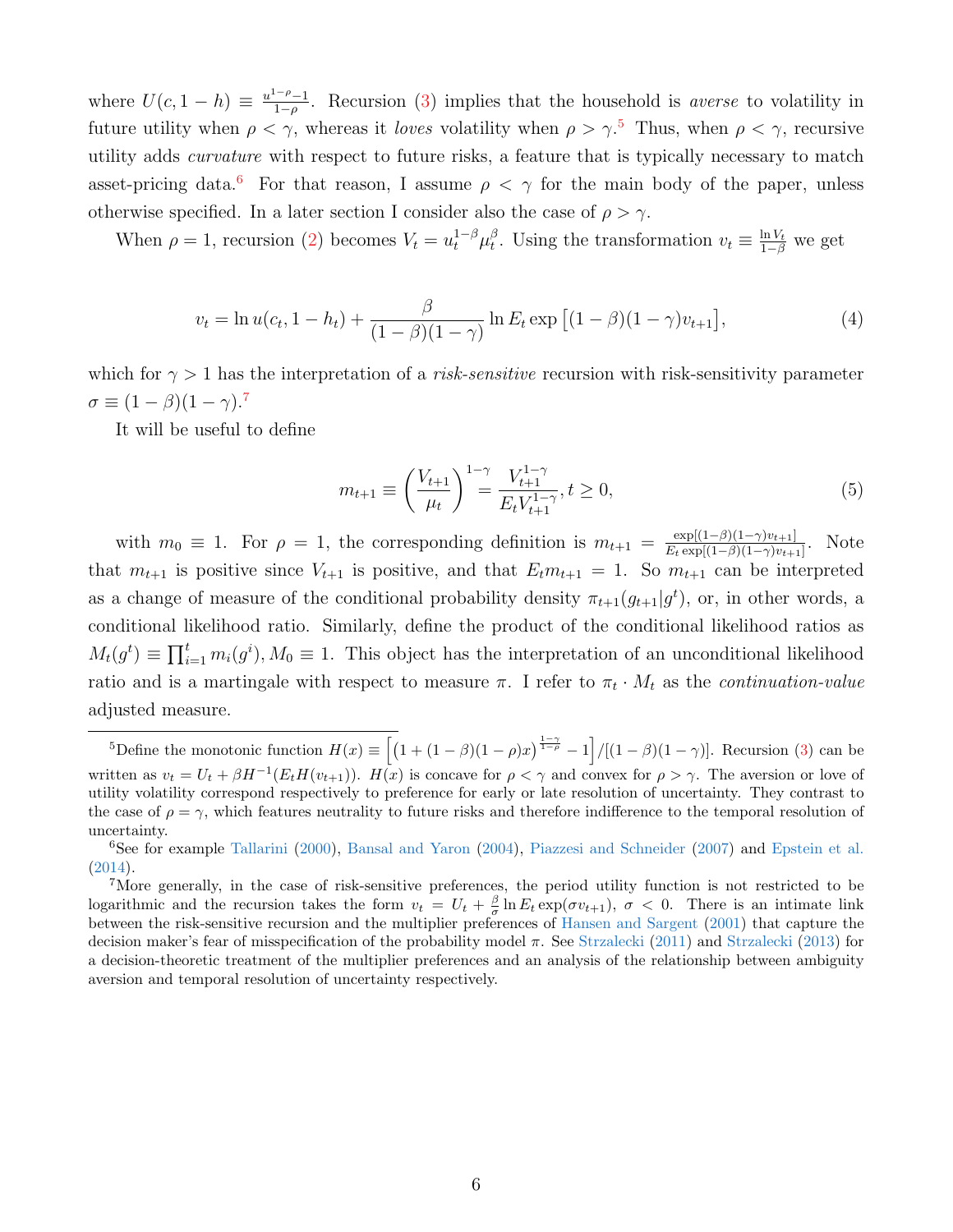### 2.2 Competitive equilibrium

**Household's problem.** Let  $\{x\} \equiv \{x_t(g^t)\}_{t \geq 0, g^t}$  stand for the sequence of an arbitrary random variable  $x_t$ . The representative household chooses  $\{c, h, b\}$  to maximize  $V_0(\{c\}, \{h\})$  subject to

$$
c_t(g^t) + \sum_{g_{t+1}} p_t(g_{t+1}, g^t) b_{t+1}(g^{t+1}) \le (1 - \tau_t(g^t)) h_t(g^t) + b_t(g^t),
$$

the non-negativity constraint for consumption  $c_t(g^t) \geq 0$  and the feasibility constraint for labor  $h_t(g^t) \in [0,1],$  where initial debt  $b_0$  is given. The variable  $b_{t+1}(g^{t+1})$  stands for the holdings at history  $g^t$  of an Arrow claim that delivers one unit of consumption next period if the state is  $g_{t+1}$ and zero units otherwise. This security trades at price  $p_t(g_{t+1}, g^t)$  in units of the history-contingent consumption  $c_t(g^t)$ .

The household is also facing a no-Ponzi-game condition that takes the form

$$
\lim_{t \to \infty} \sum_{g^{t+1}} q_{t+1}(g^{t+1}) b_{t+1}(g^{t+1}) \ge 0
$$
\n(6)

where  $q_t(g^t) \equiv \prod_{i=0}^{t-1} p_i(g_{i+1}, g^i)$  and  $q_0 \equiv 1$ . In other words,  $q_t$  stands for the price of an Arrow-Debreu contract at  $t = 0$ .

Government. The government taxes labor income and issues state-contingent debt in order to finance the exogenous government expenditures. The dynamic budget constraint of the government takes the form

$$
b_t(g^t) + g_t = \tau_t(g^t)h_t(g^t) + \sum_{g_{t+1}} p_t(g_{t+1}, g^t)b_{t+1}(g^{t+1}),
$$

When  $b_t > 0$ , the government borrows from the household and when  $b_t < 0$ , the government lends to the household.

**Definition 1.** A competitive equilibrium with taxes is a stochastic process for prices  $\{p\}$ , an allocation  $\{c, h, b\}$  and a government policy  $\{g, \tau, b\}$  such that: 1) Given prices  $\{p\}$  and taxes  $\{\tau\},$ the allocation  $\{c, h, b\}$  solves the households's problem. 2) Prices are such so that markets clear, i.e. the resource constraint [\(1\)](#page-5-3) holds.

## 2.3 Household's optimality conditions

The labor supply decision of the household is governed by

<span id="page-7-0"></span>
$$
\frac{U_l(g^t)}{U_c(g^t)} = 1 - \tau_t(g^t),\tag{7}
$$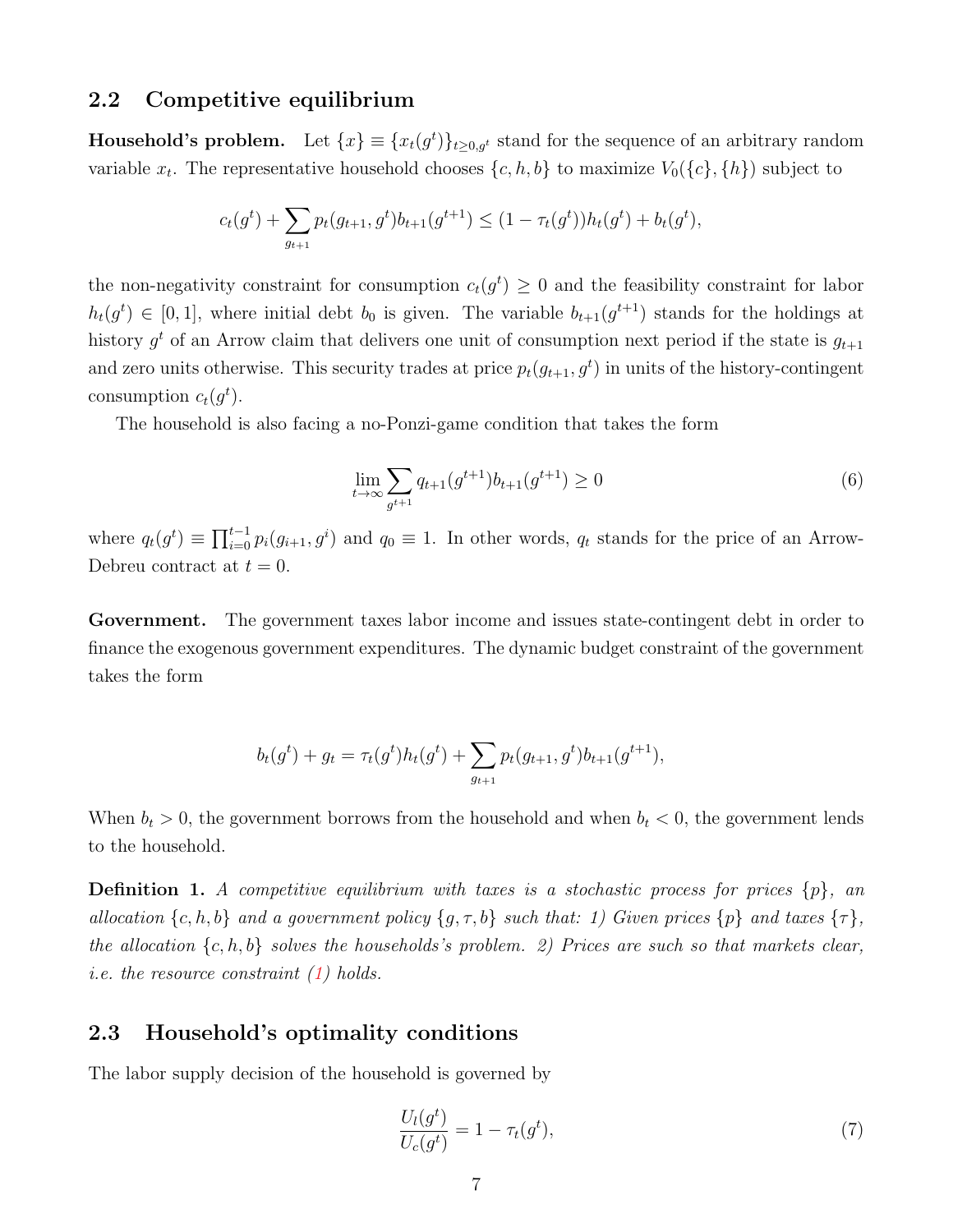which equates the marginal rate of substitution between consumption and leisure with the after-tax wage. The first-order condition with respect to an Arrow security equates its price to the household's intertemporal marginal rate of substitution,

<span id="page-8-2"></span>
$$
p_t(g_{t+1}, g^t) = \beta \pi_{t+1}(g_{t+1}|g^t) \left(\frac{V_{t+1}(g^{t+1})}{\mu_t(V_{t+1})}\right)^{\rho-\gamma} \frac{U_c(g^{t+1})}{U_c(g^t)}
$$
  

$$
= \beta \pi_{t+1}(g_{t+1}|g^t) m_{t+1}(g^{t+1})^{\frac{\rho-\gamma}{1-\gamma}} \frac{U_c(g^{t+1})}{U_c(g^t)},
$$
 (8)

where the second line uses the definition of the conditional likelihood ratio  $(5)$ . The transversality condition is

<span id="page-8-3"></span>
$$
\lim_{t \to \infty} \sum_{g^{t+1}} \beta^{t+1} \pi_{t+1}(g^{t+1}) M_{t+1}(g^{t+1})^{\frac{\rho - \gamma}{1 - \gamma}} U_c(g^{t+1}) b_{t+1}(g^{t+1}) = 0.
$$
\n(9)

The stochastic discount factor  $S_{t+1}$  with EZW utility is

$$
S_{t+1} \equiv \beta \left(\frac{V_{t+1}}{\mu_t}\right)^{\rho-\gamma} \frac{U_{c,t+1}}{U_{ct}} = \beta m_{t+1}^{\frac{\rho-\gamma}{1-\gamma}} \frac{U_{c,t+1}}{U_{ct}}.
$$
 (10)

The stochastic discount factor features *continuation values*, scaled by their certainty equivalent  $\mu_t$ , when  $\rho \neq \gamma$ . Besides caring for the short-run  $(U_{c,t+1}/U_{ct})$ , the household cares also for the "long-run," in the sense that the entire sequence of future consumption and leisure – captured by continuation values– directly affects  $S_{t+1}$ . Increases in consumption growth at  $t+1$  reduce period marginal utility and therefore the stochastic discount factor in the standard time-additive setup. When  $\rho < \gamma$ , increases in continuation values act exactly the *same* way; they decrease the stochastic discount factor, because the household dislikes volatility in future utility. This is the essence of the additional "curvature" that emerges with recursive utility. $8$ 

## <span id="page-8-0"></span>3 Ramsey problem

I formulate the Ramsey problem under commitment. I follow the primal approach of [Lucas and](#page-40-0) [Stokey](#page-40-0) [\(1983\)](#page-40-0) and set up a problem of a Ramsey planner, who chooses allocations that satisfy the resource constraint [\(1\)](#page-5-3) and implementability constraints, i.e. constraints that allow the optimal allocation to be implemented as a competitive equilibrium.

<span id="page-8-1"></span><sup>8</sup>[Bansal and Yaron](#page-39-2) [\(2004\)](#page-39-2) and [Hansen et al.](#page-40-1) [\(2008\)](#page-40-1) have explored ways of making the continuation value channel quantitatively important in order to increase the market price of risk.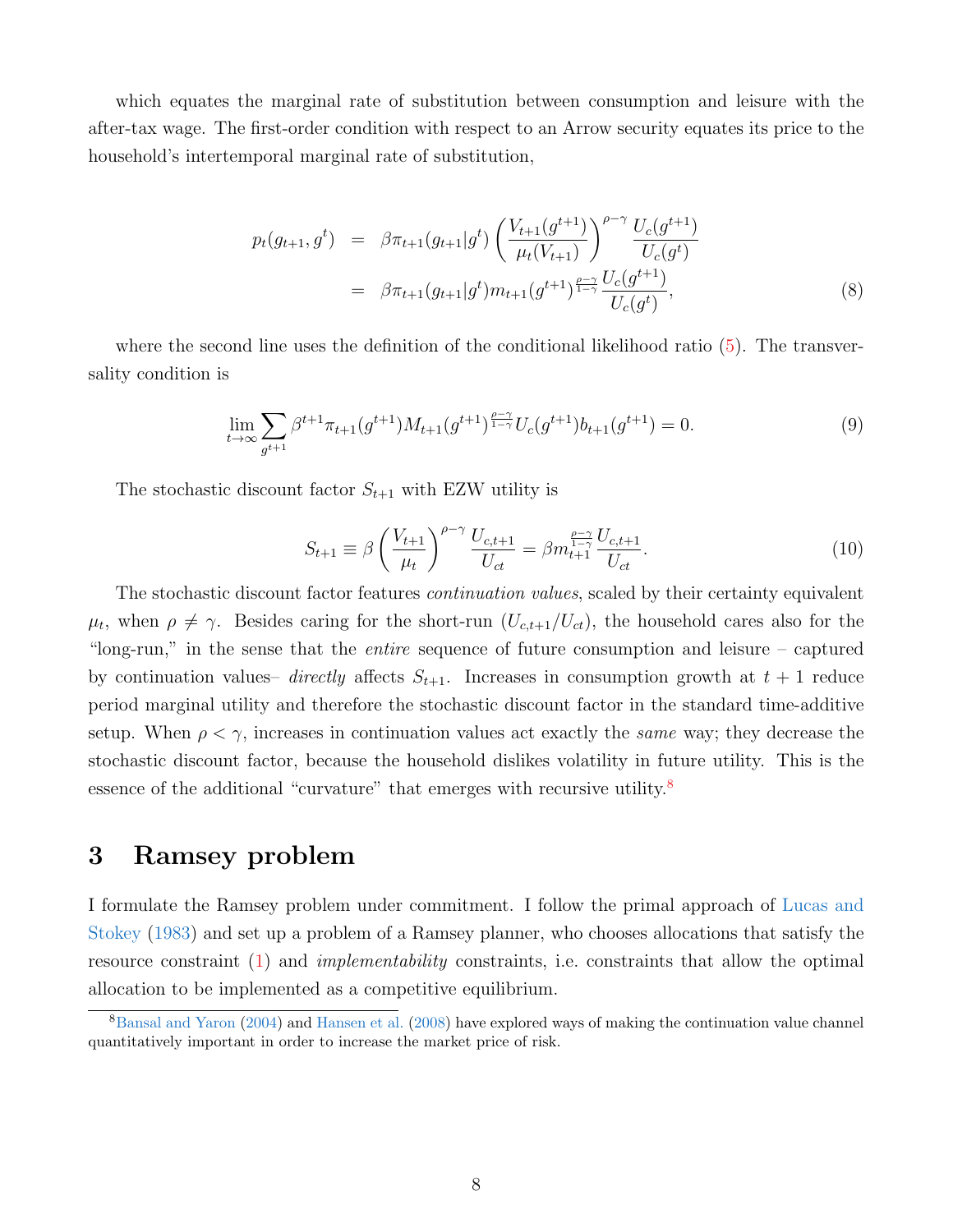### 3.1 Implementability constraints

Use [\(7\)](#page-7-0) and [\(8\)](#page-8-2) to eliminate labor taxes and equilibrium prices from the household's dynamic budget constraint. This leads to a sequence of implementability constraints:

<span id="page-9-0"></span>Proposition 1. The Ramsey planner faces the following implementability constraints:

$$
U_{ct}b_t = U_{ct}c_t - U_{lt}h_t + \beta E_t m_{t+1}^{\frac{\rho-\gamma}{1-\gamma}} U_{c,t+1}b_{t+1}, t \ge 0
$$

where  $c_t \geq 0$ ,  $h_t \in [0,1]$  and  $(b_0, g_0)$  given. Furthermore, the transversality condition [\(9\)](#page-8-3) has to be satisfied. The conditional likelihood ratios  $m_{t+1} = V_{t+1}^{1-\gamma}/E_t V_{t+1}^{1-\gamma}, t \ge 0$ , are determined by continuation values that follow recursion [\(2\)](#page-5-1).

Complete markets allow the collapse of the household's dynamic budget constraint to a unique intertemporal budget constraint. However, maintaining the dynamic budget constraint of the household is convenient for a recursive formulation, as we will see in the next section.

**Definition 2.** The Ramsey problem is to maximize at  $t = 0$  the utility of the representative household subject to the implementability constraints of proposition [1](#page-9-0) and the resource constraint  $(1).$  $(1).$ 

### 3.2 Recursive formulation

I follow the methodology of [Kydland and Prescott](#page-40-11) [\(1980\)](#page-40-11) and break the Ramsey problem in two subproblems: the problem from period one onward and the initial period problem. Let  $z_t$  denote debt in (period) marginal utility units,  $z_t \equiv U_{ct}b_t$ . I represent the policy problem for  $t \geq 1$ recursively by keeping track of  $g$  – the exogenous shock– and z, the variable that captures the commitment of the planner to his past promises. Note that  $z$  is a forward-looking variable that it not inherited from the past. This creates the need to specify  $Z(g)$ , the space where z lives. The set  $Z(g)$  represents the values of debt in marginal utility units that can be *generated* from an implementable allocation when the initial shock is g and is defined in the Appendix.<sup>[9](#page-9-1)</sup> Let  $V(z_1, g_1)$ denote the value function of the planner's problem from period one onward, where  $z_1 \in Z(g_1)$  and assume that shocks follow a Markov process with transition probabilities  $\pi(g'|g)$ .

**Bellman equation.** The functional equation that determines the value function  $V$  takes the form

$$
V(z,g) = \max_{c,h,z'_{g'}} \Big[ (1-\beta) u(c,1-h)^{1-\rho} + \beta \Big[ \sum_{g'} \pi(g'|g) V(z'_{g'},g')^{1-\gamma} \Big]^{\frac{1-\rho}{1-\gamma}} \Big]^{\frac{1}{1-\rho}}
$$

<span id="page-9-1"></span><sup>&</sup>lt;sup>9</sup>A separate Online Appendix provides the sequential formulation of the Ramsey problem.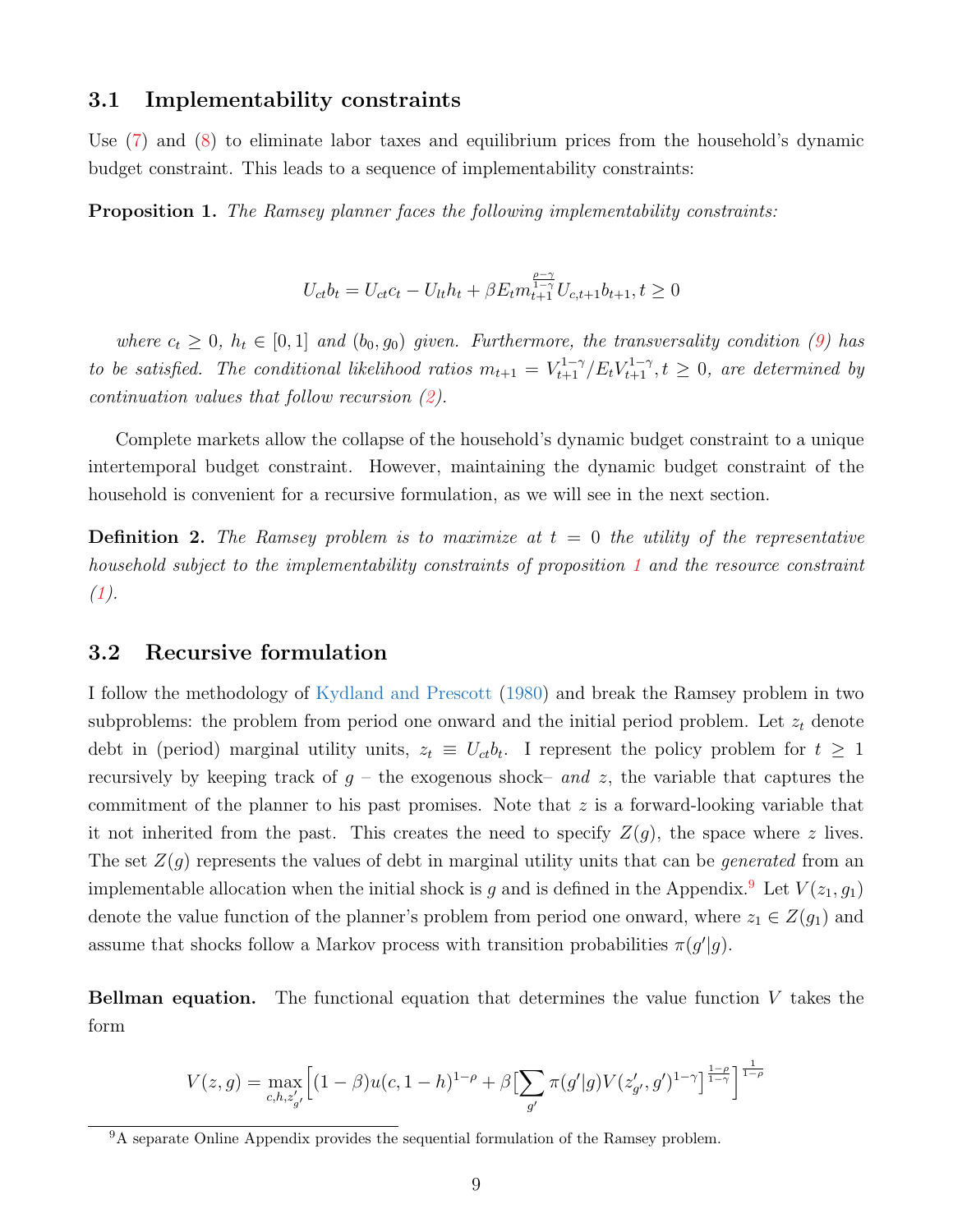subject to

<span id="page-10-0"></span>
$$
z = U_c c - U_l h + \beta \sum_{g'} \pi(g'|g) \frac{V(z'_{g'}, g')^{\rho - \gamma}}{\left[\sum_{g'} \pi(g'|g) V(z'_{g'}, g')^{1 - \gamma}\right]^{\frac{\rho - \gamma}{1 - \gamma}} z'_{g'}}
$$
(11)

$$
c + g = h \tag{12}
$$

$$
c \ge 0, h \in [0, 1] \tag{13}
$$

$$
z'_{g'} \in Z(g'). \tag{14}
$$

The planner is maximizing welfare by choosing consumption, labor (and thus effectively the labor tax) and state-contingent debt for next period  $z'_{g'}$ , subject to the government budget constraint [\(11\)](#page-10-0) (expressed in terms of allocations), and the resource constraint, [\(12\)](#page-10-0). The nature of the Ramsey problem is fundamentally changed because, in contrast to time-additive utility, continuation values matter for the determination of the market value of the government debt portfolio, and therefore show up in constraint [\(11\)](#page-10-0). As such, the dynamic tradeoff of taxing at the current period versus postponing taxation for the future by issuing debt is altered because the planner has to take into account how debt issuance affects equilibrium prices through the "long-run." This tradeoff is at the heart of next section.

**Initial period problem.** The value of  $z_1$  that was taken as given in the formulation of the planner's problem at  $t \geq 1$  is chosen optimally at  $t = 0$ . In this sense, z is a *pseudo-state* variable, i.e. a jump variable that is treated as a state variable in order to capture the commitment of the planner to the optimal plan devised at the initial period. The initial period problem is stated in the Online Appendix.

## 3.3 Optimality conditions

Let

$$
\Omega(c, h) \equiv U_c(c, 1 - h)c - U_l(c, 1 - h)h,
$$
\n(15)

with  $\Omega_i, i = c, h$  denoting the respective partial derivatives. The variable  $\Omega$  stands for consumption net of after-tax labor income, in (period) marginal utility units. In equilibrium it is also equal to the *primary surplus* in marginal utility units,  $U_c \cdot (\tau h - g)$ .

It is easier to derive the optimality conditions by using the transformed value function,  $v(z, g) \equiv$  $V(z,g)^{1-\rho}-1$  $\frac{\sqrt{(z,g)^2 - \rho-1}}{(1-\beta)(1-\rho)}$ , that corresponds to recursion [\(3\)](#page-5-2). Let  $\Phi$  and  $\lambda$  be the respective multipliers on the dynamic implementability constraint and the resource constraint of the transformed problem. The first-order necessary conditions for an interior solution at points of differentiability of the value function are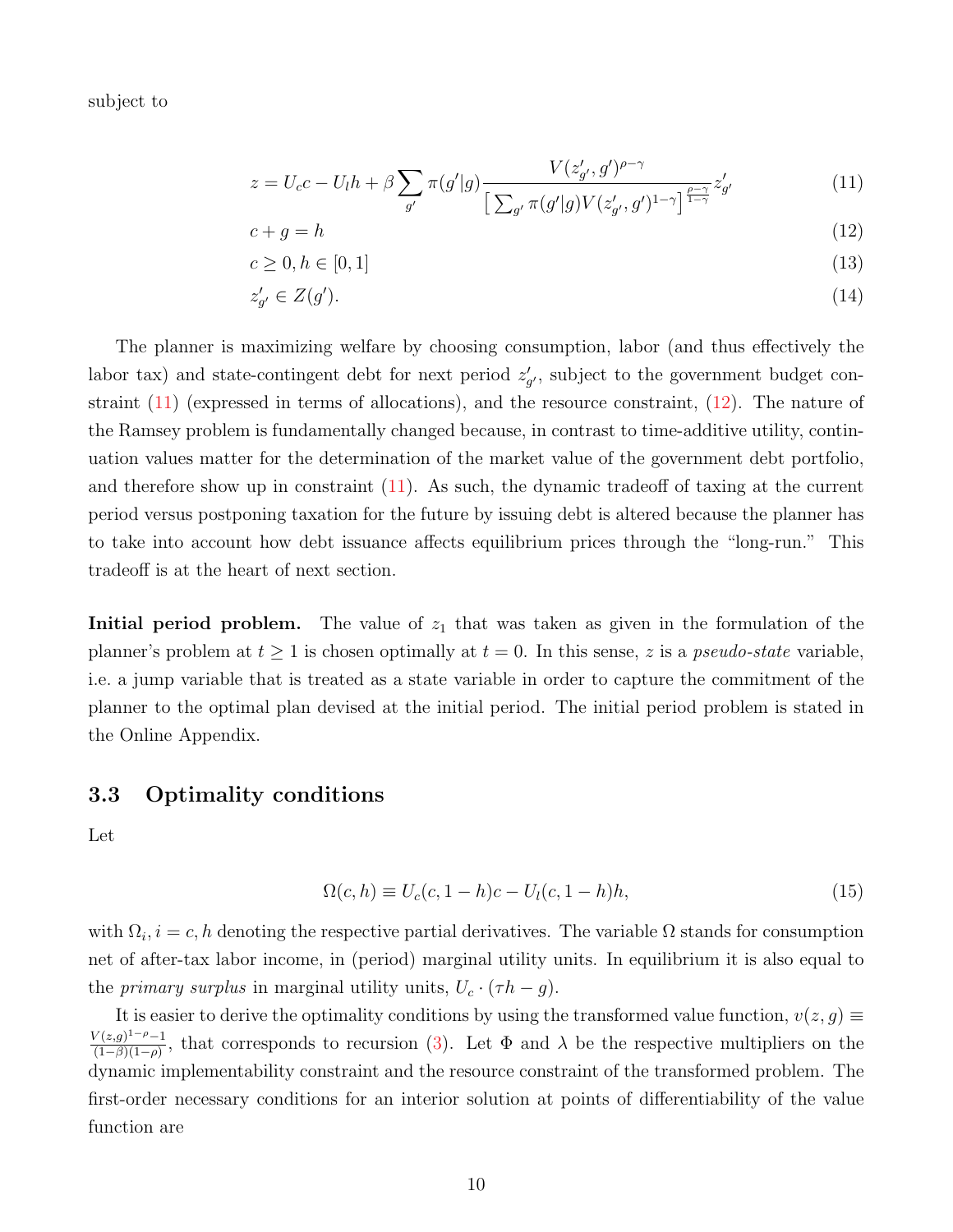<span id="page-11-4"></span>
$$
c: \tU_c + \Phi \Omega_c = \lambda \t(16)
$$

$$
h: \t U_l - \Phi \Omega_h = \lambda \t (17)
$$

$$
z'_{g'}: \qquad v_z(z'_{g'}, g') + \Phi \left[ 1 + (1 - \beta)(\rho - \gamma)v_z(z'_{g'}, g')\eta'_{g'} \right] = 0,\tag{18}
$$

where

<span id="page-11-1"></span>
$$
\eta'_{g'} \equiv V'^{\rho-1}_{g'} z'_{g'} - \mu^{\rho-1} \sum_{g'} \pi(g'|g) m'^{\frac{\rho-\gamma}{1-\gamma}}_{g'} z'_{g'}.
$$
\n(19)

In definition [\(19\)](#page-11-1) recall that  $m'_{g'}$  stands for the conditional likelihood ratio and  $\mu$  for the certainty equivalent.<sup>[10](#page-11-2)</sup>

Equivalently, by using the definition of  $m'_{g'}$ , we can rewrite the variable  $\eta'_{g'}$  as  $\eta'_{g'} = V'^{\rho-1}_{g'}$  $\tilde{g}^{\prime \rho -1}_{g^{\prime}}z_{g^{\prime}}^{\prime} =% \tilde{g}^{\prime \prime}z^{\prime \prime}_{g^{\prime}}-\tilde{g}^{\prime \prime \prime}$  $\sum_{g'} \pi(g'|g) m'_{g'} V'^{\rho-1}_{g'}$  $\int_{g'}^{f\rho-1} z'_{g'}$ . So it stands for the conditional innovation of  $V'^{\rho-1}_{g'}$  $\int_{g'}^{\prime \rho -1} z'_{g'}$  under  $\pi_t \cdot M_t$  and takes positive and negative values with an average of zero,  $\sum_{g'} \pi(g'|g) m'_{g'} \eta'_{g'} = 0$ .

For  $\rho = 1$ ,  $\eta'_{g'}$  simplifies to  $\eta'_{g'} = z'_{g'} - \sum_{g'} \pi(g'|g) m'_{g'} z'_{g'}$ , so it simplifies to the state-contingent debt position in marginal utility units relative to the value of the government debt portfolio. For that reason, I call  $\eta'_{g'}$  the government's *relative debt position* in marginal utility units.

The envelope condition takes the form  $v_z(z, g) = -\Phi$ . Note that  $\Phi \geq 0$ , so  $v_z(z, g) \leq 0.11$  $v_z(z, g) \leq 0.11$  The multiplier  $\Phi$  is strictly positive if the first-best cannot be achieved, i.e. if the government does not have sufficient assets to support the first-best allocation.

## <span id="page-11-0"></span>4 Recursive utility and the excess burden of taxation

### 4.1 Overview of the mechanism

How does the government tax across states and dates and how does it manage its state-contingent debt in a welfare-maximizing way? To fix ideas, I provide here an overview of the mechanism that is supported by the analysis of the optimality conditions and the numerical analysis of later sections.

The government is absorbing spending shocks through its debt portfolio. It achieves that by selling claims to consumption against low spending shocks (good times) and by purchasing claims to consumption against high spending shocks (bad times). In the standard time-additive setup,

<span id="page-11-2"></span> $^{10}V'_{g'}$  is shorthand for  $V(z'_{g'}, g')$ . I use the non-transformed value function V in [\(19\)](#page-11-1) (which is equal to [1 + (1 –  $\beta(1-\rho)v^{\frac{1}{1-\rho}}$  as a matter of convenience; it allows a more compact exposition of the first-order conditions.

<span id="page-11-3"></span> $11$ I am implicitly assuming that the government has access to lump-sum transfers, so that the dynamic implementability constraint takes the form  $z_t \leq \Omega_t + \beta E_t m_{t+1}^{\frac{\beta-\gamma}{1-\gamma}} z_{t+1}$ .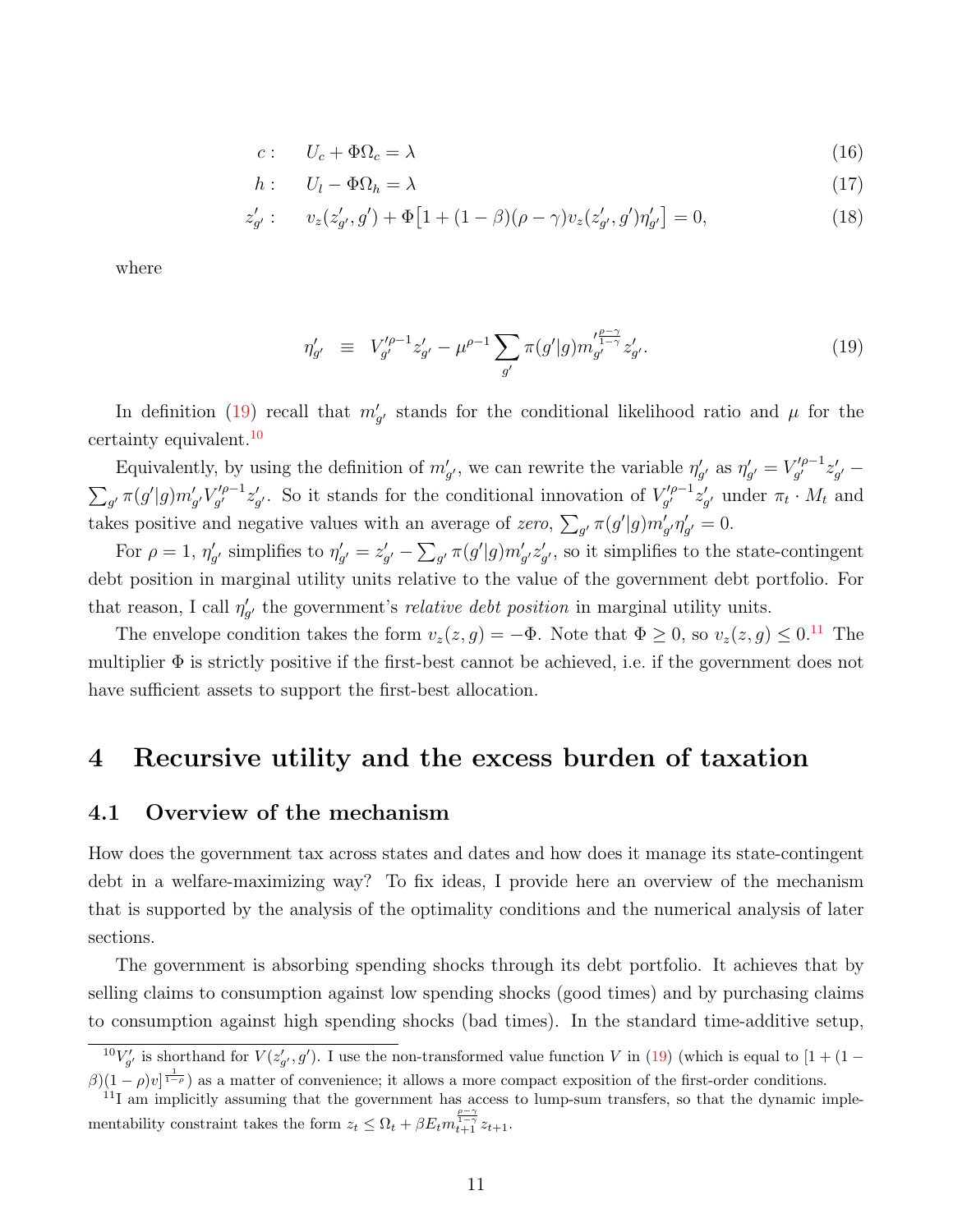the size of sales and purchases of state-contingent claims is such so that the tax rate remains essentially constant across states and dates, leading to the typical tax-smoothing result. Note that consumption is high (low), and therefore the stochastic discount factor is low (high) when spending shocks are low (high). So the price of claims sold is low and the price of claims bought is high.

The government has the same motives to use state-contingent debt in order to hedge fiscal shocks in a recursive utility economy. The difference is that there is a novel instrument of affecting the stochastic discount factor, lifetime utilities, which allows the government to make fiscal insurance cheaper. The government achieves that by "over-insuring," i.e. it sells more claims to consumption against low shocks and purchases more claims to consumption against high shocks. Issuance of more debt against low spending shocks reduces continuation utilities and increases the stochastic discount factor and, as a result, the price of claims sold. Thus, the current revenue from selling claims to the private sector against a low spending shock next period increases, allowing the relaxation of the government budget and less taxation at the current period. More claims sold against a low shock next period implies that higher taxes have to be levied in the future at that state, in order to repay debt. A similar mechanism holds for high spending states: the government insures against fiscal risk by purchasing more claims to consumption against high spending shocks, which increases the household's utility, depressing therefore the stochastic discount factor and the price of claims bought. More assets (or less debt) against high shocks implies less taxes contingent on these states of the world.

The mechanism is intuitive and makes economic sense. It simply says that the planner should mitigate the effects of fiscal shocks by taxing more in good times and less in bad times, since this way state-contingent debt against good times becomes cheaper and state-contingent assets against bad times more profitable, due to the additional curvature of recursive utility. Furthermore, this mechanism leads on average to back-loading of tax distortions over time, due to the reduced interest rate cost of debt. Lastly, persistence of optimal tax rates is optimal independent of the persistence of exogenous shocks: the planner changes smoothly the tax rate over time in order to take full advantage of the forward-looking nature of continuation utilities.

## 4.2 Preliminaries: expected utility and the excess burden

Proceeding now to the specifics of the mechanism, note that the entire action is coming from  $\Phi$ , the multiplier on the implementability constraint, which captures the cost of an additional unit of debt in marginal utility units. Increases in debt are costly because they have to be accompanied with an increase in distortionary taxation ( $\Phi = 0$  when lump-sum taxes are available). I refer to  $\Phi$  as the excess burden of distortionary taxation and interpret it as an indicator of tax distortions.

In order to build intuition about the excess burden of taxation, consider first the time-additive expected utility world of [Lucas and Stokey](#page-40-0) [\(1983\)](#page-40-0) where  $\rho = \gamma$ . It is easy to see that the optimality condition with respect to  $z'_{g'}$  takes the form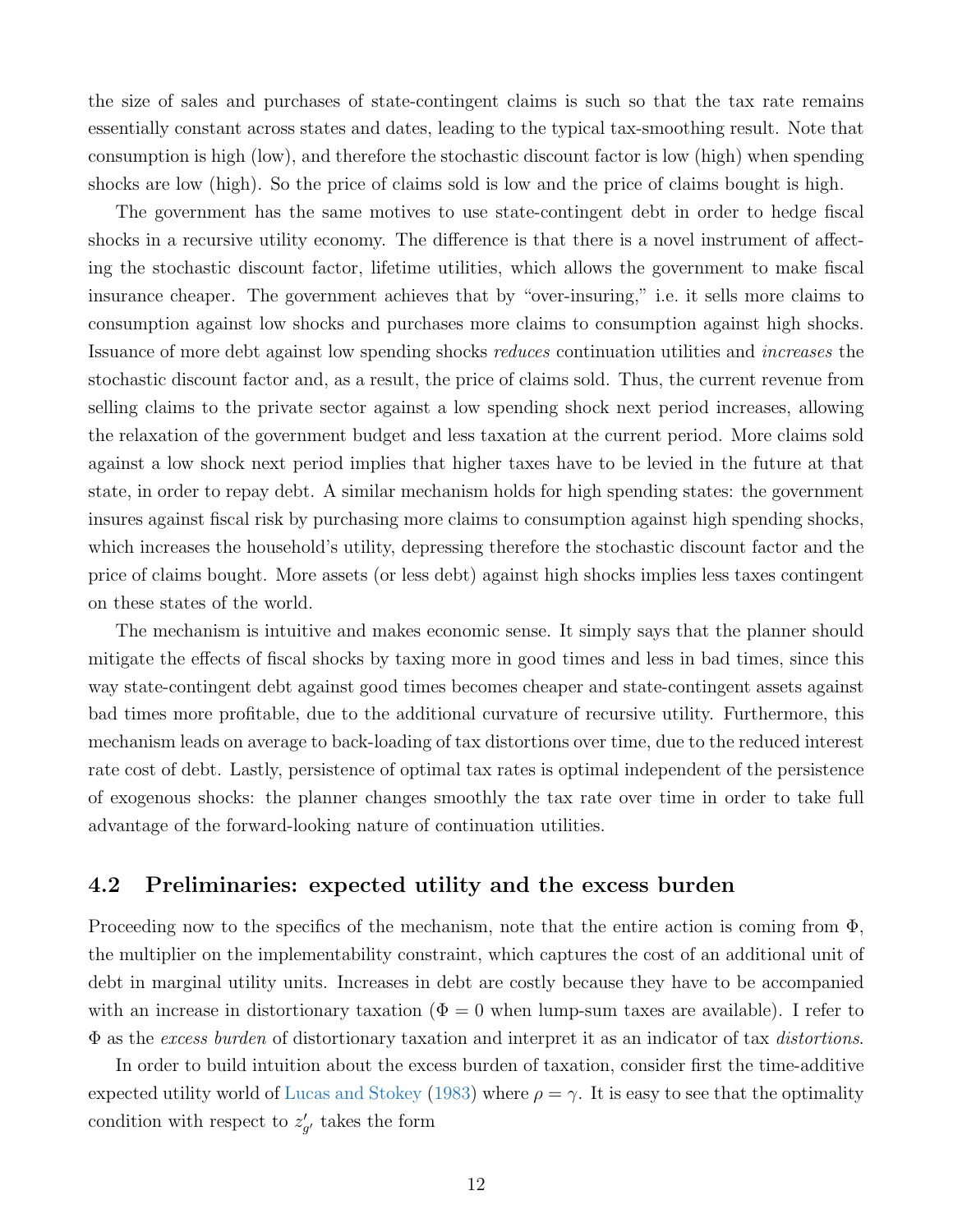<span id="page-13-0"></span>
$$
-v_z(z'_{g'}, g') = \Phi.
$$
\n<sup>(20)</sup>

Optimality condition [\(20\)](#page-13-0) has a typical marginal cost-marginal benefit interpretation. The left-hand side captures the marginal cost of issuing more debt against  $g'$  next period. Selling more claims to consumption at  $g'$  is costly because the planner has to increase distortionary taxation in order to repay debt. However, by issuing more debt for next period, the planner can relax the government budget and tax less at the current period. The marginal benefit of relaxing the budget constraint has shadow value  $\Phi$ , which is the right-hand side of  $(20)$ .

By using the envelope condition, condition [\(20\)](#page-13-0) implies that  $\Phi'_{g'} = \Phi, \forall g'$ , for all values of the state  $(z, g)$ . Thus, in a time-additive expected utility economy, the planner sells and buys as many state-contingent claims as necessary, in order to equalize the excess burden of taxation across states and dates. This is the formal result that hides behind the tax-smoothing intuition in typical frictionless Ramsey models. Furthermore, the constant excess burden is also the source of Lucas and Stokey's celebrated *history-independence* result, since optimal allocations and tax rates can be written solely as functions of the exogenous shocks and the constant  $\Phi$ .<sup>[12](#page-13-1)</sup>

### 4.3 Pricing with recursive utility and the excess burden

Turn now to the recursive utility case. The optimality condition with respect to  $z'_{g'}$  [\(18\)](#page-11-4) can be written as:

<span id="page-13-2"></span>
$$
\underbrace{-v_z(z'_{g'}, g')}_{\text{MC of increasing } z'_{g'}} = \Phi \cdot \left[ \underbrace{1}_{\text{EU term}} + \underbrace{(1 - \beta)(\rho - \gamma)v_z(z'_{g'}, g')\eta'_{g'}}_{\text{EZW term: price effect of increasing } z'_{g'}} \right].
$$
\n(21)

As before, the left-hand side denotes the marginal cost of issuing more debt tomorrow at  $g'$ . The right-hand side of [\(21\)](#page-13-2) captures the utility benefit from the government's marginal revenue from debt issuance. The first term in the right-hand side captures the same increase in revenue as in the time-additive setup, keeping prices *constant*. The second term is novel and is coming from the change in prices due to the increased debt position: an increase in debt reduces utility which *increases* the stochastic discount factor,  $(\rho - \gamma)v_z > 0$  for  $\rho < \gamma$ .

How the planner is going to use this novel price effect of recursive utility depends, according to [\(21\)](#page-13-2), on the *relative debt position*  $\eta'_{g'}$ . To see clearly the mechanism, turn into sequence notation, collect the terms that involve  $v_z$ , and use the envelope condition in order to rewrite  $(21)$  in terms

<span id="page-13-1"></span><sup>&</sup>lt;sup>12</sup>The excess burden of taxation is also constant in a deterministic economy  $(\eta'_{g'} \equiv 0, \forall g)$ . Thus, apart from the level of the constant  $\Phi$ , there is no essential difference between a deterministic world and a stochastic but time-additive world.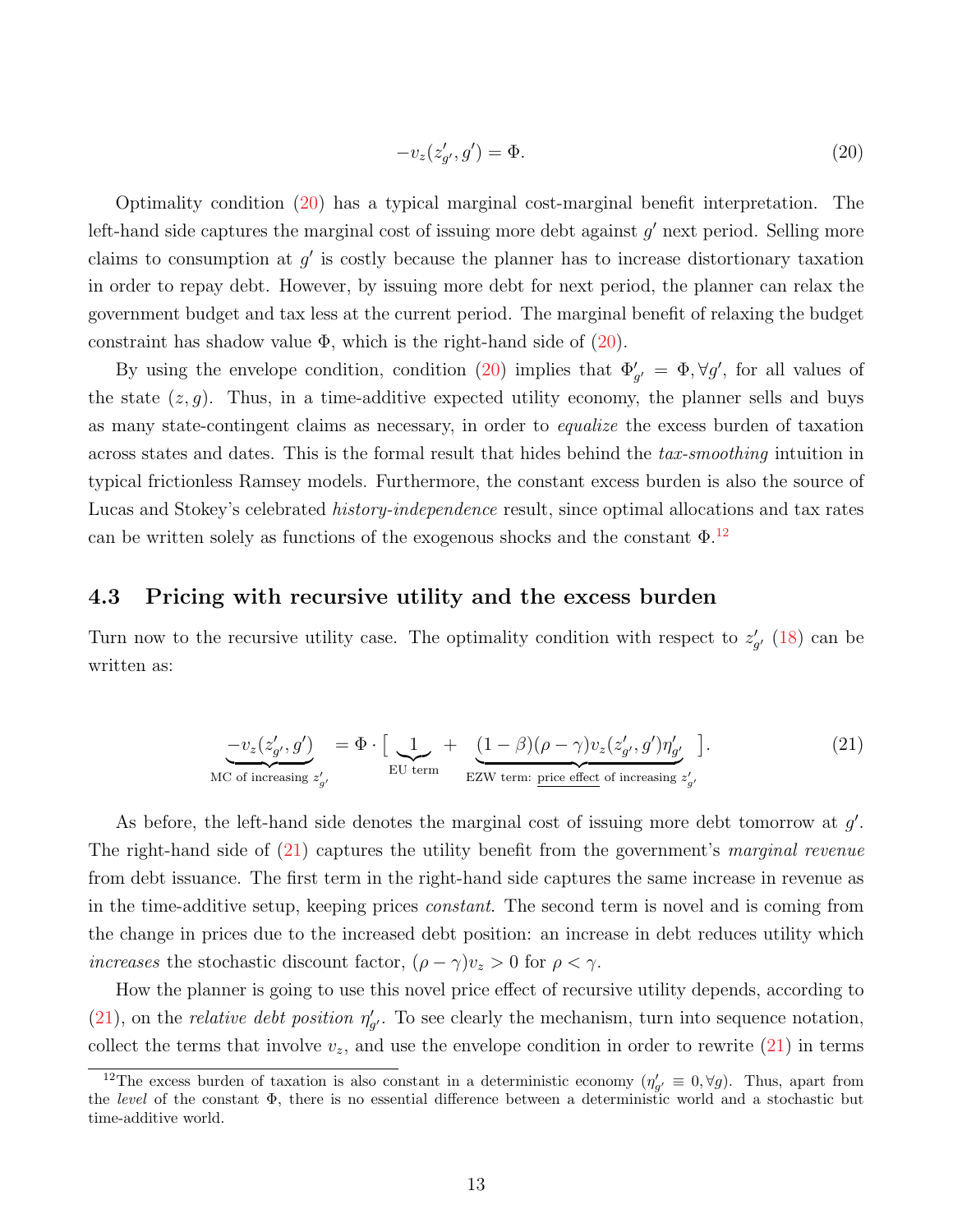of the *inverse* of  $\Phi$  (assuming that  $\Phi$  is not zero) as<sup>[13](#page-14-0)</sup>

<span id="page-14-1"></span>
$$
\frac{1}{\Phi_{t+1}} = \frac{1}{\Phi_t} + (1 - \beta)(\rho - \gamma)\eta_{t+1}, t \ge 0,
$$
\n(22)

where  $\eta_{t+1} \equiv V_{t+1}^{\rho-1} z_{t+1} - \mu_t^{\rho-1} E_t m_{t+1}^{\frac{\rho-\gamma}{1-\gamma}} z_{t+1} = V_{t+1}^{\rho-1} z_{t+1} - E_t m_{t+1} V_{t+1}^{\rho-1} z_{t+1}$ . Consider fiscal shocks  $\hat{g}$  and  $\tilde{g}$  at  $t + 1$  such that  $\eta_{t+1}(\hat{g}) > 0 > \eta_{t+1}(\tilde{g})$ . Then,  $(22)$  implies that  $\Phi_{t+1}(\hat{g}) > \Phi_t > \Phi_{t+1}(\tilde{g})$ for  $\rho < \gamma$ . So, in contrast to the time-additive setup, the excess burden of taxation, and therefore the tax rate, varies across states and dates and is higher at states of the world next period against which the relative debt position is positive, and lower at states of the world against which the relative debt position is negative. $^{14}$  $^{14}$  $^{14}$ 

What is happening here? Exactly the story that we highlighted in the overview of the mechanism. The increase in prices due to the additional curvature of recursive utility is beneficial at states of the world against which the planner issues relatively more debt. In other words, the planner taxes more at states of the world against which it is cheaper to issue debt. The opposite happens for states of the world against which he has a relatively small debt position.

Two comments are due. First, note that is not just the debt position (adjusted by marginal utility – and continuation utility when  $\rho \neq 1$ ) but the debt position *relative* to (a multiple of) the market value of the debt portfolio,  $E_t m_{t+1}^{\frac{\rho-\gamma}{1-\gamma}} z_{t+1}$ , that matters for the increase or decrease of the excess burden of taxation across states and dates. The reason for this is coming from the state non-separabilities that emerge with recursive utility. In particular, an increase of  $z'_{g'}$  may increase the price of the respective claim at  $g'$  by reducing utility, but reduces also the certainty equivalent and *decreases* therefore the rest of the prices of state-contingent claims at  $\bar{g}, \bar{g} \neq g'$ . This is why the *relative* position  $\eta_{t+1}$  captures the net effect of price manipulation through the continuation utility channel.

Second, in the overview of the mechanism we stressed that the government is using statecontingent debt to hedge fiscal shocks by selling claims against low spending shocks and purchasing claims (or selling less claims) against high spending shocks. Thus, we expect to have  $b_{t+1}(g_L)$  $b_{t+1}(g_H)$  for  $g_H > g_L$ . Assume that  $\rho = 1 < \gamma$  and that the same ranking of debt positions holds also for debt in marginal utility units, i.e.  $z_{t+1}(g_L) > z_{t+1}(g_H)$ . Then,  $\eta_{t+1}(g_L) > 0 > \eta_{t+1}(g_H)$ , which implies that  $\Phi_{t+1}(g_L) > \Phi_t > \Phi_{t+1}(g_H)$ . Thus, the excess burden, and therefore the tax rate, increases for low fiscal shocks and decreases for high fiscal shocks, leading to increased surpluses

<span id="page-14-0"></span><sup>&</sup>lt;sup>13</sup>Otherwise, write the optimality condition as  $\Phi_{t+1} = \Phi_t/[1 + (1 - \beta)(\rho - \gamma)\eta_{t+1}\Phi_t]$ . Thus, if  $\Phi_t = 0$ , then  $\Phi_{t+i} = 0, i \geq 0$ , so the first-best is an absorbing state.

<span id="page-14-2"></span><sup>&</sup>lt;sup>14</sup>The varying excess burden has also implications for the size of  $z_t$  over time. It is tempting to deduce that the planner is not only increasing the excess burden for a high-debt state next period  $(\eta_{t+1} > 0)$ , but also issues more state-contingent debt for next period. Formally, the deduction would be  $\Phi_{t+1} = -v_z(z_{t+1}, g) > \Phi_t = -v_z(z_t, g) \Rightarrow$  $z_{t+1} > z_t$ , which is a statement about the concavity of v at g. This statement cannot be made in general due to the non-convexities of the Ramsey problem, but it turns out to be numerically true.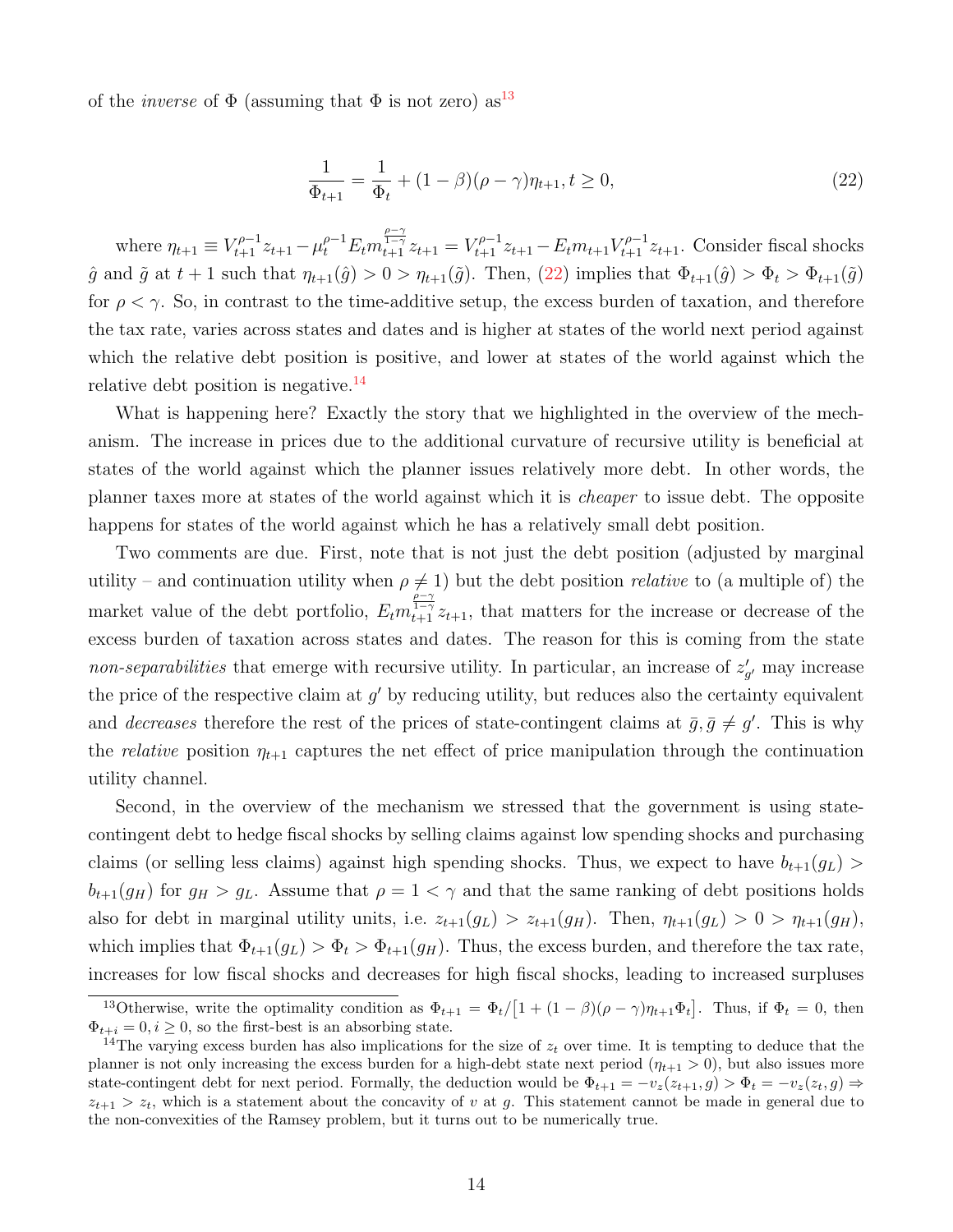and deficits. We are going to see explicitly this fiscal hedging when we solve the model numerically.

To conclude this section, the following proposition summarizes the results about the excess burden of taxation.

**Proposition 2.** 1. The excess burden is <u>constant</u> across states and dates when  $\rho = \gamma$ .

- 2. Assume  $\rho < \gamma$  and let  $\hat{g}$  and  $\tilde{g}$  be shocks at  $t + 1$  such that  $\eta_{t+1}(\hat{g}) > 0 > \eta_{t+1}(\tilde{g})$ . Then, the law of motion of the excess burden [\(22\)](#page-14-1) implies that  $\Phi_{t+1}(\hat{g}) > \Phi_t > \Phi_{t+1}(\tilde{g})$ .
- 3. (Fiscal hedging and the excess burden) Let  $g_H > g_L$  and assume that  $\rho = 1 < \gamma$ . If  $z_{t+1}(g_L) >$  $z_{t+1}(g_H)$ , then  $\Phi_{t+1}(g_L) > \Phi_t > \Phi_{t+1}(g_H)$ .<sup>[15](#page-15-0)</sup>

### 4.4 Dynamics of the excess burden of taxation

The relative debt position  $\eta_t$  captures the incentives of the planner to increase or decrease the excess burden, given the excess burden of the previous period, i.e. given the past shadow cost of debt and tax promises. To understand the role of the past, consider a change in debt at time  $t$ . This change will affect continuation values at t but also at all previous periods, because utilities are forward-looking, i.e. the household at  $t-i$ ,  $i = 1, 2, ..., t$  is taking into account the entire future stream of consumption and leisure when it prices Arrow claims. As a result, all past prices of state-contingent claims  $p_i(s_{i+1}, s^i), i = 0, 1, 2, ..., t-1$  change with a change in continuation values at time t. This is why the excess burden depends on the sum of the past relative debt positions  $\{\eta_i\}_{i=1}^t$ , as we can see by solving [\(22\)](#page-14-1) backwards. Furthermore, we have:

#### <span id="page-15-2"></span>**Proposition 3.** (Persistence and back-loading of the excess burden)

The inverse of  $\Phi_t$  is a martingale with respect to the continuation-value adjusted measure  $\pi_t \cdot M_t$ for  $\rho \leqq \gamma$ . Therefore,  $\Phi_t$  is a submartingale with respect to  $\pi_t \cdot M_t$ ,  $E_t m_{t+1} \Phi_{t+1} \geq \Phi_t$ . As a result,

<span id="page-15-1"></span>
$$
E_t \Phi_{t+1} \ge \Phi_t - Cov_t(m_{t+1}, \Phi_{t+1}),
$$
\n(23)

so if  $Cov_t(m_{t+1}, \Phi_{t+1}) \leq 0$ ,  $\Phi_t$  is a submartingale with respect to  $\pi$ ,  $E_t\Phi_{t+1} \geq \Phi_t$ .

Proof. Take conditional expectation in [\(22\)](#page-14-1) to get

$$
E_t m_{t+1} \frac{1}{\Phi_{t+1}} = \frac{1}{\Phi_t} E_t m_{t+1} + (1 - \beta)(\rho - \gamma) E_t m_{t+1} \eta_{t+1} = \frac{1}{\Phi_t},
$$

since  $E_t m_{t+1} = 1$  and  $E_t m_{t+1} \eta_{t+1} = 0$ . Thus  $1/\Phi_t$  is a martingale with respect to  $\pi_t \cdot M_t$ . Furthermore, since the function  $f(x) = 1/x$  is convex for  $x > 0$ , an application of the conditional

<span id="page-15-0"></span><sup>&</sup>lt;sup>15</sup>Clearly, the corresponding statement for  $\rho \neq 1 < \gamma$  is: if  $V_{t+1}^{\rho-1}(g_L)z_{t+1}(g_L) > V_{t+1}^{\rho-1}(g_H)z_{t+1}(g_H)$ , then  $\Phi_{t+1}(g_L) > \Phi_t > \Phi_{t+1}(g_H).$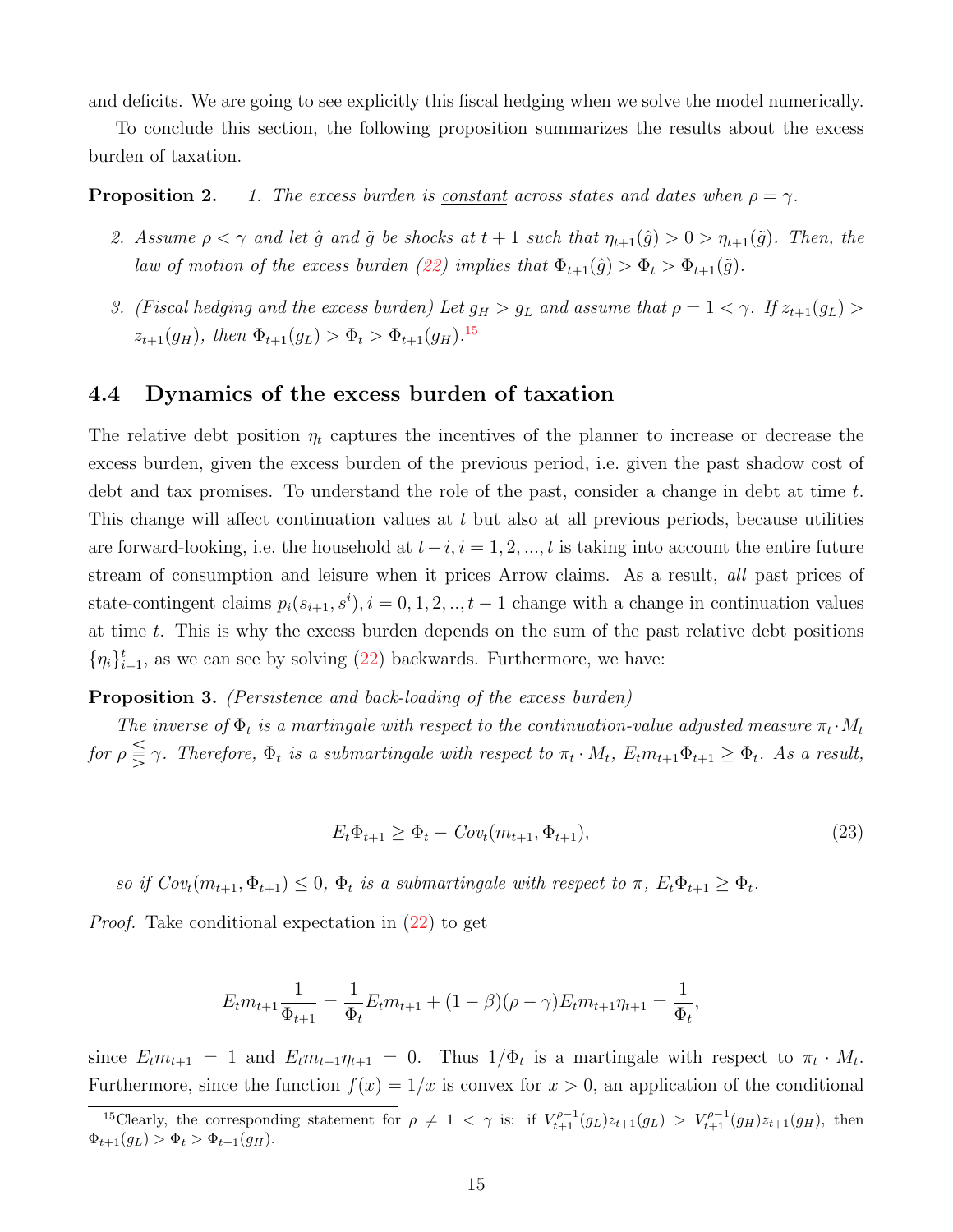version of Jensen's inequality leads to  $E_t m_{t+1} \frac{1}{x_t}$  $\frac{1}{x_{t+1}} \geq \frac{1}{E_t m_{t+1}}$  $\frac{1}{E_t m_{t+1}x_{t+1}}$ . Set now  $x_t = 1/\Phi_t$  and use the martingale result to finally get  $E_t m_{t+1} \Phi_{t+1} \ge \Phi_t$ . Inequality [\(23\)](#page-15-1) is derived by the submartingale result and the fact that  $E_t m_{t+1} \Phi_{t+1} = \text{Cov}_t(m_{t+1}, \Phi_{t+1}) + E_t \Phi_{t+1}$ , since  $E_t m_{t+1} = 1$ .  $\Box$ 

The martingale result about the inverse of the excess burden of taxation implies *persistence* independent of the stochastic properties of exogenous shocks, contrasting the standard time-additive Ramsey results.<sup>[16](#page-16-1)</sup> Furthermore, the submartingale result shows that the planner wants on "average" to back-load tax distortions, in the sense that the excess burden exhibits a positive drift with respect to the continuation-value adjusted measure, independent of  $\rho \leq \gamma$ . In order to determine the drift with respect to the actual measure that generates uncertainty,  $\pi$ , we need to determine the covariance of the excess burden with the change of measure  $m_{t+1}$ . Consider without loss of generality the case of  $\rho = 1 < \gamma$ . Then, high fiscal shocks, since they reduce utility, are associated with a higher conditional probability mass and therefore a higher  $m_{t+1}$ , leading to a positive correlation of  $m_{t+1}$  with spending. Furthermore, we expect the excess burden to be negatively correlated with spending. As a result, we expect  $Cov_t(m_{t+1}, \Phi_{t+1}) \leq 0$  and therefore proposition [3](#page-15-2) implies a positive drift in  $\Phi_t$  with respect to  $\pi$ . More intuitively, since the average excess burden of taxation is increasing according to the utility-adjusted beliefs that do not assign a lot of probability mass on states of the world with a high excess burden, it will still be increasing on average according to the data-generating process, which puts more weight on exactly these contingencies of a high excess burden. We will explore further the persistence and the back-loading of tax distortions in the numerical exercises section.

## <span id="page-16-0"></span>5 Optimal labor income taxation

The following proposition exhibits the exact relationship of the excess burden of taxation with the labor tax.

<span id="page-16-3"></span>Proposition 4. (Labor tax) The optimal labor tax is

$$
\tau_t = \Phi_t \frac{\epsilon_{cc,t} + \epsilon_{ch,t} + \epsilon_{hh,t} + \epsilon_{hc,t}}{1 + \Phi_t \left(1 + \epsilon_{hh,t} + \epsilon_{hc,t}\right)}, \quad t \ge 1.
$$

where  $\epsilon_{cc} \equiv -U_{cc}c/U_c > 0$  and  $\epsilon_{ch} \equiv U_{cl}h/U_c$ , i.e. the own and cross elasticity of the period marginal utility of consumption, and  $\epsilon_{hh} \equiv -U_{ll}h/U_l > 0$  and  $\epsilon_{hc} \equiv U_{lc}c/U_l$ , the own and cross elasticity of the period marginal disutility of labor. When  $U_{cl} \geq 0$ , then  $\epsilon_{ch}$ ,  $\epsilon_{hc} \geq 0$  and  $\tau_t \geq 0$ . <sup>[17](#page-16-2)</sup>

<span id="page-16-1"></span> $16$ In the Online Appendix I discuss why the martingale property is not sufficient to establish convergence results of the inverse of the excess burden with respect to  $\pi$  and I elaborate on candidate convergence points for the utility function of section [6.](#page-18-0)

<span id="page-16-2"></span> $17$ The labor tax formula holds also for the deterministic and stochastic time-additive case for any period utility U that satisfies the standard monotonicity and concavity assumptions, i.e. without being restricted to  $U = (u^{1-\rho} 1)/(1 - \rho)$ ,  $u > 0$ .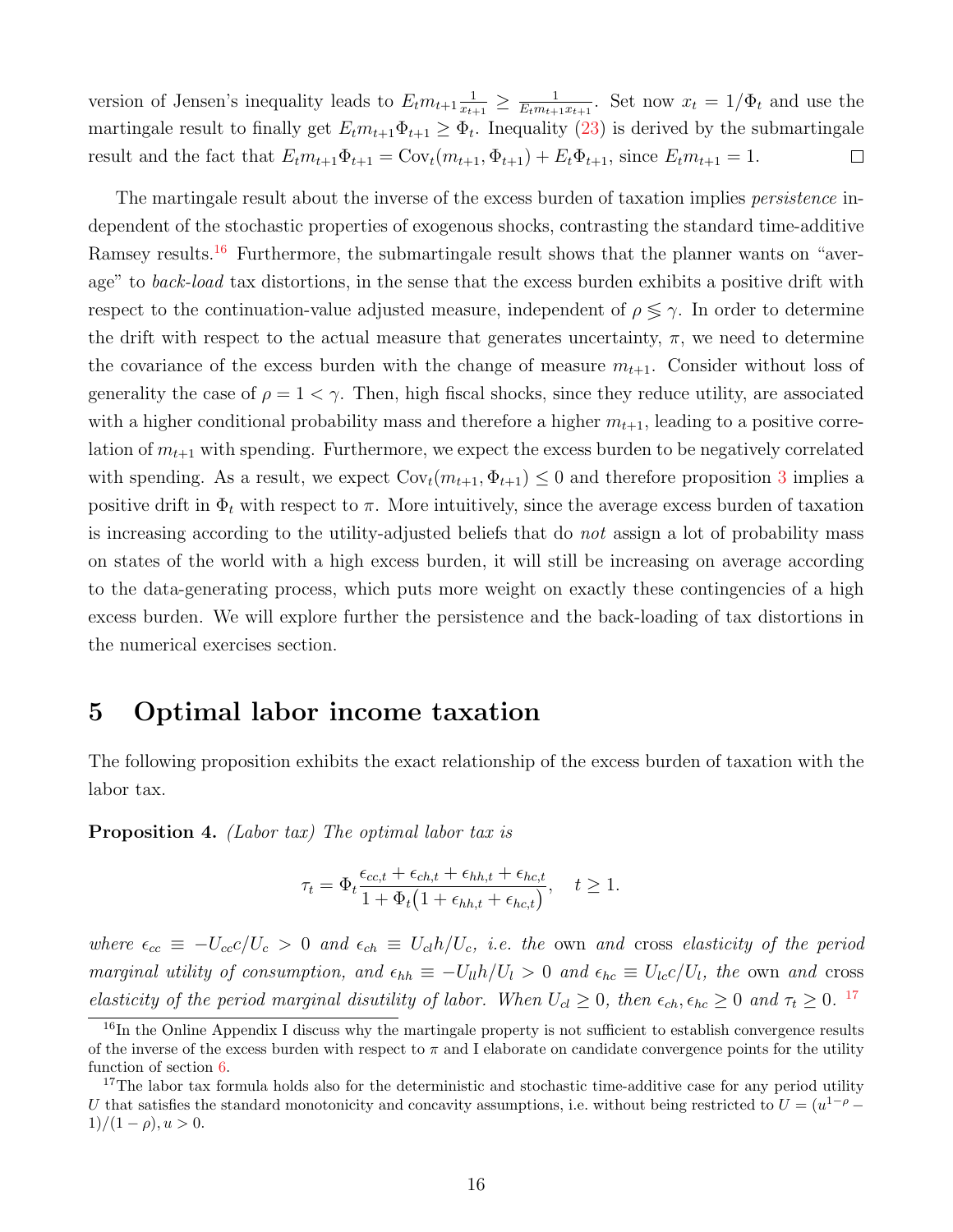*Proof.* Combine the first-order conditions  $(16)-(17)$  $(16)-(17)$  $(16)-(17)$  to get the optimal wedge in labor supply as  $\frac{U_l}{U_c} \cdot \frac{1-\Phi\frac{\Omega_h}{U_l}}{1+\Phi\frac{\Omega_c}{U_c}} = 1.$  Calculate the derivatives to get  $\Omega_c/U_c = 1 - \epsilon_{cc} - \epsilon_{ch}$  and  $\Omega_h/U_l = -1 - \epsilon_{hh} - \epsilon_{hc}$ .  $U_l$ Use the labor supply condition  $U_l/U_c = 1 - \tau$  and rewrite the optimal wedge as  $\tau = -\Phi(\Omega_c/U_c + \tau)$  $\Omega_h/U_l$ )/(1 –  $\Phi \Omega_h/U_l$ ). Use now the elasticity formulas to get the result.  $\Box$ 

The formula in proposition [4](#page-16-3) expresses the optimal labor tax in terms of the excess burden of taxation  $\Phi_t$  and the elasticities of the period marginal utility of consumption and disutility of labor. Ceteris paribus, the labor tax varies *monotonically* with the excess burden of taxation, a fact which justifies the interpretation of  $\Phi_t$  as an indicator of tax distortions.<sup>[18](#page-17-0)</sup> Period elasticities essentially capture the sensitivity to shocks of the marginal rate of substitution of consumption and leisure and the (period) marginal utility component of the pricing kernel. In the time-additive case where  $\Phi_t = \Phi$ , the *only* variation in the labor tax occurs through variation in period elasticities, so when elasticities are constant, optimal policy prescribes perfect tax-smoothing.

With recursive utility though, even in the constant period elasticity case, the labor tax varies monotonically with the non-constant excess burden of taxation. Consider for example the composite good u

$$
u(c, 1-h) = \left[c^{1-\rho} - (1-\rho)a_h \frac{h^{1+\phi_h}}{1+\phi_h}\right]^{\frac{1}{1-\rho}},
$$
\n(24)

which implies a period utility function with constant elasticities,  $U = \frac{c^{1-\rho}-1}{1-\rho} - a_h \frac{h^{1+\phi_h}}{1+\phi_h}$  $\frac{h^{1+\phi_h}}{1+\phi_h}$ .<sup>[19](#page-17-1)</sup> We get the following proposition:

<span id="page-17-3"></span>Proposition 5. (Labor tax with power utility and constant Frisch elasticity)

1. The labor tax follows the law of motion

<span id="page-17-2"></span>
$$
\frac{1}{\tau_{t+1}} = \frac{1}{\tau_t} + \frac{(1-\beta)(\rho-\gamma)}{\rho+\phi_h} \eta_{t+1}, t \ge 1.
$$
\n(25)

- 2. Tax rates across states and dates:
	- Let  $\rho < \gamma$ . Let  $\hat{g}$  and  $\tilde{g}$  be shocks at  $t + 1$  such that  $\eta_{t+1}(\hat{g}) > 0 > \eta_{t+1}(\tilde{g})$ . Then,  $\tau_{t+1}(\hat{g}) > \tau_t > \tau_{t+1}(\tilde{g}).$

<span id="page-17-0"></span><sup>18</sup>We have  $\frac{\partial \tau}{\partial \Phi}|_{\epsilon_{i,j}}$  constant =  $\frac{\epsilon_{cc}+\epsilon_{ch}+\epsilon_{hh}+\epsilon_{hc}}{[1+\Phi(1+\epsilon_{hh}+\epsilon_{hc})]}$  $\frac{\epsilon_{cc}+\epsilon_{ch}+\epsilon_{hh}+\epsilon_{hc}}{1+\Phi(1+\epsilon_{hh}+\epsilon_{hc})]^2} > 0$ , as long as the numerator is positive.  $U_{cl} \geq 0$  is sufficient for that.

<span id="page-17-1"></span><sup>19</sup>It is assumed that parameters are such so that  $c^{1-\rho}-(1-\rho)a_h\frac{h^{1+\phi_h}}{1+\phi_h}$  $\frac{h^{1+\varphi}h}{1+\varphi_h} > 0$ , so that  $u > 0$  is well defined. For  $\rho = 1$ , the utility recursion becomes  $V_t = \exp \left[ (1 - \beta) (\ln c - a_h \frac{h^{1+\phi_h}}{1+\phi_h}) \right]$  $\frac{h^{1+\phi_h}}{1+\phi_h}$  +  $\beta \ln \mu_t$ . If we want to drop these restrictions on preference parameters, we can just consider risk-sensitive preferences with the particular period utility U.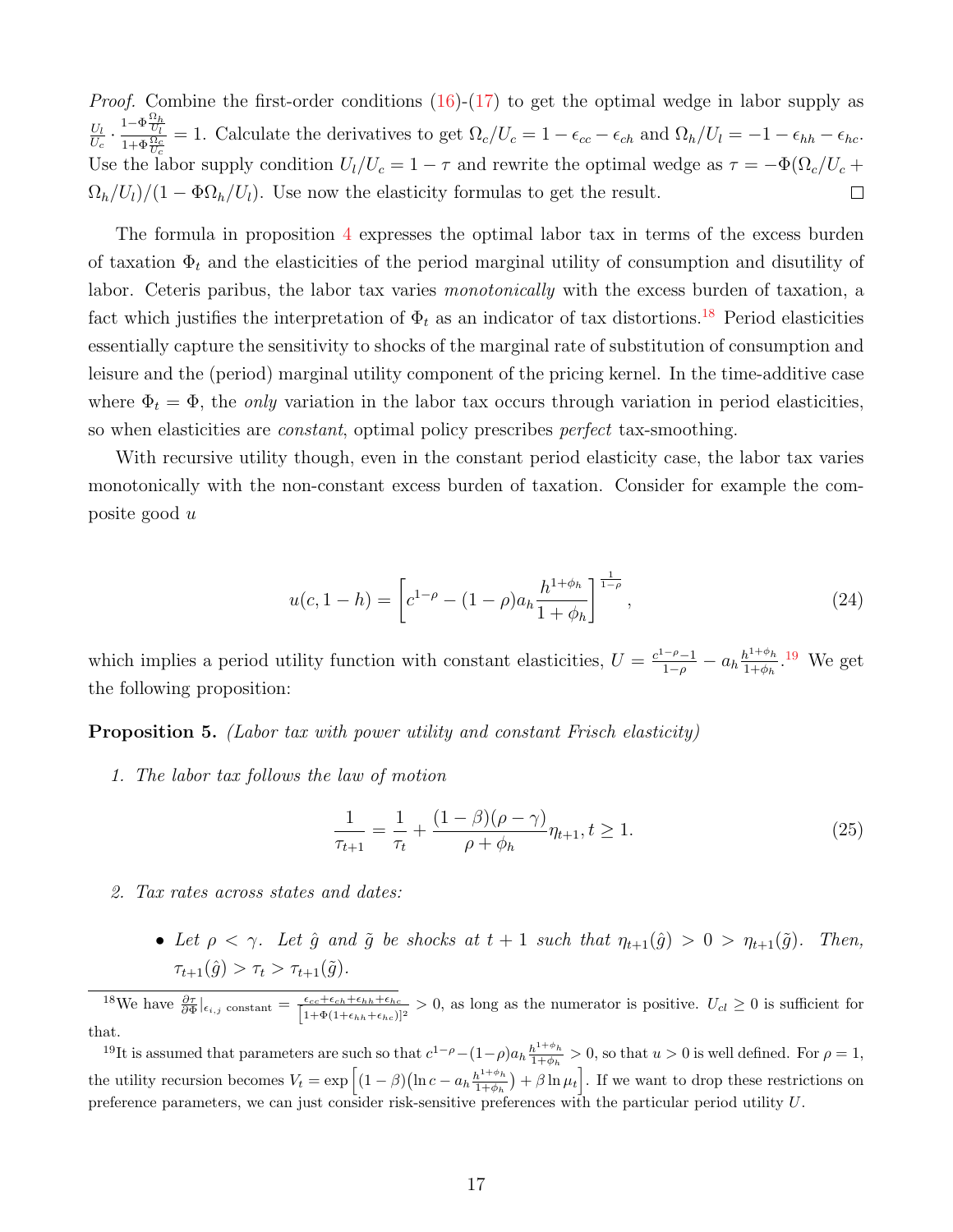- Let  $\rho = 1 < \gamma$  and assume that shocks take two values,  $g_H > g_L$ . If  $z_{t+1}(g_L) > z_{t+1}(g_H)$ , then  $\tau_{t+1}(g_L) > \tau_t > \tau_{t+1}(g_H)$ .<sup>[20](#page-18-1)</sup>
- 3. (Persistence and back-loading of the labor tax) The inverse of the labor tax is a martingale with respect to  $\pi_t \cdot M_t$  for  $\rho \leq \gamma$ . Therefore,  $\tau_t$  is a submartingale with respect to  $\pi_t \cdot M_t$ ,  $E_t m_{t+1} \tau_{t+1} \geq \tau_t$  and

$$
E_t \tau_{t+1} \geq \tau_t - Cov_t(m_{t+1}, \tau_{t+1}).
$$

If  $Cov_t(m_{t+1}, \tau_{t+1}) \leq 0$ , then  $E_t \tau_{t+1} \geq \tau_t$ .

Proof. The labor tax formula in proposition [4](#page-16-3) specializes to

<span id="page-18-2"></span>
$$
\tau_t = \frac{\Phi_t(\rho + \phi_h)}{1 + \Phi_t(1 + \phi_h)}, t \ge 1.
$$
\n
$$
(26)
$$

The formula shows that the crucial parameter for the period elasticities channel is  $\rho$  (and not  $\gamma$ ), whereas both  $\rho$  and  $\gamma$  affect the Ramsey outcome through the law of motion of  $\Phi_t$ , [\(22\)](#page-14-1). Taking inverses in [\(26\)](#page-18-2) delivers  $\frac{1}{\tau_t} = \frac{1+\phi_h}{\rho+\phi_h}$  $\frac{1+\phi_h}{\rho+\phi_h}+\frac{1}{\rho+\alpha}$ 1  $\frac{1}{\Phi_t}$ , so  $1/\tau_t$  is an *affine* function of  $1/\Phi_t$ . Use then [\(22\)](#page-14-1)  $\rho + \phi_h$ to get the law of motion of the labor tax  $(25)$ . Notice the resemblance of  $(25)$  to  $(22)$ , a fact that leads to the same conclusions about the variation of tax rates across states and dates and (sub)martingale properties as in proposition [3.](#page-15-2)  $\Box$ 

When we have a period utility function with a power subutility of consumption and constant Frisch elasticity, period elasticities are constant and the labor tax behaves *exactly* as the excess burden of taxation, with the elegant law of motion [\(25\)](#page-17-2). The entire analysis of section [4](#page-11-0) about the variation of the excess burden across states and dates, the positive drift and persistence, can be recast word by word in terms of the labor tax and will not be repeated.

## <span id="page-18-0"></span>6 Numerical exercises

In this section I provide various numerical exercises in order to highlight three main results of the paper: a) the planner's "over-insurance" that leads to higher tax rates when fiscal shocks are favorable and smaller tax rates when fiscal shocks are adverse, b) the volatility and back-loading of tax distortions, c) the persistence of tax distortions independent of the persistence of exogenous shocks. In a nutshell, the tax rate behaves like a random walk with a positive drift in the short and medium-run, with an increment that is negatively correlated with fiscal shocks. The unconditional volatility of the tax rate is orders of magnitude larger than in the time-additive expected utility case.

<span id="page-18-1"></span><sup>20</sup>Same comment applies as in footnote [15.](#page-15-0)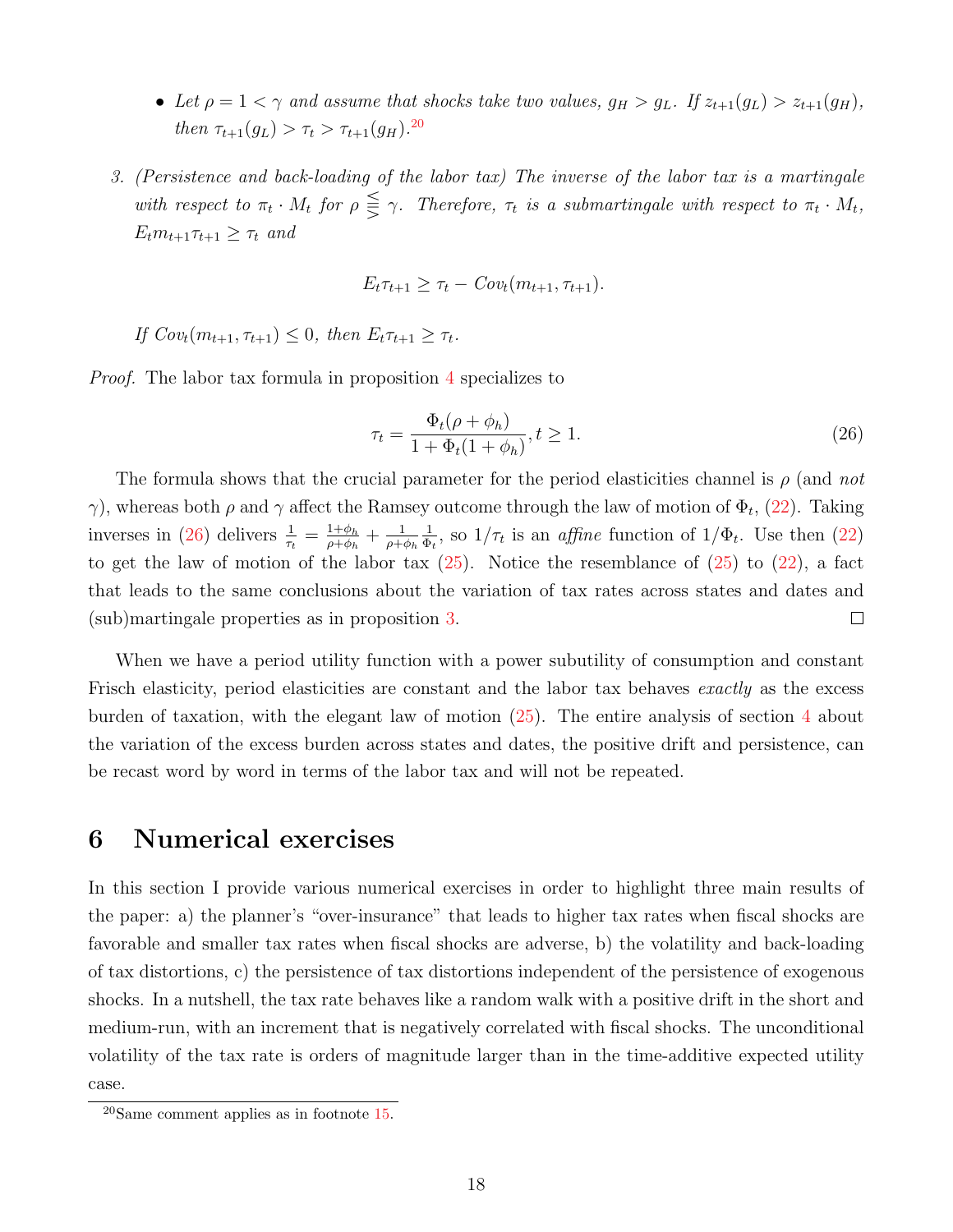### 6.1 Solution method

The numerical analysis with recursive preferences is highly non-trivial. There are three complications: At first, the state space where  $z$  lives is endogenous, i.e. we have to find values of debt in marginal utility units that can be generated at a competitive equilibrium. Second, the contraction property is impaired due to the presence of the value functions in the implementability contraint, a fact which makes convergence of iterative procedures difficult. Third, there are novel non-convexities in the implementability contraint due to recursive utility. I will illustrate the gist of the numerical method and provide additional details in the Online Appendix.

The way I proceed is as follows. I generate feasible values of  $z$  and calculate the respective utility by assuming that the planner follows a constant  $\Phi$  policy, i.e. I assume that the planner ignores the prescriptions of optimal policy and just equalizes the excess burden of taxation over states and dates. By varying  $\Phi$  I can generate a set of values of z, which I use as a proxy of the state space. The respective value functions are used as a first guess in the numerical algorithm. I implement a double loop: In the inner loop, I fix the value function in the constraint and solve the Bellman equation using grid search. The inner loop is convergent. In the outer loop, I update the value function in the constraint and repeat the inner loop. Although there is no guarantee of convergence of the double loop, this procedure works fairly well. After convergence, I add a final step to improve precision: I employ the output of the double loop as a first guess, fit the value functions with cubic splines and use a continuous optimization routine.

### 6.2 Calibration

I use the utility function of proposition [5](#page-17-3) that delivers perfect tax-smoothing in the time-additive economy and a standard calibration. In particular, let  $\rho = 1$  and consider the utility recursion

<span id="page-19-1"></span>
$$
v_t = \ln c_t - a_h \frac{h_t^{1+\phi_h}}{1+\phi_h} + \frac{\beta}{(1-\beta)(1-\gamma)} \ln E_t \exp\bigl((1-\beta)(1-\gamma)v_{t+1}\bigr),\tag{27}
$$

where  $\gamma > 1$ . The frequency is annual and Frisch elasticity is unitary,  $(\beta, \phi_h) = (0.96, 1)$ . The atemporal risk aversion is  $\gamma = 10^{21}$  $\gamma = 10^{21}$  $\gamma = 10^{21}$  I assume that shocks are i.i.d. in order to focus on the persistence generated *endogenously* by optimal policy. Expenditures shocks take two values,  $g_L = 0.072$  and  $g_H = 0.088$ , with probability  $\pi = 0.5$ . These values correspond to 18% and 22% of average first-best output respectively, or 20.37% and 24.28% of output in the second-best expected

<span id="page-19-0"></span><sup>&</sup>lt;sup>21</sup>The range of the risk-aversion parameter varies wildly in studies that try to match asset-pricing facts. For example, [Tallarini](#page-41-1) [\(2000\)](#page-41-1) uses a risk aversion parameter above 50 in order to generate a high market price of risk, whereas [Bansal and Yaron](#page-39-2) [\(2004\)](#page-39-2) use low values of risk aversion in environments with long-run risks and stochastic volatility. Note that the plausibility of the size of atemporal risk aversion cannot be judged independently from the stochastic processes that drive uncertainty in the economy, since they jointly bear implications for the premium for early resolution of uncertainty. See [Epstein et al.](#page-39-13) [\(2014\)](#page-39-13) for a thoughtful evaluation of calibration practices in the asset-pricing literature from this angle.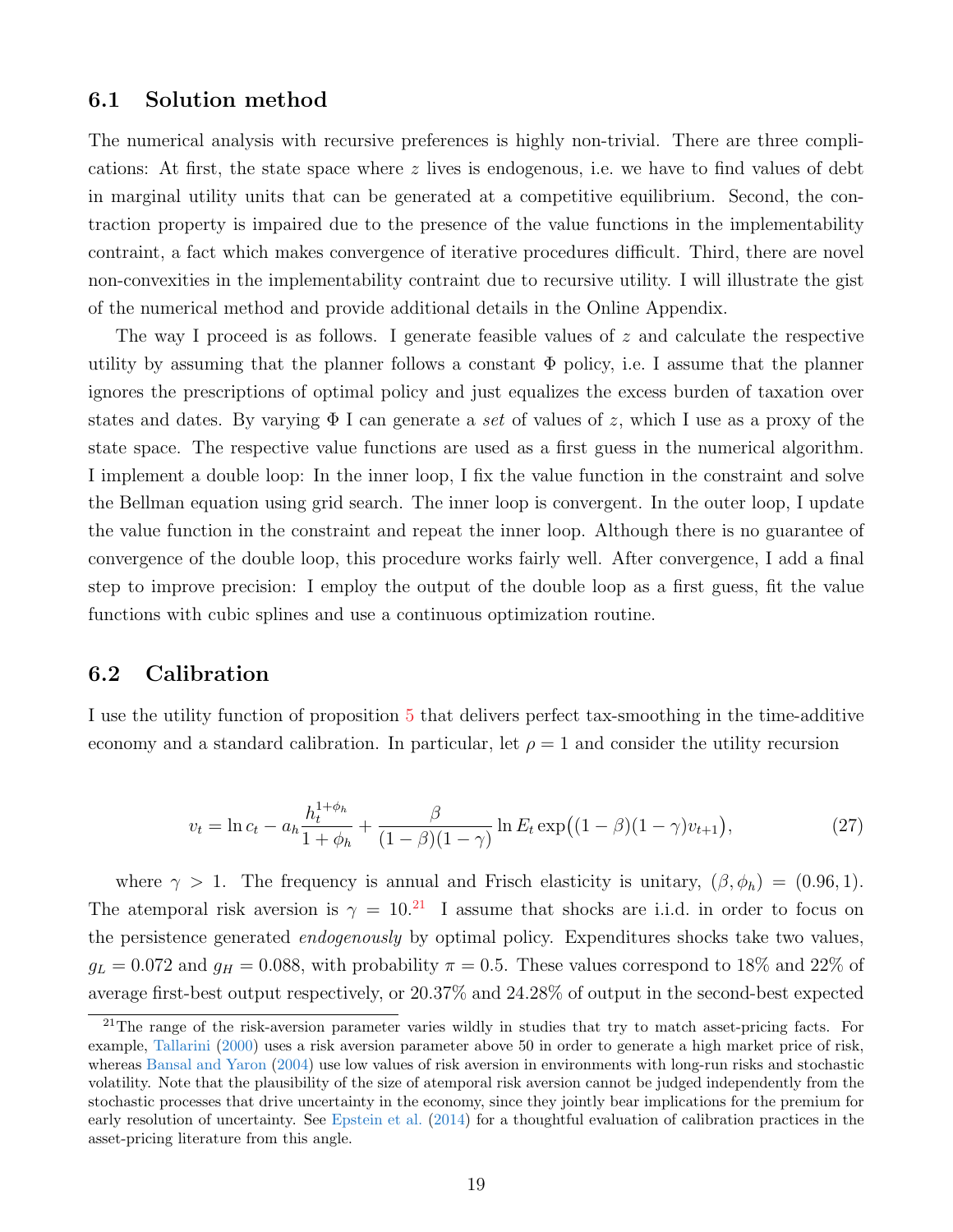utility economy. So the standard deviation of the share of government spending in output is small and about 2%. I set  $a_h = 7.8125$  which implies that the household works on average 40% of its available time if we are at the first-best, or 35.8% of its time in the second-best time-additive economy. Initial debt is zero and the initial realization of the government expenditure shock is  $\text{low}, g_0 = g_L.$ 

## 6.3 Expected utility plan

The time-additive expected utility case of  $\gamma = 1$  corresponds to the environment of [Lucas and](#page-40-0) [Stokey](#page-40-0) [\(1983\)](#page-40-0). The Ramsey plan is history-independent and the tax rate is constant and equal to 22.3% for our calibration. The planner issues zero debt against low shocks,  $b<sub>L</sub> = 0$ , and insures against high spending by buying assets,  $b_H < 0$ . The level of assets corresponds to 3.81% of output. Thus, the debt-to-output ratio has mean −1.91% and standard deviation 1.91%. Whenever there is a low shock, the planner, who has no debt to repay  $(b_L = 0)$ , runs a surplus  $\tau h_L - g_L > 0$ and uses the surplus to buy assets against the high shock. The amount of assets is equal to  $b_H = (\tau h_H - g_H)/(1 - \beta \pi)$ . When the shock is high, the planner uses the interest income on these assets to finance the deficit  $\tau h_H - g_H < 0.^{22}$  $\tau h_H - g_H < 0.^{22}$  $\tau h_H - g_H < 0.^{22}$ 

### 6.4 Fiscal hedging, over-insurance and price manipulation

Turning to recursive utility, the left panel in figure [1](#page-21-0) plots the difference between the policy functions for  $z'$  next period when  $g'$  is low and high respectively. The graph shows that the government hedges fiscal shocks by issuing more debt in marginal utility units for the low shock and less for the high shock,  $z'_L > z'_H$ . Thus, as highlighted in the overview of the mechanism, propositions [2](#page-0-0) and [5](#page-17-3) imply that tax distortions decrease when fiscal shocks are high,  $\Phi'_L > \Phi > \Phi'_H$ and  $\tau_L' > \tau > \tau_H'$ . The right panel in figure [1](#page-21-0) plots the difference in the policy functions in the recursive utility and the expected utility case,  $z_i' - z_i^{EU}$ ,  $i = L, H$ , in order to demonstrate the "over-insurance" property of the optimal plan: the planner is issuing more debt in marginal utility units than he would in the time-additive economy against  $q_L$  and less debt that in the time-additive economy against  $g_H$ . So the planner is actively taking larger positions in absolute value.<sup>[23](#page-20-1)</sup>

To see the price manipulation that takes place with recursive utility, figure [2](#page-22-0) contrasts the optimal stochastic discount factor  $S(g' = g_i, z, g)$ ,  $i = L, H$ , and its components (top and bottom left panels), to the induced stochastic discount factor that pertains to a sub-optimal constant Φ policy (top and bottom right panels). It shows how the planner, by issuing more debt against  $g_L$ and increasing the respective tax rate, manages to increase the pricing kernel and therefore the

<span id="page-20-0"></span><sup>&</sup>lt;sup>22</sup>Note that if the initial shock was high,  $g_0 = g_H$ , we would have  $b_H = 0$  and  $b_L > 0$ . The planner insures against adverse shocks by running a deficit when government expenditures are high, that are financed by debt contingent on a low expenditure shock. When shocks are low, the planner runs a surplus to pay back the issued debt.

<span id="page-20-1"></span><sup>&</sup>lt;sup>23</sup>A virtually identical graph would emerge if we compared the optimal policy functions  $z_i'$  with the positions that would be induced in a recursive utility economy with a planner that follows a sub-optimal constant-Φ policy.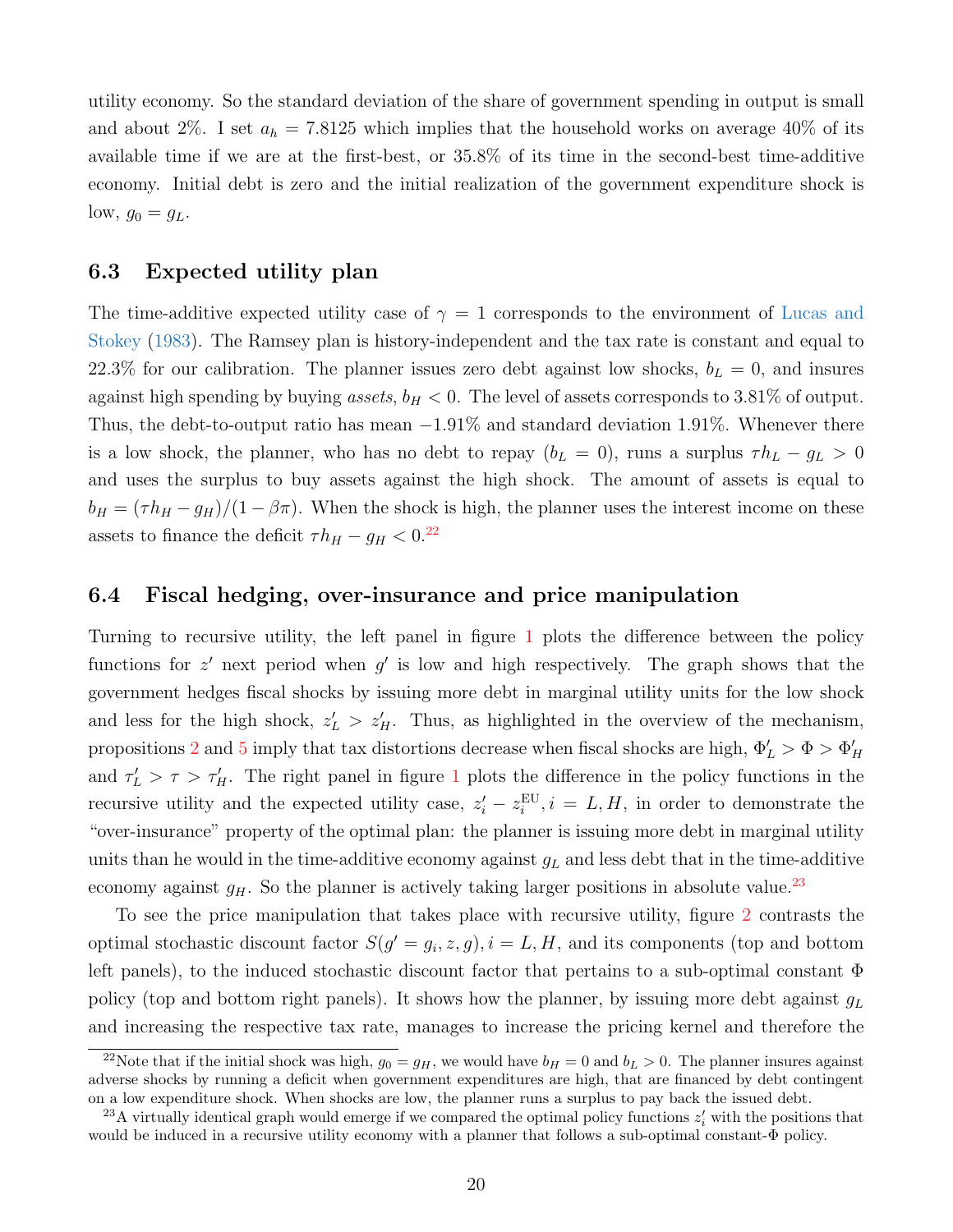

<span id="page-21-0"></span>Figure 1: The left panel depicts the difference  $z'_L - z'_H$ . The difference starts decreasing at high values of z, because the probability of a binding upper bound increases. The right panel compares positions for recursive and time-additive utility. For both graphs the current shock is low,  $g = g<sub>L</sub>$ . A similar picture emerges when  $g = g<sub>H</sub>$ .

price of a claim to consumption, making therefore debt cheaper. Note that the increase in the continuation value part of the stochastic discount factor is naturally reinforced by an increase in the period marginal utility part due to decreased future consumption. Similarly, by issuing less debt or buying more assets against a high fiscal shock, and taxing consequently less, the planner is decreasing the pricing kernel for bad states of the world. The right panels show that following the standard prescription of a constant excess burden does not not deliver these beneficial pricing effects.

## 6.5 Persistence and negative correlation with spending

Consider a simulation of 10,000 sample paths that are 2,000 periods long.<sup>[24](#page-21-1)</sup> Table [1](#page-22-1) highlights the persistence that propositions [3](#page-15-2) and [5](#page-17-3) hinted at. The median persistence of the tax rate is very high (0.998), despite the fact that government expenditure shocks are i.i.d., which contrasts to the standard history-independence result of [Lucas and Stokey](#page-40-0) [\(1983\)](#page-40-0). As expected, the *change* in the tax rates is strongly negatively correlated with government expenditures (−0.99) and therefore with output.<sup>[25](#page-21-2)</sup>

<span id="page-21-1"></span> $^{24}$ In the Online Appendix I provide an example with a sequence of low and high alternating shocks and comparative statics with respect to risk aversion and shock volatility.

<span id="page-21-2"></span><sup>&</sup>lt;sup>25</sup>The theory predicts that changes in tax rates are affected by the relative debt position, which is highly negatively correlated with fiscal shocks. In contrast, the level of the tax rate is affected by the cumulative relative debt position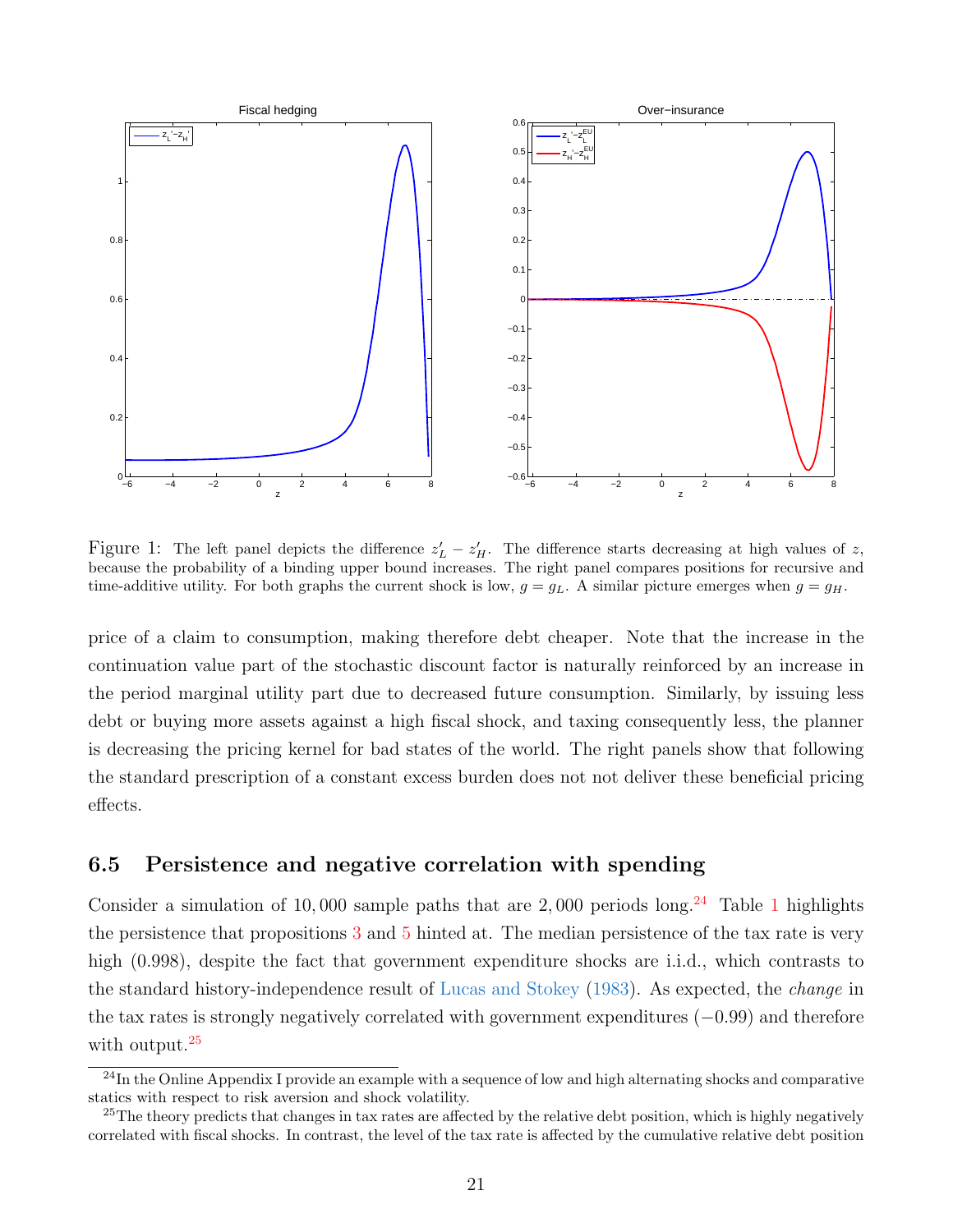

<span id="page-22-0"></span>Figure 2: The left panels decompose the optimal stochastic discount factor, when the current shock is low,  $g = g<sub>L</sub>$ . The right panels perform the same exercise assuming that a sub-optimal constant Φ policy is followed. A similar picture emerges when  $g = g_H$ .

|                                          | Recursive utility |              |  |
|------------------------------------------|-------------------|--------------|--|
|                                          | short samples     | long samples |  |
|                                          |                   |              |  |
|                                          | 0.9791            | 0.9980       |  |
| Correlation of $\Delta \tau$ with q      | $-0.9999$         | $-0.9984$    |  |
| Correlation of $\Delta \tau$ with output | $-0.9977$         | $-0.9762$    |  |
| Correlation of $\tau$ with g             | $-0.1098$         | $-0.0346$    |  |
| Correlation of $\tau$ with output        | $-0.1793$         | $-0.2418$    |  |
| Autocorrelation                          |                   |              |  |

<span id="page-22-1"></span>Table 1: Statistics of tax rate sample paths.

The table reports median sample statistics across 10000 sample paths of the tax rate. For the time-additive case the respective moments are not well defined since the tax rate is constant. For the recursive utility case the median sample statistics are calculated for short samples (the first 200 periods) and long samples (2000 periods).

## 6.6 Back-loading and volatility of distortions

Figure [3](#page-23-0) plots the mean, standard deviation, the 5th and the 95th percentile of the tax rate and the debt-to-output ratio. It shows that there is a positive drift in the tax rate with respect to the

 $\sum_i \eta_i$ , leading overall to a small correlation with government expenditures.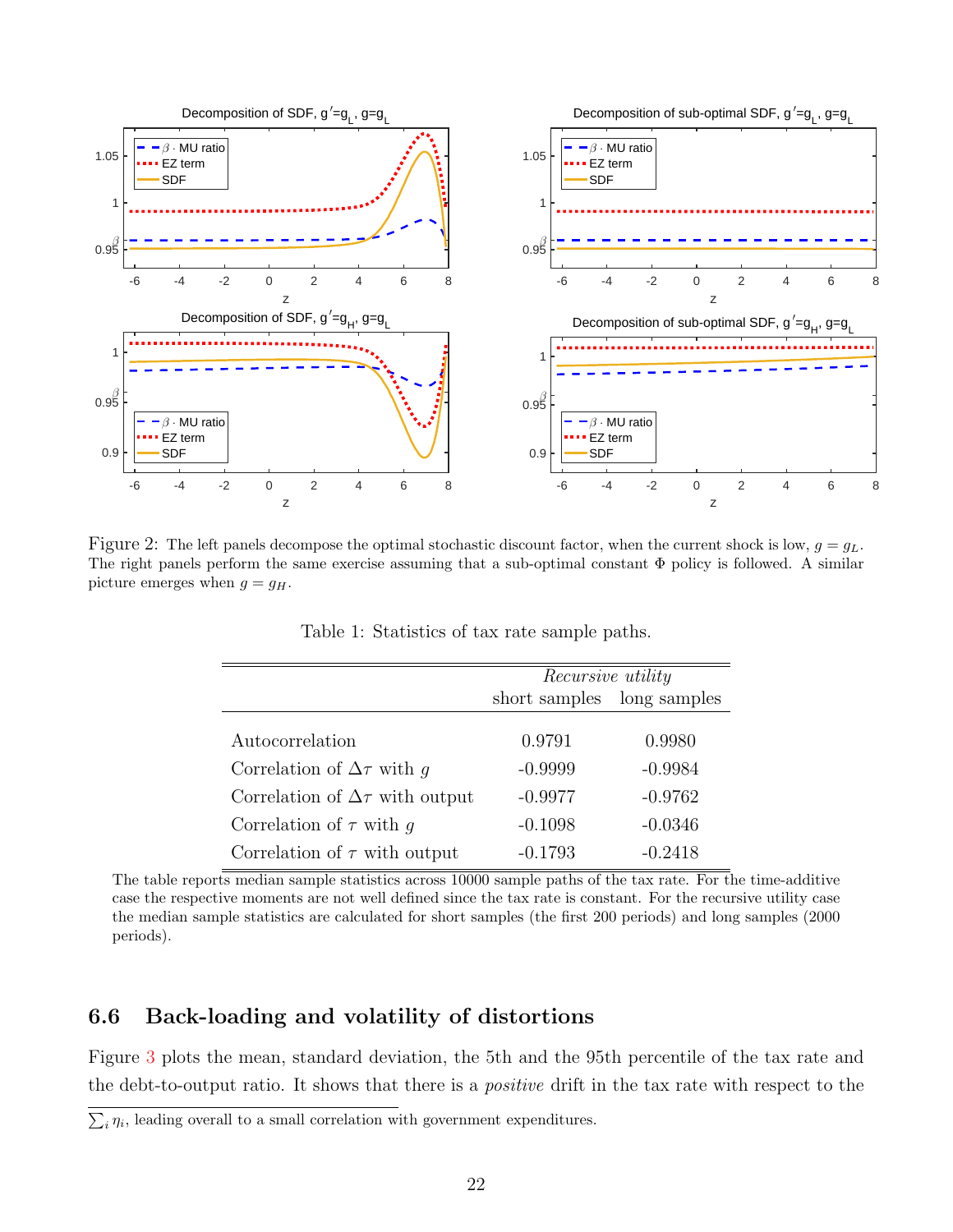

<span id="page-23-0"></span>Figure 3: Ensemble moments of the tax rate and the debt-to-output ratio.

data-generating process, which is mirrored also in the debt-to-output ratio. This back-loading of distortions reflects the submartingale results of propositions [3](#page-15-2) and [5.](#page-17-3) The increase in the mean tax rate is slow (about 60 basis points in 2000 periods) but the standard deviation rises to almost 1.5 percentage points. So the distribution of the tax rate is "fanning-out" over time. Similarly, the mean and the standard deviation of the debt-to-output rise to 11 and 32 percentage points respectively at  $t = 2000$ .

## 6.7 Stationary distribution

Consider now the long-run. Postponing on average taxes to the future leads progressively to high levels of debt and to the possibility that fiscal hedging becomes limited, due to an upper bound on debt issuance. In that case, the positive drift of the tax rate breaks down and its distribution becomes stationary.  $26,27$  $26,27$ 

<span id="page-23-1"></span>Table [2](#page-24-1) reports moments of interest. The tax rate has mean 30.8% and standard deviation

<sup>&</sup>lt;sup>26</sup>What breaks down is the martingale result of proposition [3.](#page-15-2) The optimality condition with respect to z when there is an upper bound on z becomes  $\Phi_{t+1}(1 + (1 - \beta)(1 - \gamma)\eta_{t+1}\Phi_t) \leq \Phi_t$ . If  $1 + (1 - \beta)(1 - \gamma)\eta_{t+1}\Phi_t > 0$ , we get  $\frac{1}{\Phi_{t+1}} \geq \frac{1}{\Phi_t} + (1-\beta)(1-\gamma)\eta_{t+1}$ , which implies that  $1/\Phi_t$  is a submartingale (and not a martingale) with respect to  $\pi_t \cdot M_t$ . Therefore, the convexity of function f in the proof of proposition [3](#page-15-2) is not sufficient anymore to infer  $E_t m_{t+1} \Phi_{t+1} \geq \Phi_t$  (we need also f to be monotonically increasing and it is actually decreasing). The same reasoning applies to the tax rate in proposition [5.](#page-17-3)

<span id="page-23-2"></span><sup>&</sup>lt;sup>27</sup>The upper bounds of the state space are rarely visited. The 98th percentile of the debt-to-output ratio is about 400% whereas the upper bound is close to 600%. Several robustness exercises with respect to the size of the state space are provided in the Online Appendix.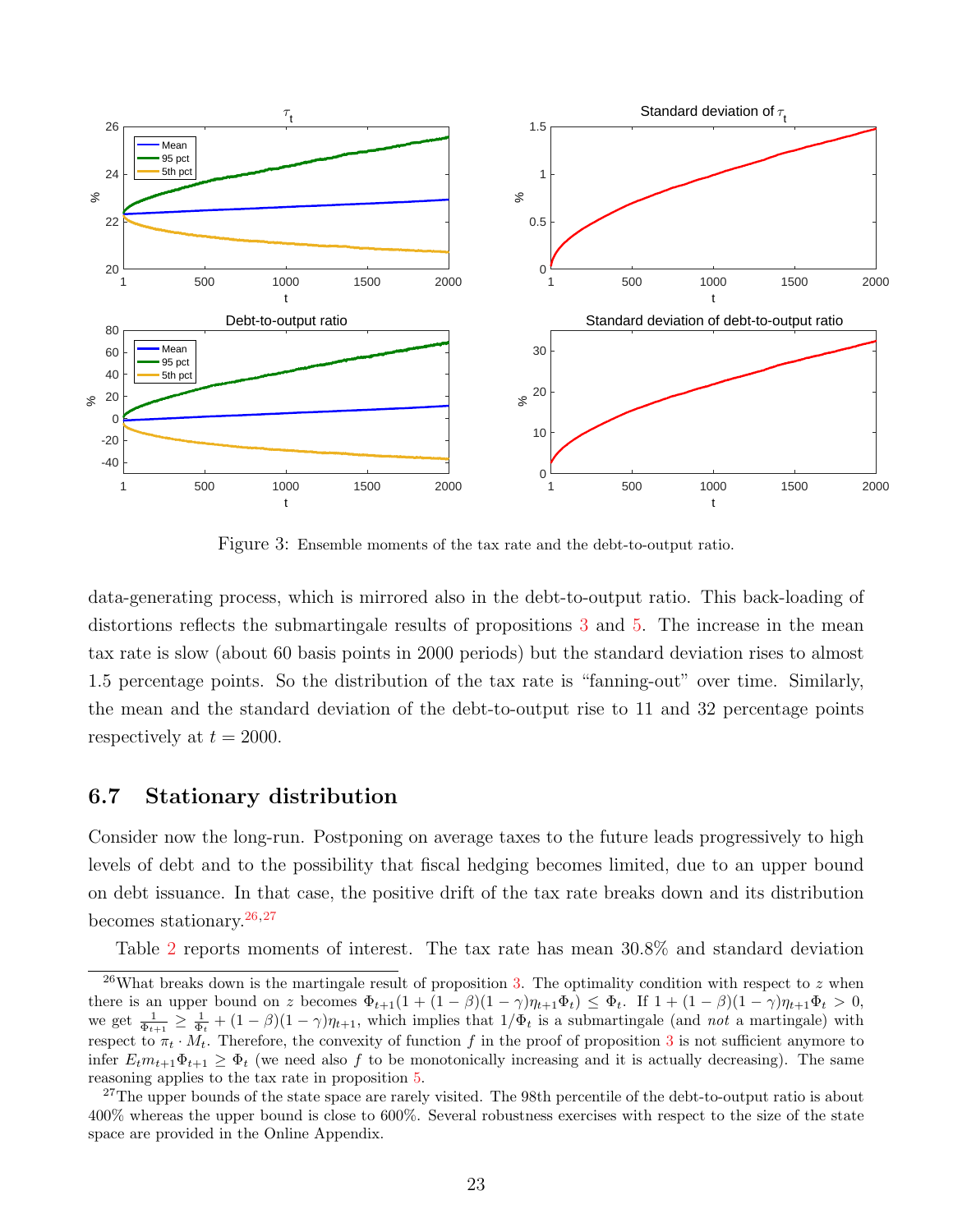|                               | <b>Stationary distribution</b> |                             |  |                |  |                               |  |
|-------------------------------|--------------------------------|-----------------------------|--|----------------|--|-------------------------------|--|
|                               |                                |                             |  | $\tau$ in $\%$ |  | $b/y$ in $\%$                 |  |
|                               | Mean                           |                             |  | 30.86          |  | 181.97                        |  |
|                               | St. dev.                       |                             |  | 4.94           |  | 104.28                        |  |
|                               | 98th pct                       |                             |  | 40.6           |  | 397.3                         |  |
|                               |                                | St. dev. of change          |  | 0.17           |  | 12.72                         |  |
|                               | Autocorrelation                |                             |  | 0.9994         |  | 0.9926                        |  |
|                               |                                | Correlations $(\tau, b, q)$ |  |                |  |                               |  |
| $Corr(\Delta \tau, q)$        | $-0.6183$                      | $Corr(\Delta b, q)$         |  | $-0.7639$      |  | $Corr(\Delta \tau, b)$        |  |
| $Corr(\Delta \tau, \Delta g)$ | $-0.4383$                      | $Corr(\Delta b, \Delta g)$  |  | $-0.9070$      |  | $Corr(\Delta \tau, \Delta b)$ |  |
| $Corr(\tau, g)$               | $-0.0219$                      | Corr(b, g)                  |  | $-0.0653$      |  | $Corr(\tau, b)$               |  |
|                               |                                |                             |  |                |  |                               |  |

<span id="page-24-1"></span>Table 2: Moments from the stationary distribution.

The simulation is 60 million periods long. The first 2 million periods were dropped. Remember that in the expected utility case the tax rate is 22.3% and that the debt-to-output ratio has mean -1.91% and a standard deviation of 1.91%.

close to 5 percentage points. This tax rate is pretty high: it supports debt-to-output ratios that have mean  $182\%$  with a standard deviation of 105 percentage points. The conditional volatility of the tax rate and the debt-to-output ratio are small but the unconditional volatility is large due to the extremely high persistence in the long-run.

Such volatility figures are unprecedented in the time-additive expected utility literature that prescribes tax-smoothing. For our period utility function volatility is zero in the time-additive case, but even for a utility function with a varying Frisch elasticity labor tax volatility is minimal: [Chari et al.](#page-39-0) [\(1994\)](#page-39-0) and [Chari and Kehoe](#page-39-6) [\(1999\)](#page-39-6) report volatility of 5 to 15 basis points for standard business cycle calibrations.[28](#page-24-2)

## <span id="page-24-0"></span>7 Optimal debt returns and fiscal insurance

In this section I am taking a deeper look at the theory of debt management with recursive utility. I focus on the use of the *return* of the government debt portfolio as a tool of fiscal insurance.<sup>[29](#page-24-3)</sup> To that end, I measure optimal fiscal insurance in simulated data by using the decomposition of

<span id="page-24-2"></span> $^{28}$ The same conclusion is drawn if we use the persistent shock specification of [Chari et al.](#page-39-0) [\(1994\)](#page-39-0): labor tax volatility at the stationary distribution amounts to 5.5 percentage points. What is different with persistent shocks is the increased speed at which the stationary distribution is reached. The mean and the standard deviation of the tax rate increase by 4 and 5 percentage points respectively in 2, 000 periods (in contrast to the lower medium-run numbers displayed in figure [3\)](#page-23-0). See the Online Appendix for further details.

<span id="page-24-3"></span> $29$ See [Hall and Sargent](#page-40-12)  $(2011)$  for the careful measurement of the return of the government debt portfolio and [Hall and Krieger](#page-40-13) [\(2000\)](#page-40-13) for an analysis of optimal debt returns in the [Lucas and Stokey](#page-40-0) [\(1983\)](#page-40-0) setup. [Marcet and](#page-41-11) [Scott](#page-41-11) [\(2009\)](#page-41-11) contrast fiscal insurance in complete and incomplete markets.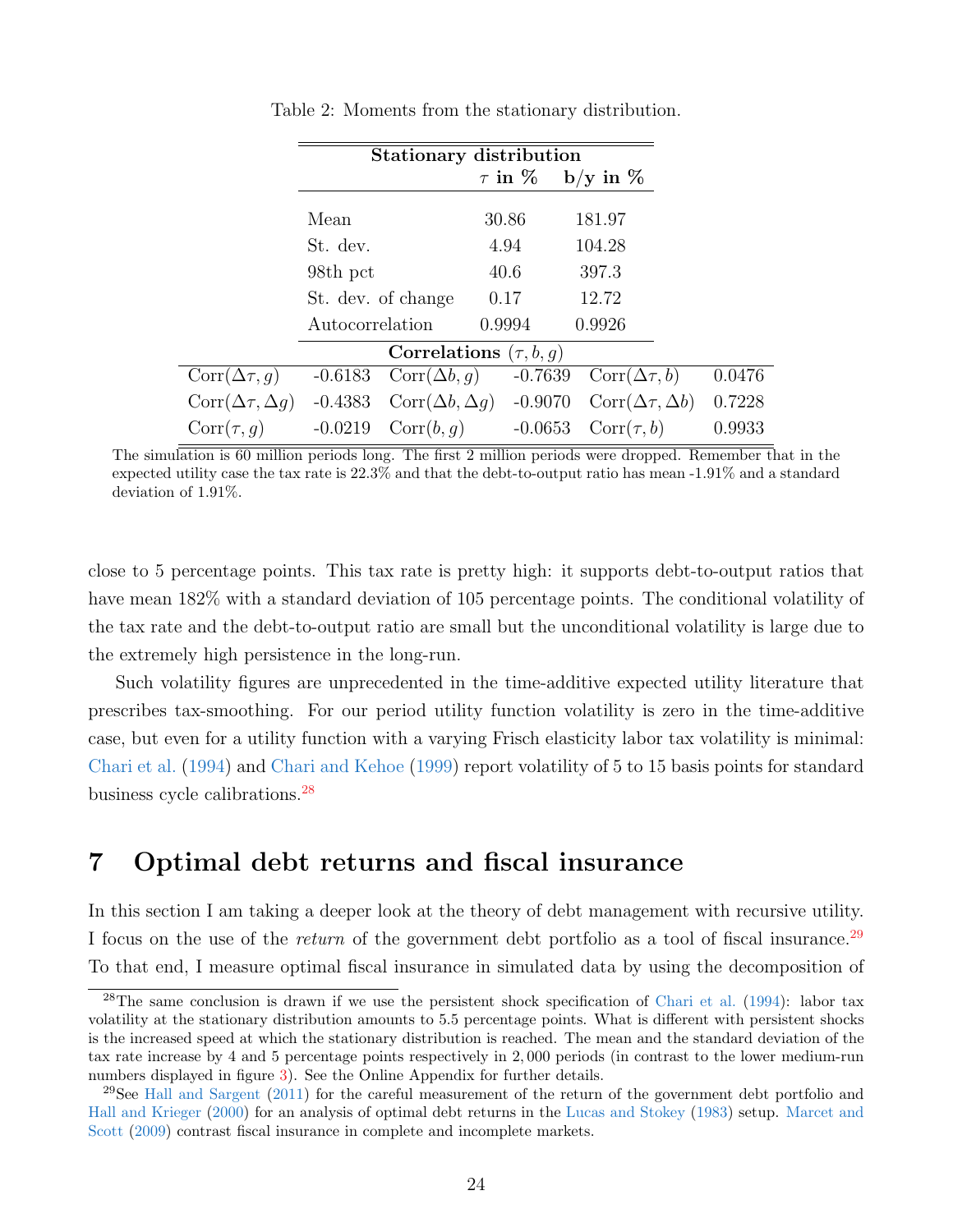|                                 |       |          |       |          |       | Expected utility at $z_{\text{EU}}$ Recursive utility at $z_{\text{EU}}$ Recursive utility at $E(z)$ |
|---------------------------------|-------|----------|-------|----------|-------|------------------------------------------------------------------------------------------------------|
| $\mathbf{R}-\mathbf{1}$ in $\%$ | $q_L$ | дн       | ЯĿ    | 9н       | УL    | θН                                                                                                   |
| $g_L$                           | 5.96  | $-27.92$ | 6.95  | $-41.15$ | 5.30  | $-15.61$                                                                                             |
| $g_H$                           | 49.47 | 1.68     | 69.52 | 0.81     | 25.96 | 3.10                                                                                                 |

<span id="page-25-2"></span>Table 3: Returns on government debt portfolio,  $R(g', g, z)$ .

Rows denote current shock. The value of z at the expected utility case is  $(z_L, z_H) = (0.7795, 0.5399)$ . The average value of z with recursive utility is  $E(z) = 2.2626$ .



<span id="page-25-3"></span>Figure 4: The top panels contrast the optimal  $R(g', g, z)$  to the sub-optimal return coming from a constant  $\Phi$ policy. The bottom panels plot the respective conditional risk premia, where I also include the expected utility risk-premia for comparison.

[Berndt et al.](#page-39-4) [\(2012\)](#page-39-4) (BLY henceforth) and contrast it to their empirical findings about actual fiscal insurance.

BLY devised a method to quantify fiscal insurance in post-war US data by log-linearizing the intertemporal budget constraint of the government.<sup>[30](#page-25-0)</sup> Let the government budget constraint be written as

<span id="page-25-1"></span>
$$
b_{t+1} = R_{t+1} \cdot (b_t + g_t - T_t), \tag{28}
$$

<span id="page-25-0"></span> $30$ Their exercise follows the spirit of [Campbell](#page-39-14) [\(1993\)](#page-39-14) – who worked with the household's budget constraint– and [Gourinchas and Rey](#page-40-14) [\(2007\)](#page-40-14) –who employed the country's external constraint.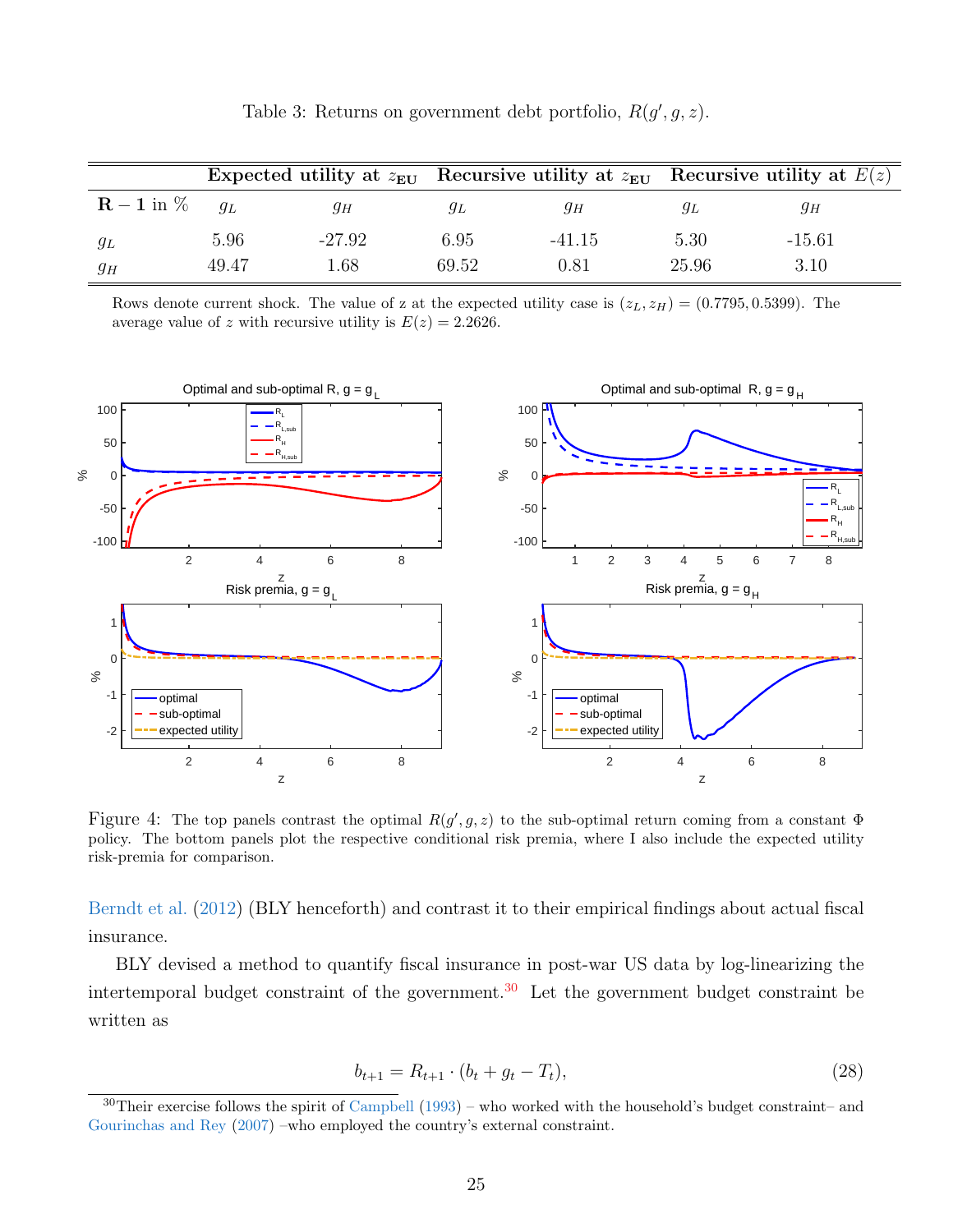where  $R_{t+1} \equiv b_{t+1}(g^{t+1})/\sum_{g_{t+1}} p_t(g_{t+1}, g^t)b_{t+1}(g^{t+1})$ , the return on the government debt portfolio, constructed in the model economy by the state-contingent positions  $b_{t+1}$ , and  $T_t \equiv \tau_t h_t$ , the tax revenues. By construction, we have  $\sum_{g_{t+1}} p_t(g_{t+1}, g^t) R_{t+1}(g^{t+1}) = 1$ . BLY log-linearize  $(28)$  and derive a representation in terms of *news* or *surprises* in the present value of government expenditures, returns and tax revenues,  $31$ 

<span id="page-26-1"></span>
$$
I_{t+1}^g = -\frac{1}{\mu_g} I_{t+1}^R + \frac{1}{\mu_g} I_{t+1}^T,
$$
\n(29)

where

$$
I_{t+1}^{g} \equiv (E_{t+1} - E_t) \sum_{i=0}^{\infty} \rho_{\text{BLY}}^{i} \Delta \ln g_{t+i+1}
$$
\n
$$
I_{t+1}^{R} \equiv (E_{t+1} - E_t) \sum_{i=0}^{\infty} \rho_{\text{BLY}}^{i} \ln R_{t+i+1}
$$
\n
$$
I_{t+1}^{T} \equiv (E_{t+1} - E_t) \sum_{i=0}^{\infty} \rho_{\text{BLY}}^{i} \mu_T \Delta \ln T_{t+i+1},
$$
\n(30)

and  $(\mu_g, \mu_T, \rho_{\text{BLY}})$  approximation constants. Decomposition [\(29\)](#page-26-1) captures how a fiscal shock is absorbed: a positive surprise in the growth rate of spending,  $I_{t+1}^g$ , is financed by either a negative surprise in (current or future) returns,  $I_{t+1}^R$ , or by a positive surprise in (current or future) growth rates of tax revenues,  $I_{t+1}^T$ . BLY refer to these types of fiscal adjustment as the *debt valuation* channel and the surplus channel respectively. The decomposition can be written in terms of fiscal adjustment betas,

$$
1 = -\frac{\beta_R}{\mu_g} + \frac{\beta_T}{\mu_g}, \quad \text{where} \quad \beta_R \equiv \frac{Cov(I_{t+1}^g, I_{t+1}^R)}{Var(I_{t+1}^g)}, \quad \beta_T \equiv \frac{Cov(I_{t+1}^g, I_{t+1}^T)}{Var(I_{t+1}^g)}.
$$
(31)

The fraction of fiscal shocks absorbed by debt returns and tax revenues are  $-\beta_R/\mu_g$  and  $\beta_T/\mu_g$ respectively. *Fiscal insurance* refers to the reduction of returns in light of a positive fiscal shock,  $\beta_R < 0.$ 

## 7.1 Returns and risk premia

For the fiscal insurance exercise I use the [Chari et al.](#page-39-0) [\(1994\)](#page-39-0) specification of fiscal shocks that captures well the dynamics of government consumption in post-war U.S. data. I set initial debt to

<span id="page-26-0"></span><sup>&</sup>lt;sup>31</sup>See [Berndt et al.](#page-39-4) [\(2012\)](#page-39-4) for the derivations and the Online Appendix for the definition of the approximation constants.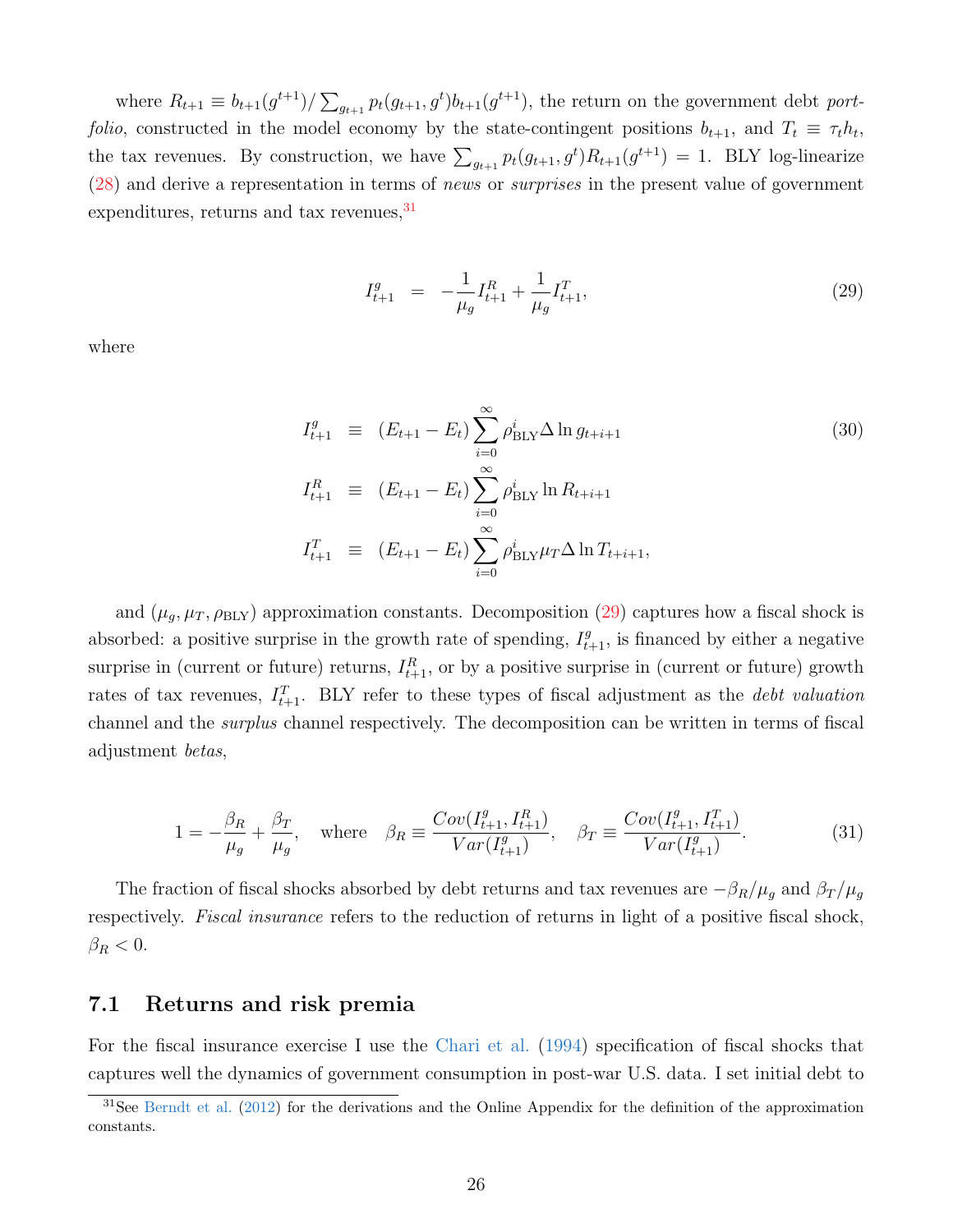50% of first-best output. The utility function and the calibration of the rest of the parameters is the same as in the previous section.

Table [3](#page-25-2) provides the conditional returns of the government debt portfolio implied by the Ramsey plan in the expected and recursive utility economy. It shows the essence of debt return management, i.e. the reduction of the return on government debt in bad times in exchange of an increase in return in good times. For example, in the expected utility economy bond-holders suffer capital losses of -28% when there is a switch from a low to a high fiscal shock. They still buy government debt because they are compensated with a high return of 49% when there is a switch back to a low shock. The gains and losses to the bond-holders at the same value of the state variable z with recursive utility are much larger  $(-41\%$  and  $69\%$  respectively), due to the "over-insurance" property. On average though, the government issues larger quantities of debt with recursive utility, which actually makes the size of conditional returns necessary to absorb fiscal shocks *smaller*. This can be seen in the third part of table [3,](#page-25-2) which displays the conditional returns for EZW utility at the average debt holdings,  $E(z)$ .

Figure [4](#page-25-3) takes a closer look at the returns of the government portfolio. The top panels demonstrate the desire of the government to increase the returns of the debt portfolio for good shocks and decrease it for bad shocks, by contrasting the optimal returns with recursive utility with the suboptimal returns that are induced by a constant  $\Phi$  policy. The bottom panels plot the conditional premium of government debt above the risk-free rate for recursive utility (following either optimal or sub-optimal policy) and for expected utility. What is interesting to observe is the fact that for large levels of debt, when over-insurance becomes even more pronounced, the optimal conditional risk premium of government debt becomes *negative*.<sup>[32](#page-27-0)</sup>

The reason for government debt becoming a *hedge* is simple: the risk premium over the risk-free rate  $R_t^F$  can be expressed as  $E_t R_{t+1}/R_t^F - 1 = -Cov_t(S_{t+1}, R_{t+1})$ . Debt returns are high when fiscal shocks are low. But optimal policy with recursive utility prescribes large tax rates at exactly these states of the world. As a result, at some point tax rates at good shocks become so high that both consumption and continuation values of agents fall (despite shocks being favorable), and therefore  $S_{t+1}$  increases. This leads to a positive covariance of the stochastic discount factor with government returns and a negative risk premium. In other words, optimal policy converts "good" times (with low g) to "bad" times with high tax rates (and "bad" times with high g to "good" times with low tax rates). Thus, the household is happy to accept a negative risk premium for a security that pays well when tax rates are so high.<sup>[33](#page-27-1)</sup>

<span id="page-27-0"></span><sup>&</sup>lt;sup>32</sup>The unconditional risk premium remains positive. See the Online Appendix for additional information on average returns and the market price of risk.

<span id="page-27-1"></span><sup>&</sup>lt;sup>33</sup>We can see also the change in the ranking of the discount factors in figure [2.](#page-22-0) For large enough debt we have  $S(q_L, z, q) > S(q_H, z, q)$ , whereas for low enough debt the opposite holds. With either expected utility, or a suboptimal constant  $\Phi$  policy and recursive utility, this does not happen and we always have  $S(g_L, z, g) < S(g_H, z, g)$ and a positive conditional risk premium.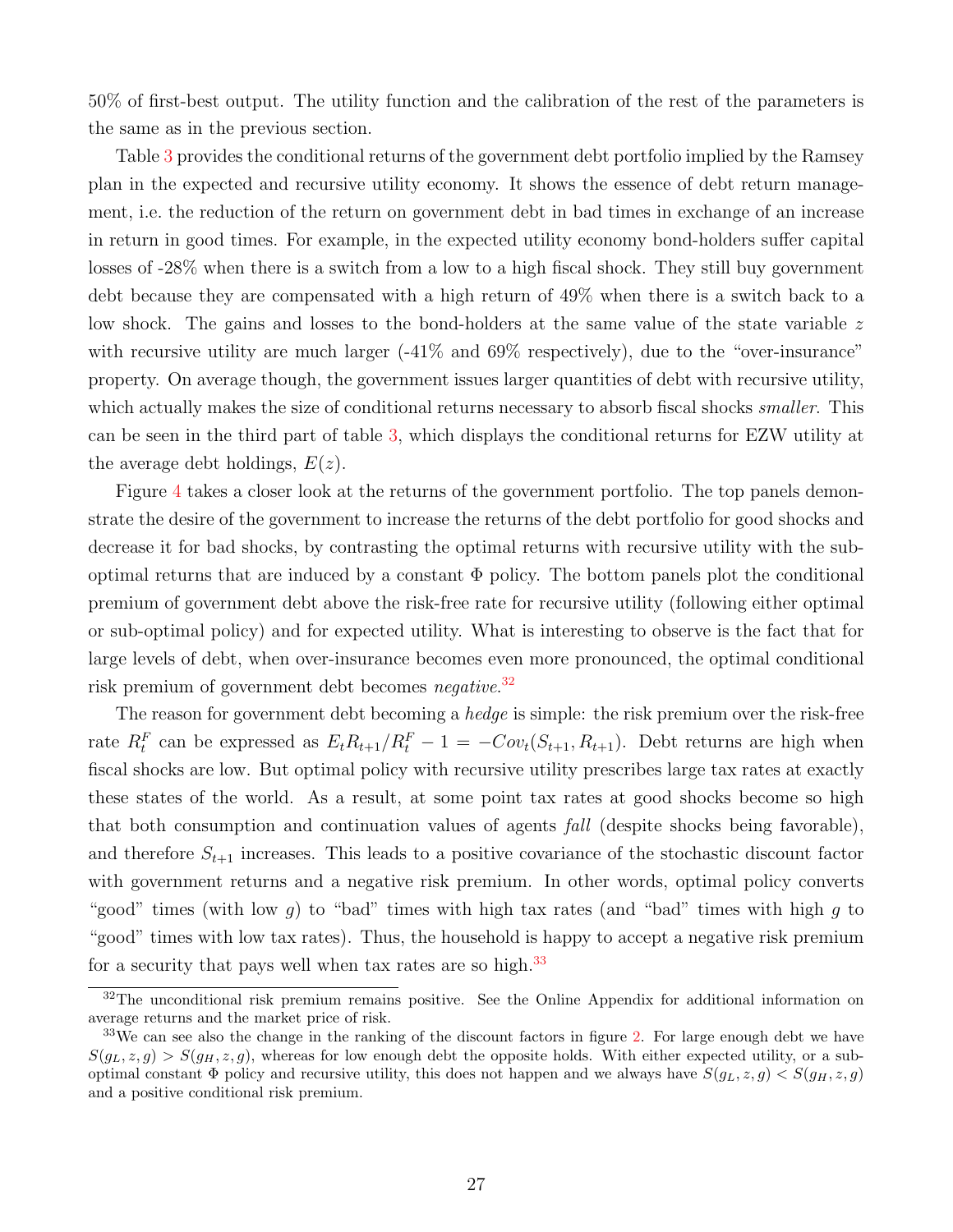<span id="page-28-0"></span>

|       |       |       |       | Expected utility Recursive utility |       |      |
|-------|-------|-------|-------|------------------------------------|-------|------|
|       | $I^g$ | $I^R$ | $I^T$ | $I^g$                              | $I^R$ |      |
| $I^g$ | 0.91  |       |       | 0.98                               |       |      |
| $I^R$ | $-1$  | 8.60  |       | $-0.79$ 7.52                       |       |      |
| $T^T$ |       | $-1$  | 1.37  | $-0.74$ 0.53                       |       | 2.44 |

Table 4: News to expenditures, returns and revenues.

Standard deviations (on the diagonal, multiplied by 100) and correlations of the news variables at the stationary distribution. Calibration of shocks as in [Chari et al.](#page-39-0) [\(1994\)](#page-39-0).

<span id="page-28-1"></span>

|  |  | Table 5: Fiscal insurance. |
|--|--|----------------------------|
|--|--|----------------------------|

|                 | <b>Expected utility</b> |          | Recursive utility                                                   |          |  |
|-----------------|-------------------------|----------|---------------------------------------------------------------------|----------|--|
|                 |                         |          | Valuation channel Surplus channel Valuation channel Surplus channel |          |  |
| <b>Beta</b>     | $-9.46$                 | 1.51     | $-6.05$                                                             | $-1.85$  |  |
| Current         | $-9.65$                 | 5.28     | $-6.20$                                                             | $-0.64$  |  |
| Future          | 0.19                    | $-3.77$  | 0.15                                                                | $-1.21$  |  |
| Fraction in $%$ | 87.85                   | 13.99    | 180.93                                                              | $-55.16$ |  |
| Current         | 89.67                   | 49.08    | 185.13                                                              | $-19.13$ |  |
| Future          | $-1.82$                 | $-35.09$ | $-4.20$                                                             | $-36.03$ |  |

Fiscal adjustment betas and fiscal insurance fractions. The approximation constants are  $(\mu_q, \mu_T, \rho_{BLY})$  =  $(10.7654, 11.7654, 0.958)$  and  $(\mu_g, \mu_T, \rho_{BLY}) = (3.3462, 4.3462, 0.9525)$  in the time-additive and recursive utility case respectively. The  $R^2$  in the expected utility case is almost 100% for both regressions. For the recursive utility economy the  $R^2$  is 62.44% and 55.07% for the return and revenues regression respectively. The current return beta comes from regressing  $\ln R_{t+1} - E_t \ln R_{t+1}$  on news to spending. Similarly, the current tax revenue beta comes from regressing current news to the growth in tax revenues on news to spending.

## 7.2 Fiscal insurance

Table [4](#page-28-0) reports the correlations and the standard deviations of news to government spending, debt returns and tax revenues at the stationary distribution and table [5](#page-28-1) reports the respective fiscal adjustment betas and fiscal insurance fractions. For both the expected and the recursive utility case news to optimal returns are pretty volatile and negatively correlated to fiscal shocks. What is important to notice is that news to the growth rate in tax revenues  $(I<sup>T</sup>)$  are positively correlated with news to fiscal shocks in the expected utility case (absorbing therefore part of the fiscal shock) but negatively correlated in the recursive utility case.

Turning to fiscal insurance fractions, about 87% of fiscal risk is absorbed by the debt valuation channel and about 13% by the surplus channel in the expected utility economy. Thus, the debt valuation channel is prominent in the absorption of shocks. Fiscal insurance motives are amplified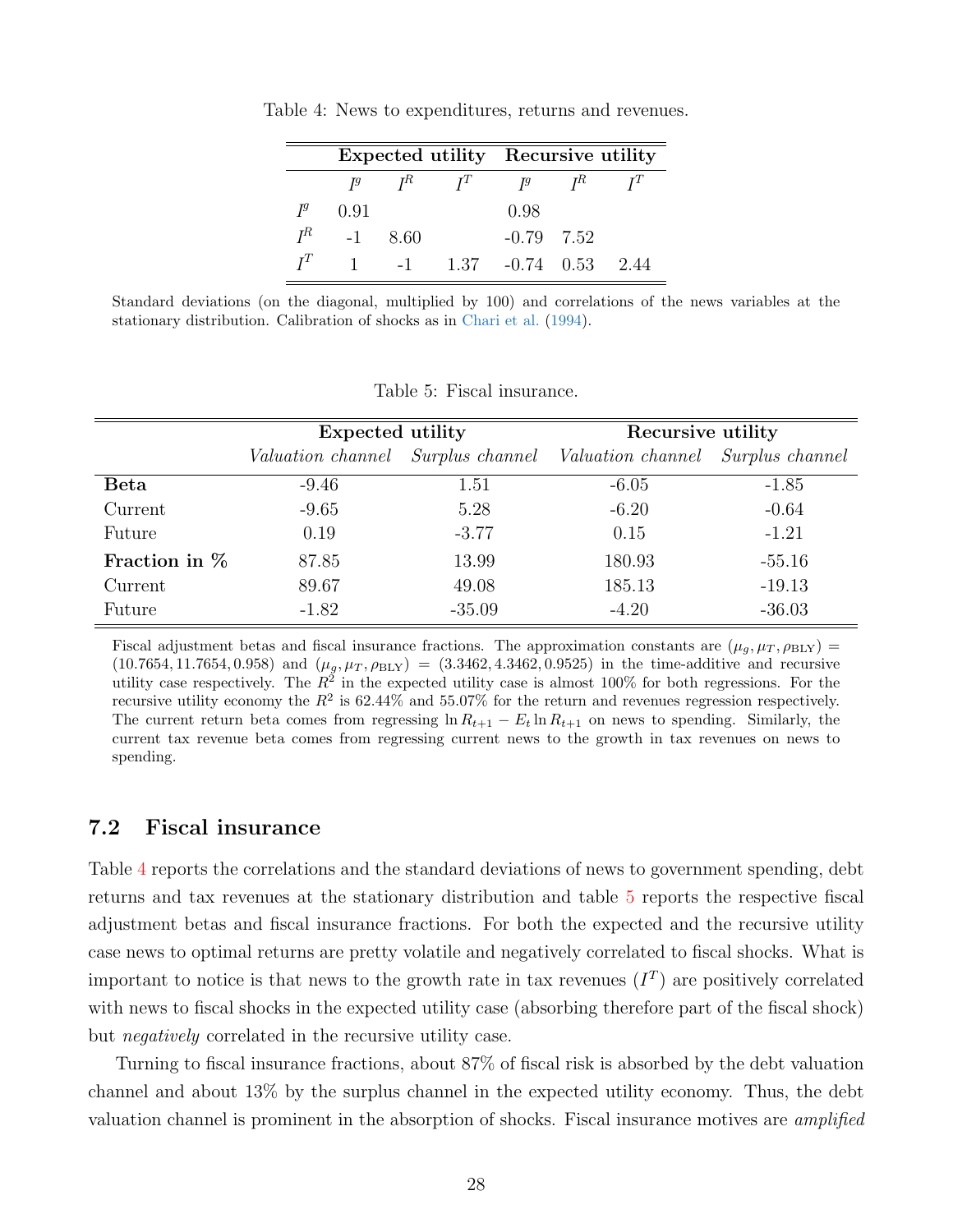with recursive utility: the planner is reducing even more returns in the face of adverse shocks, to the point where the tax rate is actually *reduced*, explaining the negative correlation we saw in table [4.](#page-28-0) As a result, the reliance on the debt valuation channel is even larger and the surplus channel becomes essentially inoperative. The fraction of fiscal risk absorbed by reductions in the market value of debt is about 180% (predominantly by a reduction in current returns), which allows the government to reduce the growth in tax revenues, leading to a surplus channel of  $-55\%.$ <sup>[34](#page-29-1)</sup>

Is actual fiscal insurance even worse than we thought? BLY measure fiscal insurance on post-war U.S. data. They focus on defense spending in order to capture the exogeneity of government expenditures and show that 9% of defense spending shocks has been absorbed by a reduction in returns (mainly through future returns) and 73% by an increase in non-defense surpluses. Thus, there is some amount of fiscal insurance in the data; smaller though than what optimal policy in an expected utility economy would recommend. The current exercise shows that in environments that can generate higher market prices of risk, governments debt returns have to be used to a much greater extent as a fiscal shock absorber. Thus, if we were to evaluate actual fiscal policy through the normative prescriptions of the recursive utility economy, the following conclusion emerges: actual fiscal policy is even worse than we thought.

## <span id="page-29-0"></span>8 Economy with capital

Consider now an economy with capital as in [Zhu](#page-41-5) [\(1992\)](#page-41-5) and [Chari et al.](#page-39-0) [\(1994\)](#page-39-0) and recursive preferences. To fix ideas, let s capture uncertainty about government expenditure or technology shocks, with the probability of a partial history denoted by  $\pi_t(s^t)$ . The resource constraint in an economy with capital reads

<span id="page-29-2"></span>
$$
c_t(s^t) + k_{t+1}(s^t) - (1 - \delta)k_t(s^{t-1}) + g_t(s^t) = F(s_t, k_t(s^{t-1}), h_t(s^t)),
$$
\n(32)

where  $\delta$  denotes the depreciation rate,  $k_{t+1}(s^t)$  capital measurable with respect to  $s^t$  and  $F$  a

<span id="page-29-1"></span> $34$ The fractions do not add to 100% due to the approximation error coming from log-linearizing [\(28\)](#page-25-1). The same thing happens with actual fractions from post-war U.S. data (see [Berndt et al.](#page-39-4) [\(2012\)](#page-39-4) and the respective table in the Online Appendix that reproduces their results). Furthermore, two robustness exercises are provided in the Online Appendix. At first, in order to apply the log-linear methodology of [Berndt et al.](#page-39-4) [\(2012\)](#page-39-4), I excluded negative debt realizations that amount to 4.4% of the stationary distribution. In the Online Appendix I use a linear approximation of [\(28\)](#page-25-1) that allows me to include this type of observations. The size of the valuation and surplus channel for both expected and recursive utility remains essentially the same. Second, one may think that the stark contrast between the expected and recursive utility case is coming from the much larger debt and taxes in the latter case, a fact which is reflected in the very different approximation constants across the two economies. In order to control that, I calculate in the Online Appendix the expected utility fiscal insurance fractions by setting initial debt equal to the mean of the recursive utility economy. This leads to similar approximation constants with the recursive utility case, so any difference in the fiscal channels is stemming from the endogenous reaction of returns and tax revenues. The valuation and surplus channel in the expected utility economy become 83% and 17% respectively, so the difference between expected and recursive utility is even starker.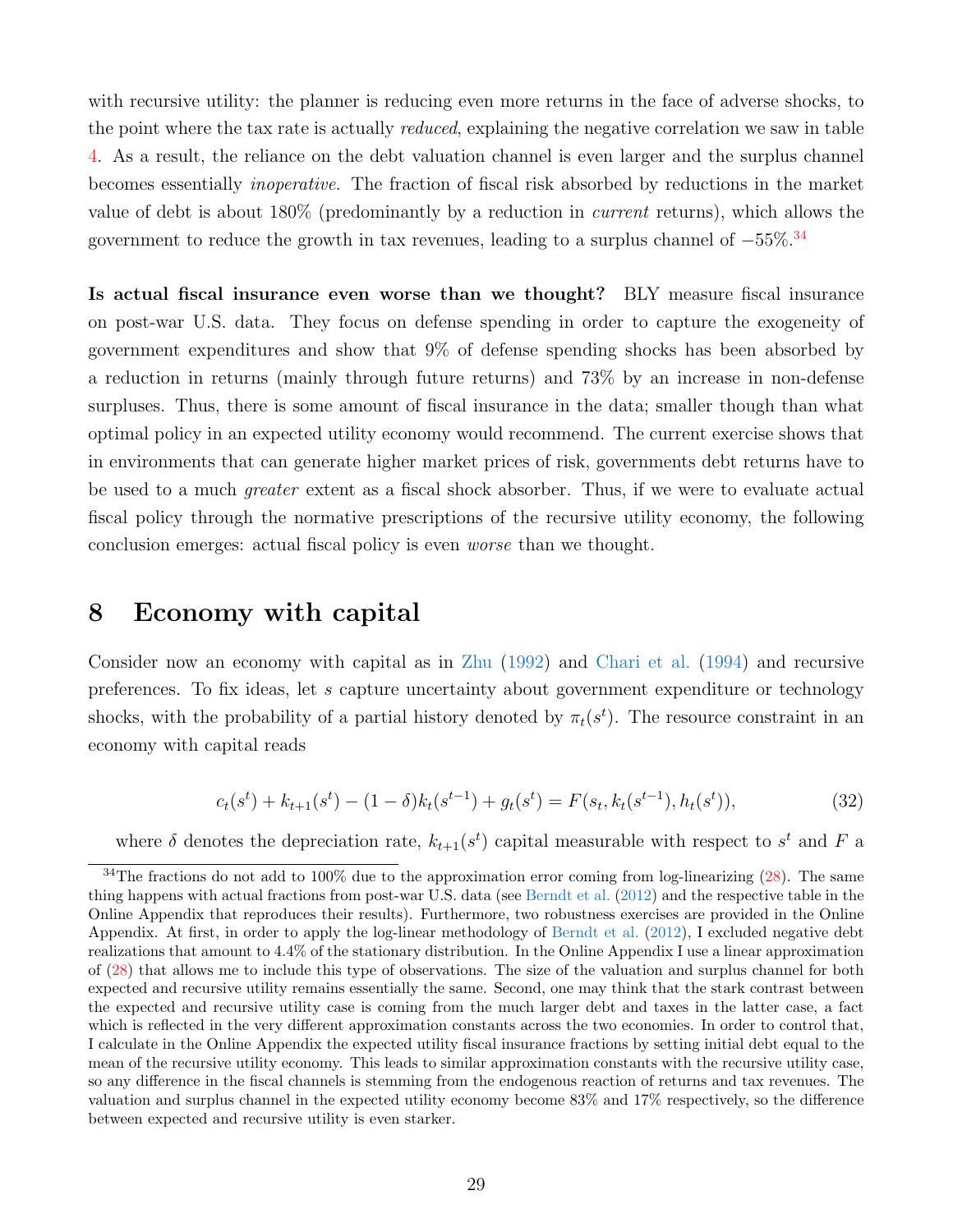constant returns to scale production function. The representative household accumulates capital, that can be rented at rental rate  $r_t(s^t)$ , and pays capital income taxes with rate  $\tau_t^K(s^t)$ . The household's budget constraint reads

$$
c_t(s^t) + k_{t+1}(s^t) + \sum_{s_{t+1}} p_t(s_{t+1}, s^t) b_{t+1}(s^{t+1}) \le (1 - \tau_t(s^t)) w_t(s^t) h_t(s^t) + R_t^K(s^t) k_t(s^{t-1}) + b_t(s^t),
$$
  
where 
$$
R_t^K(s^t) \equiv (1 - \tau_t^K(s^t)) r_t(s^t) + 1 - \delta
$$
, the after-tax gross return on capital.

I provide the details of the competitive equilibrium and the analysis of the Ramsey problem in the Appendix and summarize here the main results. In short, the completeness of the markets allows the recasting of the household's budget constraint in terms of wealth,  $W_t \equiv b_t + R_t^K k_t$ , making therefore wealth in marginal utility units,  $z_t \equiv U_{ct}W_t$ , the relevant state variable for the optimal taxation problem. With this interpretation of  $z_t$ , the dynamic implementability constraint remains the same as in an economy without capital. The recursive formulation of the Ramsey problem has  $(z, k, s)$  as state variables. The excess burden of taxation  $\Phi$  captures now the shadow cost of an additional unit of wealth in marginal utility units,  $\Phi = -v_z(z, k, s)$ , where v denotes the value function. As expected, the excess burden of taxation is not constant anymore across states and dates. In particular, we have:

<span id="page-30-0"></span>**Proposition 6.** The law of motion of  $\Phi_t$  in an economy with capital remains the same as in [\(22\)](#page-14-1), with  $\eta_{t+1}$  defined as in [\(19\)](#page-11-1), denoting now the relative <u>wealth</u> position in marginal utility units, with an average of zero,  $E_t m_{t+1} \eta_{t+1} = 0$ . Let  $\hat{s}$  and  $\tilde{s}$  denote states of the world at  $t+1$  for which  $\eta_{t+1}(\hat{s}) > 0 > \eta_{t+1}(\tilde{s})$ . Then  $\Phi_{t+1}(\hat{s}) > \Phi_t > \Phi_{t+1}(\tilde{s})$ , when  $\rho < \gamma$ . Propositions [3,](#page-15-2) [4](#page-16-3) and [5](#page-17-3) go through, so the same conclusions are drawn for the dynamics of the excess burden and the labor tax as in an economy without capital.

Proposition [6](#page-30-0) generalizes our previous results about the excess burden of taxation and the labor tax. Recall that in an economy without capital the planner was taxing more events against which he was issuing relatively more debt in order to take advantage of the positive covariance between debt in marginal utility units and the stochastic discount factor, through the channel of continuation values. Market completeness makes state-contingent wealth in marginal utility units the relevant hedging instrument in an economy with capital. Note also that we allowed technology shocks in the specification of uncertainty in this section, in addition to the typical government expenditure shocks. We expect that the planner hedges adverse shocks, which are high fiscal shocks and low technology shocks with low wealth positions, and favorable shocks, i.e. low fiscal shocks or high technology shocks with high wealth positions. In that case, the planner decreases the labor tax for high spending shocks and low technology shocks, mitigating again the effects of shocks. The opposite happens for favorable shocks.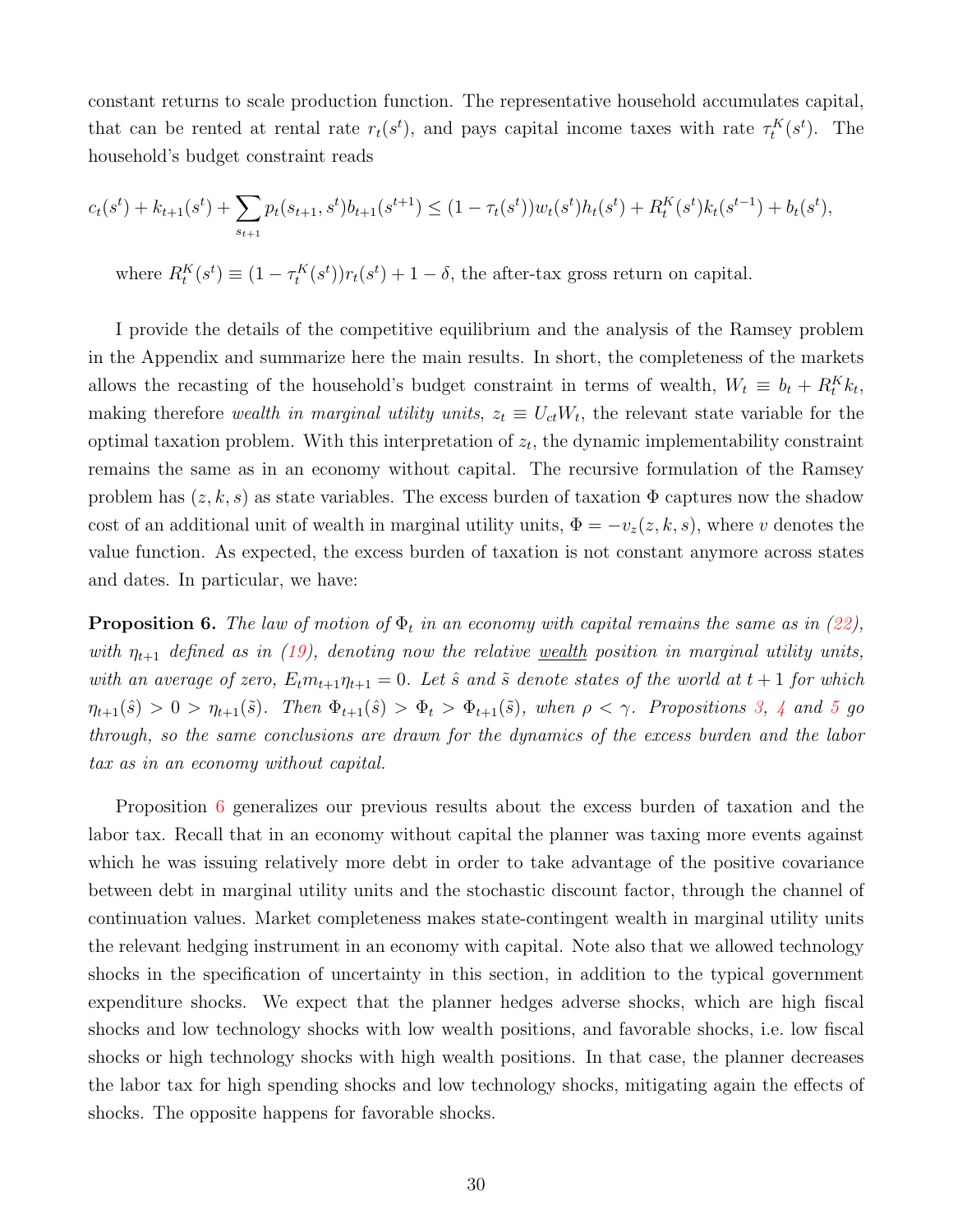### 8.1 Capital taxation

Capital accumulation affects through continuation values the pricing of state-contingent claims, a fact which alters the incentives for taxation at the intertemporal margin. In particular, the optimal accumulation of capital is governed by (details in the Appendix),

<span id="page-31-0"></span>
$$
E_t S_{t+1}^{\star}(1 - \delta + F_{K,t+1}) = 1, \quad \text{where } S_{t+1}^{\star} \equiv \beta m_{t+1}^{\frac{\rho - \gamma}{1 - \gamma}} \frac{\lambda_{t+1} / \Phi_{t+1}}{\lambda_t / \Phi_t}, \tag{33}
$$

where  $\lambda_t$  stands for the multiplier on the resource constraint [\(32\)](#page-29-2) in the recursive formulation of the second-best problem.

I will call  $S_{t+1}^*$  the planner's stochastic discount factor. The discount factor  $S_{t+1}^*$  captures how the planner discounts the *pre-tax* capital return  $1 - \delta + F_{K,t+1}$  at the *second-best* allocation.  $S_{t+1}^*$ contrasts to the market stochastic discount factor,  $S_{t+1} \equiv \beta m_{t+1}^{\frac{\rho-\gamma}{1-\gamma}} U_{c,t+1}/U_{c,t}$ , which prices after-tax returns,  $E_t S_{t+1} R_{t+1}^K = 1$ . In a first-best world with lump-sum taxes available, we identically have  $S_{t+1}^* \equiv S_{t+1}$ . At the second-best, the difference in the two discount factors  $S_{t+1} - S_{t+1}^*$  is useful in summarizing the optimal wedge at the intertemporal margin, in the form of the  $ex$ -ante tax rate on capital income.

In particular, as is well known from [Zhu](#page-41-5) [\(1992\)](#page-41-5) and [Chari et al.](#page-39-0) [\(1994\)](#page-39-0), only the non-state contingent ex-ante capital tax  $\bar{\tau}_{t+1}^K(s^t)$  can be uniquely determined by the second-best allocation. This tax is defined as  $\bar{\tau}_{t+1}^K \equiv (E_t S_{t+1}(1-\delta + F_{K,t+1}) - 1)/E_t S_{t+1} F_{K,t+1}$ , which by [\(33\)](#page-31-0) becomes

<span id="page-31-1"></span>
$$
\bar{\tau}_{t+1}^{K} = \frac{E_t \left[ S_{t+1} - S_{t+1}^* \right] (1 - \delta + F_{K,t+1})}{E_t S_{t+1} F_{K,t+1}}.
$$
\n(34)

Thus, the sign of the ex-ante capital tax is determined by the numerator in  $(34)$ , i.e. the noncentered covariance of the two discount factors with the pre-tax capital return. The difference  $S_{t+1} - S_{t+1}^*$  can be expressed in terms of differences in the inverse of the excess burden of taxation and differences in the own and cross elasticity of the marginal utility of consumption, which leads to the following proposition about capital taxation.<sup>[35](#page-31-2)</sup>

<span id="page-31-3"></span>**Proposition 7.** (Capital taxation criterion) The ex-ante tax rate on capital income  $\bar{\tau}_{t+1}^K$ ,  $t \geq 1$  is positive (negative) iff

$$
E_t \zeta_{t+1} \left[ \underbrace{\left( \frac{1}{\Phi_t} - \frac{1}{\Phi_{t+1}} \right)}_{change \ in \ 1/\Phi_t} + \underbrace{\left( \epsilon_{cc,t+1} + \epsilon_{ch,t+1} - \epsilon_{cc,t} - \epsilon_{ch,t} \right)}_{change \ in \ period \ elasticities} \right] > (<) \quad 0,
$$

<span id="page-31-2"></span> $35\,\mathrm{As}$  it was the case with the labor tax in footnote [17,](#page-16-2) the capital tax criterion applies also for the deterministic and stochastic time-additive case for any standard U.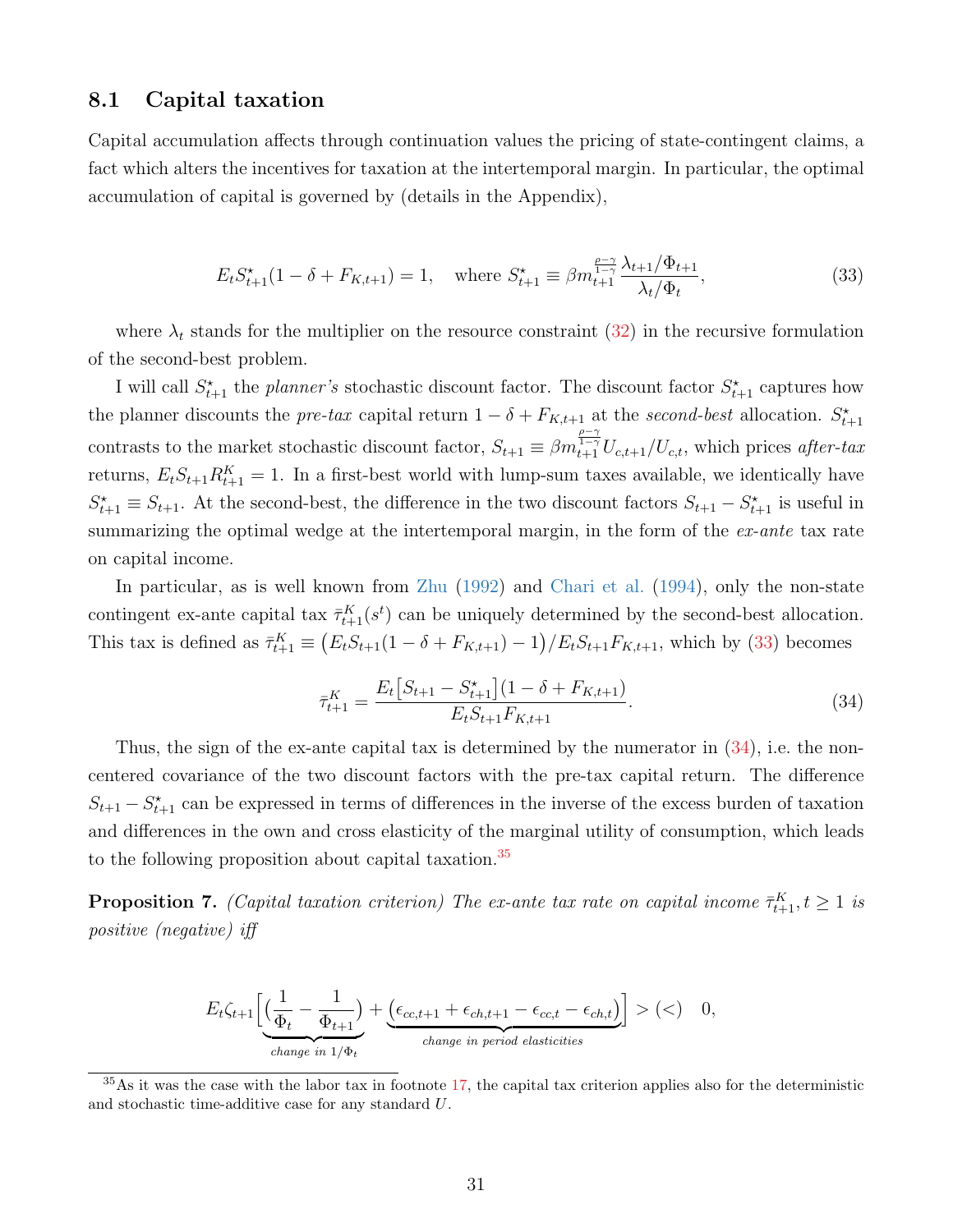with weights  $\zeta_{t+1} \equiv S_{t+1}(1-\delta + F_{K,t+1})/E_tS_{t+1}(1-\delta + F_{K,t+1})$ . If  $\epsilon_{cc} + \epsilon_{ch}$  is <u>constant</u>, then any capital taxation comes from variation in the excess burden  $\Phi_t$ .

Proof. See Appendix.

The ex-ante capital tax furnishes by construction the same present discounted value of tax revenues as any vector of feasible state-contingent capital taxes. As such, it averages intertemporal distortions across states next period, with weights  $\zeta_{t+1}$  that depend on the stochastic discount factor and the pre-tax capital return. The distortions at each state next period depend on both the change in the elasticity of the marginal utility of consumption (the expected utility part) and the change in the excess burden of taxation (the novel recursive utility part).

Time-additive economy. Assume that we are either in a deterministic economy or in a stochastic but time-additive economy with  $\rho = \gamma$ . In both cases  $\Phi_t$  is constant and the capital taxation criterion of proposition [7](#page-31-3) depends only on the change in period elasticities. For the deterministic case, capital income is taxed (subsidized) if the sum of the own and cross elasticity is increasing (decreasing). A necessary and sufficient condition for a zero capital tax at every period from period two onward is a *constant* sum of elasticities,  $\epsilon_{cc} + \epsilon_{ch}$ , which implies that  $S_{t+1}^* = S_{t+1}$ . If the period utility function is such so that the elasticities are not constant for each period, then there is zero tax on capital income only at the deterministic steady state, where the constancy of the consumption-labor allocation delivers constant elasticities. This delivers the steady-state results of [Chamley](#page-39-5) [\(1986\)](#page-39-5) and [Judd](#page-40-15) [\(1985\)](#page-40-15). In the stochastic case of [Chari et al.](#page-39-0) [\(1994\)](#page-39-0) and [Zhu](#page-41-5) [\(1992\)](#page-41-5), the sign of the ex-ante capital tax depends on the *weighted* average of the change in elasticities.<sup>[36](#page-32-0)</sup>

Recursive utility. The full version of the capital tax criterion in proposition [7](#page-31-3) applies when  $\rho \neq \gamma$ . To focus on the novel effects of recursive utility, consider the case of constant period elasticities and assume that  $\rho < \gamma$ . For an example in this class, let the composite good be

<span id="page-32-2"></span>
$$
u(c, 1 - h) = \left[c^{1-\rho} - (1 - \rho)v(h)\right]^{\frac{1}{1-\rho}}, \quad v', v'' > 0,
$$
\n(35)

that delivers a period utility  $U = (u^{1-\rho} - 1)/(1 - \rho)$ , which is separable between consumption and leisure and isoelastic in consumption.<sup>[37](#page-32-1)</sup> [Chari et al.](#page-39-0) [\(1994\)](#page-39-0) and [Zhu](#page-41-5) [\(1992\)](#page-41-5) have demonstrated that these preferences deliver a zero ex-ante capital tax from period two onward. This is easily interpreted in terms of proposition [7,](#page-31-3) since  $\epsilon_{cc} = \rho$  and  $\epsilon_{ch} = 0$ .

With recursive preferences though, even in the constant period elasticity case, there is a novel source of taxation coming from the willingness of the planner to take advantage of the pricing

 $\Box$ 

<span id="page-32-0"></span><sup>&</sup>lt;sup>36</sup>Variation in  $\epsilon_{cc} + \epsilon_{ch}$  is a necessary condition for a non-zero ex-ante capital tax, but is not sufficient anymore since the weighted average can still in principle deliver a zero tax.

<span id="page-32-1"></span> $37$ The same comments as in footnote [19](#page-17-1) apply. The constant Frisch elasticity case is obviously a member of this class.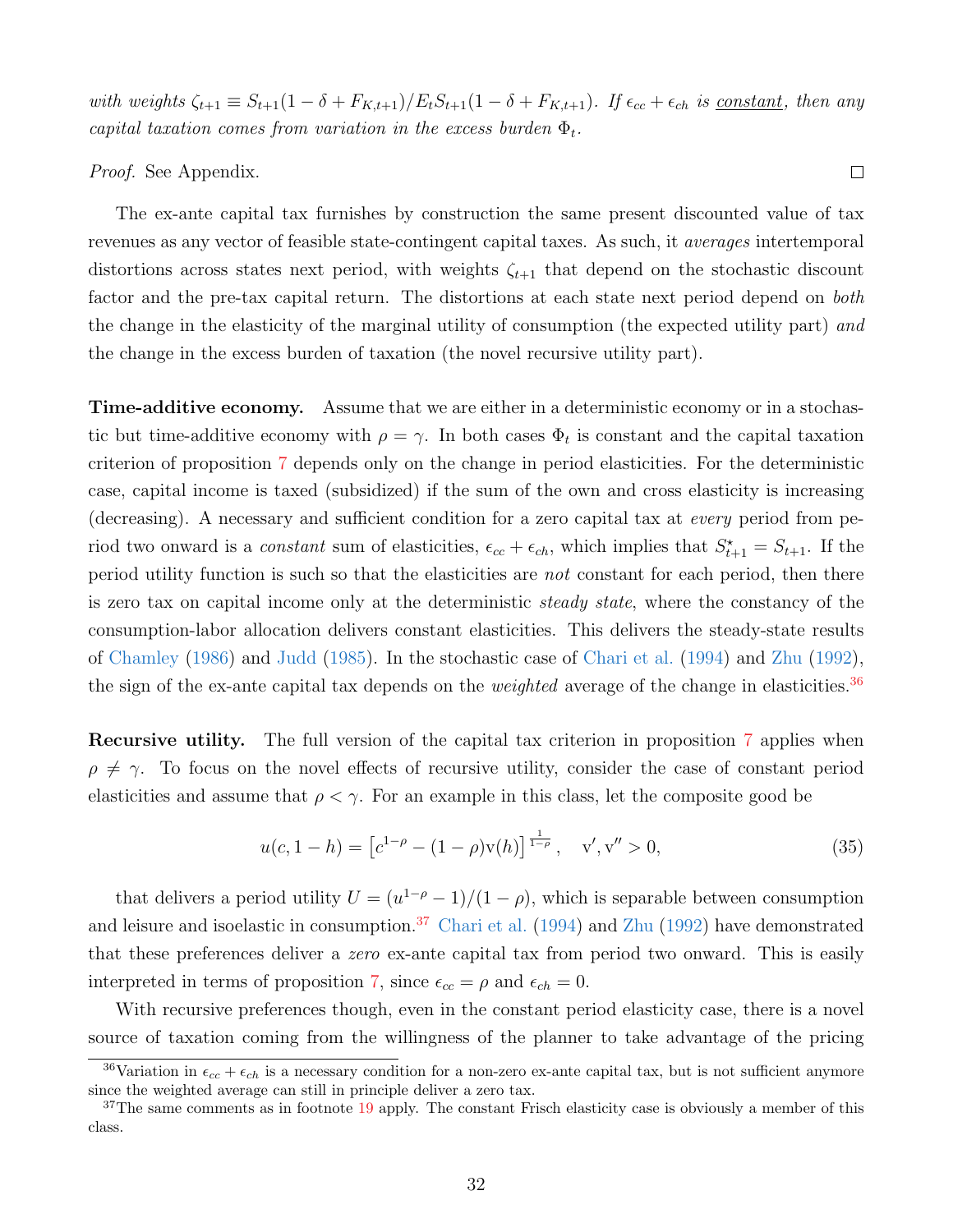effects of continuation values. By using the law of motion of the excess burden of taxation [\(22\)](#page-14-1) to substitute  $\eta_{t+1}$  for the change in  $1/\Phi_t$ , the criterion becomes

<span id="page-33-2"></span>
$$
\bar{\tau}_{t+1}^K > \text{(&)} \quad 0 \quad \text{iff} \quad E_t \zeta_{t+1} \eta_{t+1} > \text{(&)} \quad 0, \text{ when } \rho < \gamma. \tag{36}
$$

Thus, the capital taxation criterion depends on the weighted average of the relative wealth positions  $\eta_{t+1}$ . To understand the logic behind the criterion, note that the *change* in the excess burden of taxation determines the sign of distortions at the intertemporal margin. States where there are positive relative wealth positions  $(\eta_{t+1} > 0)$ , make the planner increase the excess burden of taxation,  $\Phi_{t+1} > \Phi_t$ . This raises the labor tax and leads to a planner's discount factor that is smaller than the market discount factor,  $S_{t+1}^* < S_{t+1}$ , which we can think of as introducing a state-contingent capital tax.<sup>[38](#page-33-0)</sup> To understand the intuition, a positive state-contingent capital tax reduces capital accumulation and therefore utility. In a recursive utility world this increases the price of the respective Arrow claim and the value of state-contingent wealth. And this appreciation of the value of wealth is beneficial when wealth positions are relatively large  $(\eta_{t+1} > 0)$ . In the opposite case of  $\eta_{t+1} < 0$  the planner is decreasing the labor tax and has the incentive to put a state-contingent capital subsidy  $(S_{t+1}^* > S_{t+1})$ . The ex-ante capital tax depends on the weighing of the positive versus the negative intertemporal distortions.

## 8.2 Ex-ante subsidy

To gain more insight about the sign of the ex-ante capital tax, we need to understand the behavior of the weights  $\zeta_{t+1}$ . Consider the separable preferences in [\(35\)](#page-32-2) and let  $\rho = 1 < \gamma$ . Then, by using the property that  $E_t m_{t+1} \eta_{t+1} = 0$  and the definition of  $\zeta_{t+1}$ , the capital tax criterion simplifies to

$$
\bar{\tau}_{t+1}^K > \left( < \right) \quad 0 \quad \text{iff} \quad \text{Cov}_t^M \left( c_{t+1}^{-1} \cdot (1 - \delta + F_{K,t+1}), z_{t+1} \right) > \left( < \right) \quad 0.
$$

Thus, we can express the criterion in terms of the conditional covariance (with respect to the continuation-value adjusted measure M) of the marginal utility weighted pre-tax capital return with the wealth positions in marginal utility units,  $z_{t+1}$ <sup>[39](#page-33-1)</sup> Assume for example that the only shocks in the economy are fiscal shocks and that they take two values,  $g_H > g_L$ . We expect that the negative income effect of a fiscal shock reduces consumption and makes the household work more, leading to a smaller capital-labor ratio. As a result, we expect marginal utility and the marginal

<span id="page-33-0"></span><sup>&</sup>lt;sup>38</sup>The difference in the two discount factors for the separable preferences [\(35\)](#page-32-2) can be written as  $\frac{S_{t+1}-S_{t+1}^*}{S_{t+1}}=$  $(1-\beta)(\gamma-\rho)\eta_{t+1}$  $\frac{1}{\beta} \frac{1}{\beta} \frac{\gamma - \rho}{\eta + 1 - \rho}$ . See the Appendix for details.

<span id="page-33-1"></span><sup>&</sup>lt;sup>39</sup>A more complicated covariance criterion emerges when  $\gamma > \rho \neq 1$ :  $\bar{\tau}_{t+1}^K > ()$  0 iff Cov<sub>t</sub><sup>M</sup> $(V_{t+1}^{\rho-1} \cdot U_{c,t+1} \cdot (1 \delta + F_{K,t+1}), V_{t+1}^{\rho-1} z_{t+1} > (<) \quad 0.$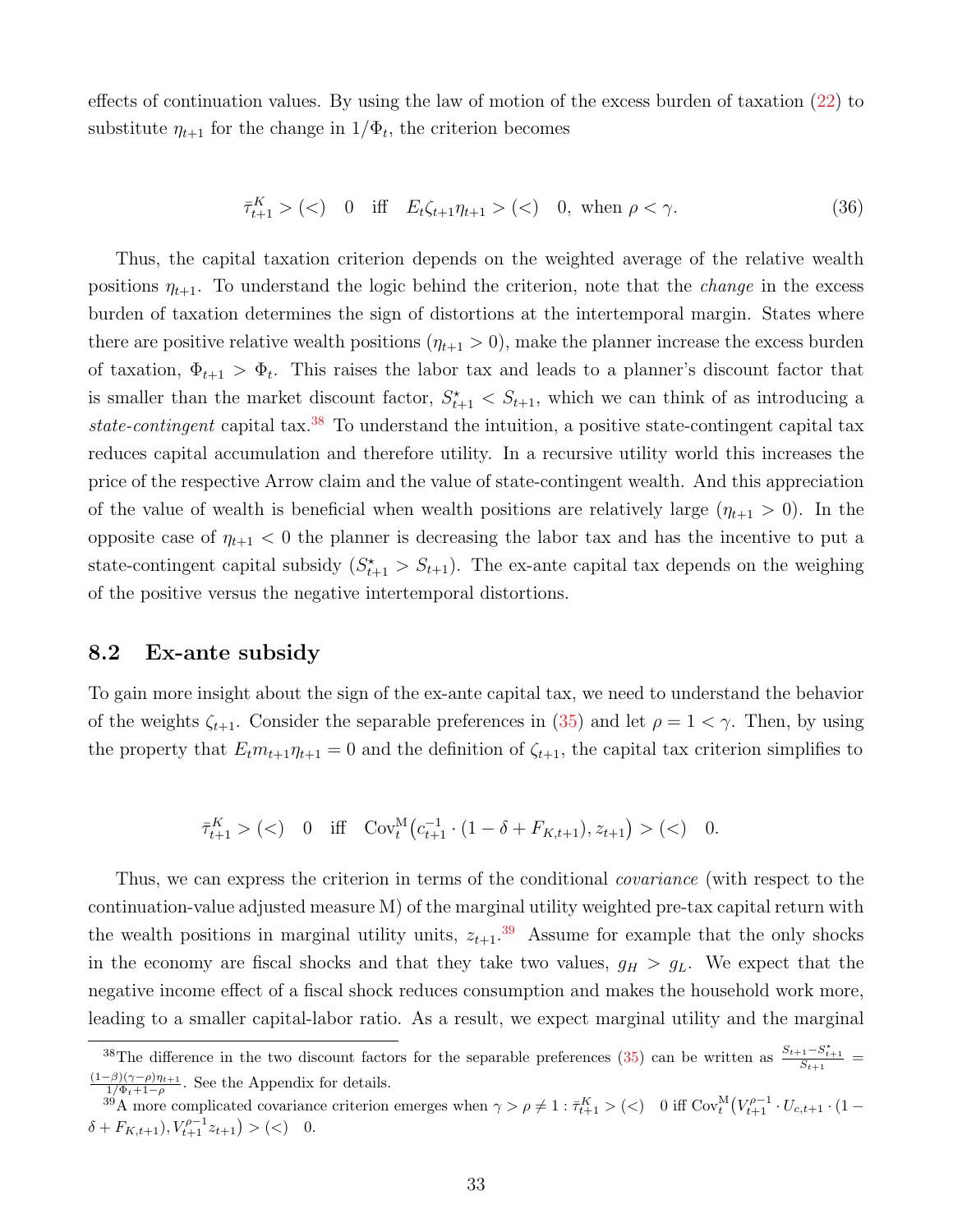product of capital to increase at adverse fiscal shocks. Thus, when the government hedges fiscal shocks by taking small positions against high shocks,  $z_H < z_L$ , the covariance will be *negative*, leading to an ex-ante capital subsidy.<sup>[40](#page-34-1)</sup> Intuitively, the planner mitigates the effects of fiscal shocks by using a state-contingent capital subsidy at  $g_H$  and a state-contingent capital tax at  $g_L$ . But since adverse fiscal shocks are weighed more, we have an ex-ante subsidy to capital income. The Online Appendix provides a detailed example in an economy with a simplified stochastic structure (deterministic except for one period) that confirms this analysis.

## <span id="page-34-0"></span>9 Discussion: the case of  $\rho > \gamma$

Consider now the case of  $\rho > \gamma$ . The direction of inequalities in propositions [2,](#page-0-0) [5](#page-17-3) and [6](#page-30-0) is obviously reversed.

<span id="page-34-2"></span>Proposition 8. (Desire to smooth over time stronger than desire to smooth over states) Assume that  $\rho > \gamma$ , so that the household <u>loves</u> volatility in future utility. Then,  $\Phi_{t+1}(\hat{g}) < \Phi_t < \Phi_{t+1}(\tilde{g})$ when  $\hat{g}, \tilde{g}$  are such so that  $\eta_{t+1}(\hat{g}) > 0 > \eta_{t+1}(\tilde{g})$ . Similarly, in proposition [5](#page-17-3) we have  $\tau_{t+1}(\hat{g}) <$  $\tau_t < \tau_{t+1}(\tilde{g})$  when  $\eta_{t+1}(\tilde{g}) > 0 > \eta_{t+1}(\tilde{g})$ . The same reversion of the direction of inequalities for  $\Phi_t$  holds also in an economy with capital, as in proposition [6.](#page-30-0) Proposition  $\gamma$  goes through, but the direction of inequalities is reversed in [\(36\)](#page-33-2):  $\bar{\tau}_{t+1}^K > \langle \langle \rangle \quad 0 \quad \text{iff} \quad E_t \zeta_{t+1} \eta_{t+1} \langle \langle \rangle \rangle \quad 0.$ 

Proposition [8](#page-34-2) shows that the planner varies the excess burden over states and dates in an opposite way when  $\rho > \gamma$ . The reason is simple. Increases in continuation utility *increase* the stochastic discount factor when the household loves volatility in future utility (instead of decreasing it). Issuance of additional state-contingent debt reduces the stochastic discount factor, making debt more expensive. Thus, the planner finds it optimal to "under-insure" in comparison to expected utility, selling less claims against good times and buying less claims against bad times. This is accompanied with smaller taxes in good times and higher taxes in bad times, amplifying the effects of fiscal shocks. Following the discussion in the previous section, there is an ex-ante capital tax instead of a subsidy, since bad times (which are weighed more) carry now a higher excess burden.

The martingale and submartingale results of propositions [3,](#page-15-2) [5](#page-17-3) and [6](#page-30-0) hold also for  $\rho > \gamma$ , so the persistence and back-loading results with respect to  $\pi_t \cdot M_t$  go through. The back-loading with respect to the physical measure goes through as well: the excess burden of taxation is now positively correlated with government spending. But the agent loves volatility in utility, and therefore places more probability mass on high-utility, low-spending shocks. Thus, we have again  $\text{Cov}_t(m_{t+1}, \Phi_{t+1}) \leq 0$  and a positive drift with respect to the data-generating process.<sup>[41](#page-34-3)</sup>

<span id="page-34-1"></span><sup>&</sup>lt;sup>40</sup>The covariance is  $Cov^M = E_t m_{t+1} c_{t+1}^{-1} (1 - \delta + F_{K,t+1}) \eta_{t+1}$ . Let subscripts denote if we are at the high or low shock and suppress time subscripts. By assumption we have  $c_H < c_L$ ,  $F_{K,H} > F_{K,L}$ ,  $\eta_H < 0$  and  $\eta_L > 0$ . Therefore,  $c_H^{-1}(1-\delta + F_{K,H}) > c_L^{-1}(1-\delta + F_{K,L})$ . The covariance is  $Cov^M = c_L^{-1}(1-\delta + F_{K,L})\pi_L m_L \eta_L$  +  $c_{H}^{-1}(1-\delta+F_{K,H})\pi_H m_H \eta_H$ . But  $c_L^{-1}(1-\delta+F_{K,L})\eta_L < c_H^{-1}(1-\delta+F_{K,H})\eta_L$ , since  $\eta_L > 0$ . Therefore, Cov<sup>M</sup> <  $c_{H}^{-1}(1-\delta + F_{K,H})[\pi_L m_L \eta_L + \pi_H m_H \eta_H] = 0$ , since  $E m \eta = 0$ .

<span id="page-34-3"></span><sup>&</sup>lt;sup>41</sup>In the Online Appendix I provide a full-blown quantitative exercise by setting  $\rho = 1$  and  $\gamma = 0$  for the constant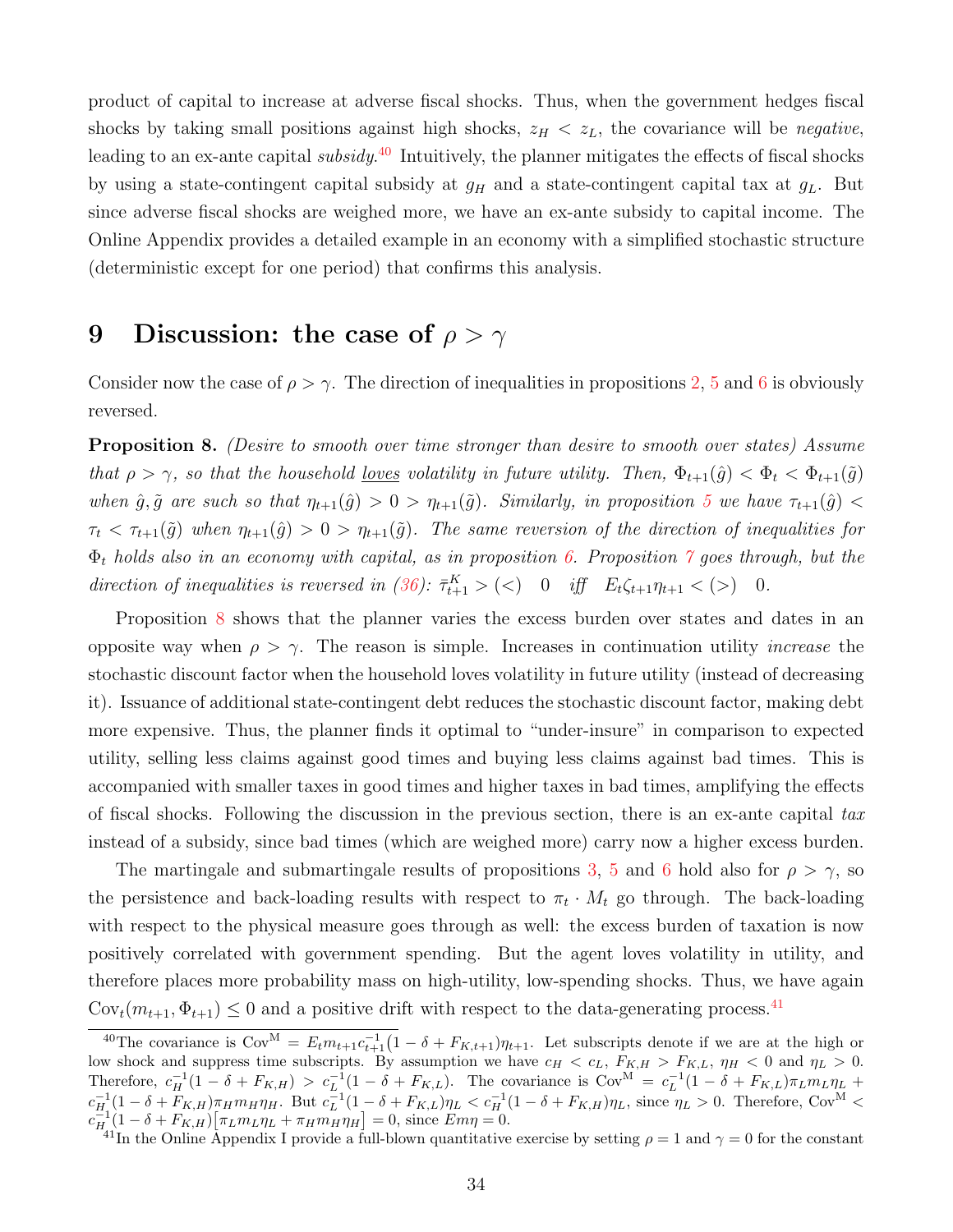## <span id="page-35-0"></span>10 Concluding remarks

Dynamic fiscal policy revolves around the proper use of government debt returns in order to minimize the welfare loss of distortionary taxation. The asset-pricing literature has taught us that it is crucial to differentiate between smoothing over time and smoothing over states if our models aspire to generate realistic asset prices. Naturally, models that match better asset prices raise obvious questions about the structure of the government debt portfolio and the resulting tax policy.

The analysis in this paper shows that if we respect these two distinct attitudes and analyze optimal policy with recursive preferences, the tax-smoothing prescriptions of the dynamic Ramsey literature are shattered. Optimal labor taxes become substantially volatile and persistent. The planner mitigates the effects of fiscal shocks by taxing more in good times and less in bad times. Debt returns should be used to an even greater degree as a fiscal shock absorber, indicating that actual fiscal policy is even worse than we thought. Lastly, there is a novel incentive for an introduction of an intertemporal wedge, that can lead to ex-ante capital subsidies.

I have focused on time and risk in otherwise standard economies of the dynamic Ramsey tradition. An analysis beyond the representative agent framework as in [Werning](#page-41-12) [\(2007\)](#page-41-12), [Bassetto](#page-39-15) [\(2014\)](#page-39-15) or [Bhandari et al.](#page-39-16) [\(2015\)](#page-39-16), or an exploration of different timing protocols like lack of commitment, are worthy directions for future research.

Frisch utility function [\(27\)](#page-19-1) with the same i.i.d. specification of shocks as in the baseline exercise. These are the RINCE preferences of [Farmer](#page-40-16) [\(1990\)](#page-40-16). The correlation of tax rates with government spending is highly positive and the autocorrelation of the tax rate close to unity, whereas the positive drift is small and discernible only in the long-run for this parametrization.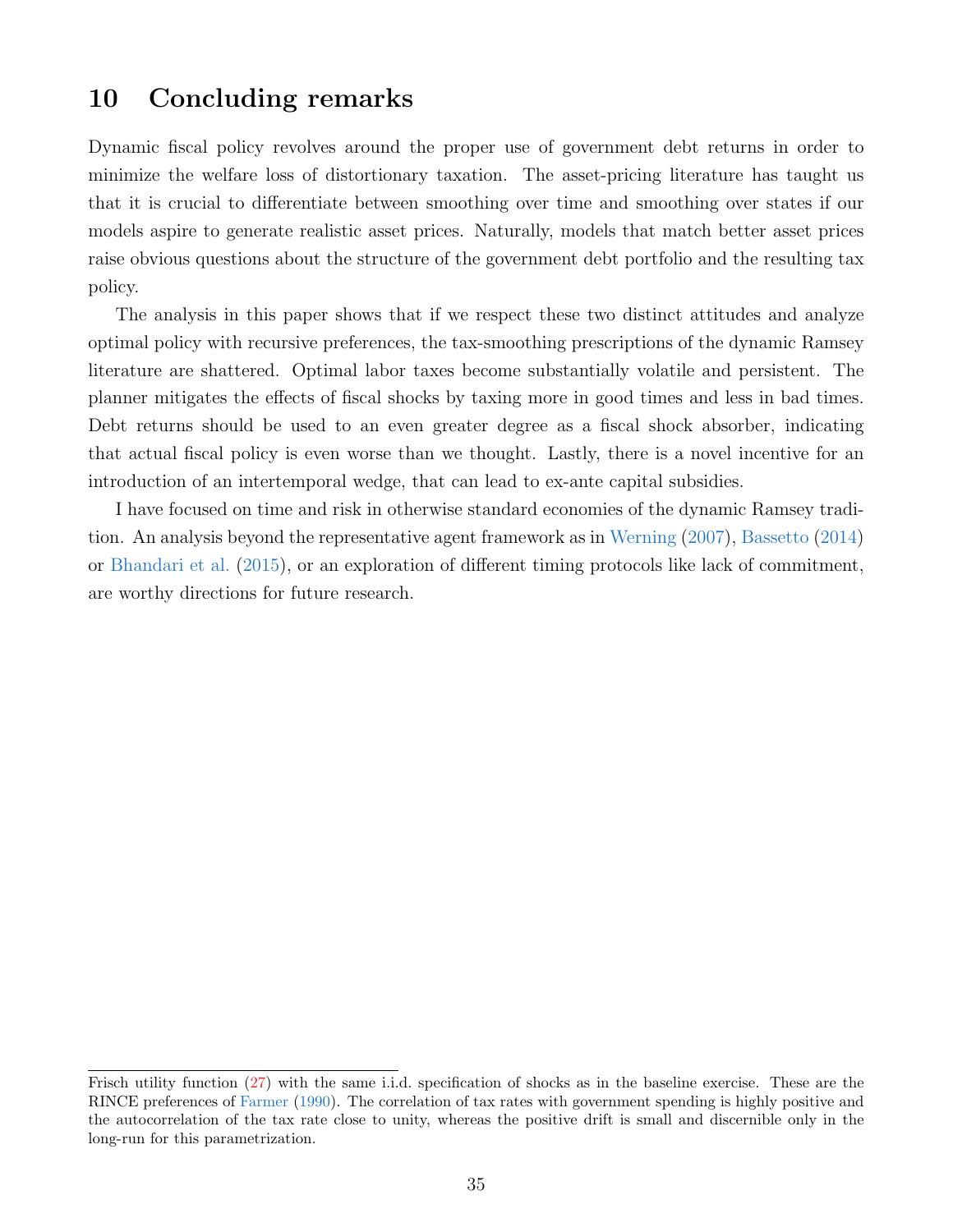## A Economy without capital

## A.1 State space

At first, define

$$
A(g_1) \equiv \left\{ (z_1, V_1) | \exists \{c_t, h_t\}_{t \ge 1}, \{z_{t+1}, V_{t+1}\}_{t \ge 1}, \text{ with } c_t \ge 0, h_t \in [0, 1] \right\}
$$
  
such that:  

$$
z_t = \Omega(c_t, h_t) + \beta E_t m_{t+1}^{\frac{\rho - \gamma}{1 - \gamma}} z_{t+1}, t \ge 1
$$

$$
V_t = \left[ (1 - \beta)u(c_t, 1 - h_t)^{1 - \rho} + \beta \mu_t (V_{t+1})^{1 - \rho} \right]^{\frac{1}{1 - \rho}}, t \ge 1
$$

$$
c_t + g_t = h_t, t \ge 1
$$
  
where  $m_{t+1}$  defined as in (5)  
and the transversality condition holds,  $\lim_{t \to \infty} E_1 \beta^t \left( \frac{M_{t+1}}{M_1} \right)^{\frac{\rho - \gamma}{1 - \gamma}} z_{t+1} = 0.$ 

The set  $A(g_1)$  stands for the set of values of z and V at  $t = 1$  that can be generated by an implementable allocation when the shock is  $g_1$ . From  $A(g)$  we get the state space as  $Z(g) \equiv$  ${z \exists (z, V) \in A(g)}.$ 

### A.2 Transformed Bellman equation

Let  $v(z, g) \equiv \frac{V(z, g)^{1-\rho}-1}{(1-\beta)(1-\rho)}$  $\frac{\sqrt{(z,g)^2 - \rho - 1}}{(1-\beta)(1-\rho)}$ . The Bellman equation takes the form

$$
v(z,g) = \max_{c,h,z'_{g'}} U(c,1-h) + \beta \frac{\left[\sum_{g'} \pi(g'|g)\left(1+(1-\beta)(1-\rho)v(z'_{g'},g')\right)^{\frac{1-\gamma}{1-\rho}}\right]^{\frac{1-\rho}{1-\gamma}} - 1}{(1-\beta)(1-\rho)}
$$

subject to the transformed implementability constraint

$$
z = U_c c - U_l h + \beta \sum_{g'} \pi(g' | g) \frac{[1 + (1 - \beta)(1 - \rho)v(z'_{g'}, g')]^{\frac{\rho - \gamma}{1 - \rho}}}{\left[\sum_{g'} \pi(g' | g)\right] [1 + (1 - \beta)(1 - \rho)v(z'_{g'}, g')]^{\frac{1 - \gamma}{1 - \rho}}\right]^{\frac{\rho - \gamma}{1 - \gamma}}} z'_{g'}
$$

and to [\(12\)](#page-10-0)-[\(14\)](#page-10-0). Recall that  $m'_{g'} \equiv \frac{V(z'_{g'}, g')^{1-\gamma}}{\sum_{g'} \pi(g'|g)V(z',g')}$  $\frac{C_{g'}(s)}{\sum_{g'} \pi(g'|g)V(z'_{g'},g')^{1-\gamma}} =$  $\left[1+(1-\beta)(1-\rho)v(z'_{g'},g')\right]^{\frac{1-\gamma}{1-\rho}}$  $\frac{1}{\sum_{g'} \pi(g'|g) \left[1+(1-\beta)(1-\rho)v(z'_{g'},g')\right]^{\frac{1-\gamma}{1-\rho}}}.$ 

## B Economy with capital

### B.1 Competitive equilibrium

A price-taking firm operates the constant returns to scale technology. The firms rents capital and labor services and maximizes profits. Factor markets are competitive and therefore profit maximization leads to  $w_t = F_H(s^t)$  and  $r_t = F_K(s^t)$ .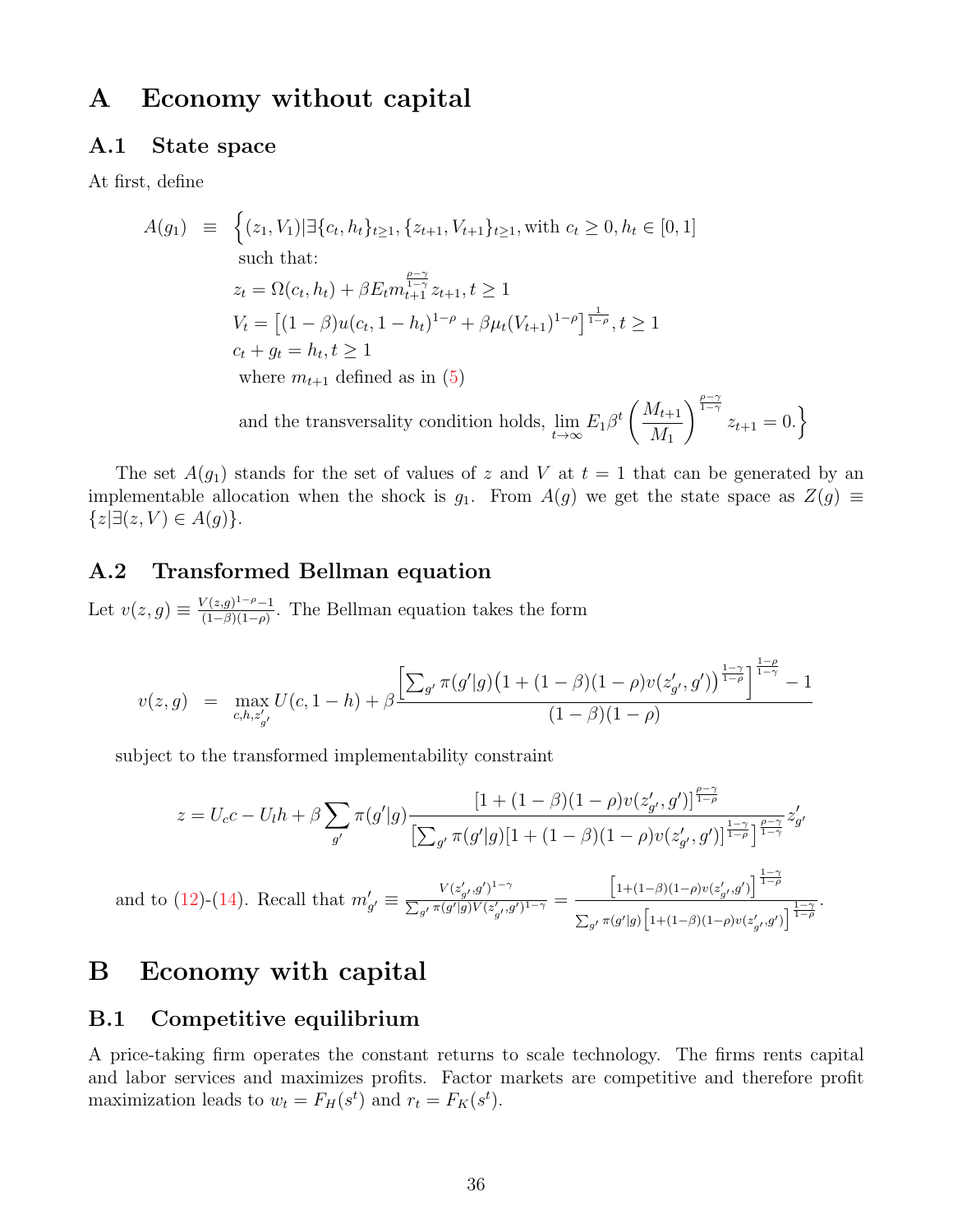The first-order condition with respect to an Arrow security is the same as in [\(8\)](#page-8-2). The labor supply condition is  $U_l/U_c = (1 - \tau)w$ . The Euler equation for capital is

<span id="page-37-0"></span>
$$
1 = \beta \sum_{s_{t+1}} \pi_{t+1}(s_{t+1}|s^t) \left(\frac{V_{t+1}(s^{t+1})}{\mu_t(V_{t+1})}\right)^{\rho-\gamma} \frac{U_c(s^{t+1})}{U_c(s^t)} R_{t+1}^K(s^{t+1}).
$$
\n(B.1)

Conditions [\(8\)](#page-8-2) and [\(B.1\)](#page-37-0) deliver the no-arbitrage condition  $\sum_{s_{t+1}} p_t(s_{t+1}, s^t) R_{t+1}^K(s^{t+1}) = 1$ . The transversality conditions are

$$
\lim_{t \to \infty} E_0 \beta^t M_t^{\frac{\rho - \gamma}{1 - \gamma}} U_{ct} k_{t+1} = 0 \quad \text{and} \quad \lim_{t \to \infty} E_0 \beta^{t+1} M_{t+1}^{\frac{\rho - \gamma}{1 - \gamma}} U_{c, t+1} b_{t+1} = 0
$$

#### B.2 Ramsey problem

Define wealth as  $W_t(s^t) \equiv b_t(s^t) + R_t^K(s^t) k_t(s^{t-1})$ . Note that

$$
\sum_{s_{t+1}} p_t(s_{t+1}, s^t) W_{t+1}(s^{t+1}) = \sum_{s_{t+1}} p_t(s_{t+1}, s^t) [b_{t+1}(s^{t+1}) + R_{t+1}^K(s^{t+1}) k_{t+1}(s^t)]
$$
  
= 
$$
\sum_{s_{t+1}} p_t(s_{t+1}, s^t) b_{t+1}(s^{t+1}) + k_{t+1}(s^t),
$$

by using the no-arbitrage condition. The household's budget constraint in terms of  $W_t$  becomes

$$
c_t(s^t) + \sum_{s_{t+1}} p_t(s_{t+1}, s^t) W_{t+1}(s^{t+1}) = (1 - \tau_t(s^t)) w_t(s^t) h_t(s^t) + W_t(s^t).
$$

Eliminate  $\{\tau_t, p_t\}$  and multiply with  $U_{ct}$  to get  $U_{ct}W_t = U_{ct}c_t - U_{lt}h_t + \beta E_t m_{t+1}^{\frac{\rho-\gamma}{1-\gamma}} U_{c,t+1}W_{t+1}$ , which leads to the same implementability constraint for  $z_t \equiv U_{ct}W_t$ . At  $t = 0$  we have  $U_{c0}W_0 =$  $U_{c0}c_0 - U_{l0}h_0 + \beta E_0 m_1^{\frac{\rho-\gamma}{1-\gamma}}z_1$ , where  $W_0 \equiv [(1-\tau_0^K)F_K(s_0, k_0, h_0) + 1-\delta]k_0 + b_0$ , and  $(k_0, b_0, \tau_0^K, s_0)$ given.

## B.3 Transformed Bellman equation with capital

Let  $v(z, k, s) \equiv \frac{V(z, k, s)^{1-\rho}-1}{(1-\beta)(1-\rho)}$  $\frac{(z,\kappa,s)^2-\kappa-1}{(1-\beta)(1-\rho)}$ . The Bellman equation takes the form

$$
v(z,k,s) = \max_{c,h,k',z'_{s'}} U(c,1-h) + \beta \frac{\left[\sum_{s'} \pi(s'|s)\left(1+(1-\beta)(1-\rho)v(z'_{s'},k',s')\right)^{\frac{1-\gamma}{1-\rho}}\right]^{\frac{1-\rho}{1-\gamma}} - 1}{(1-\beta)(1-\rho)}
$$

subject to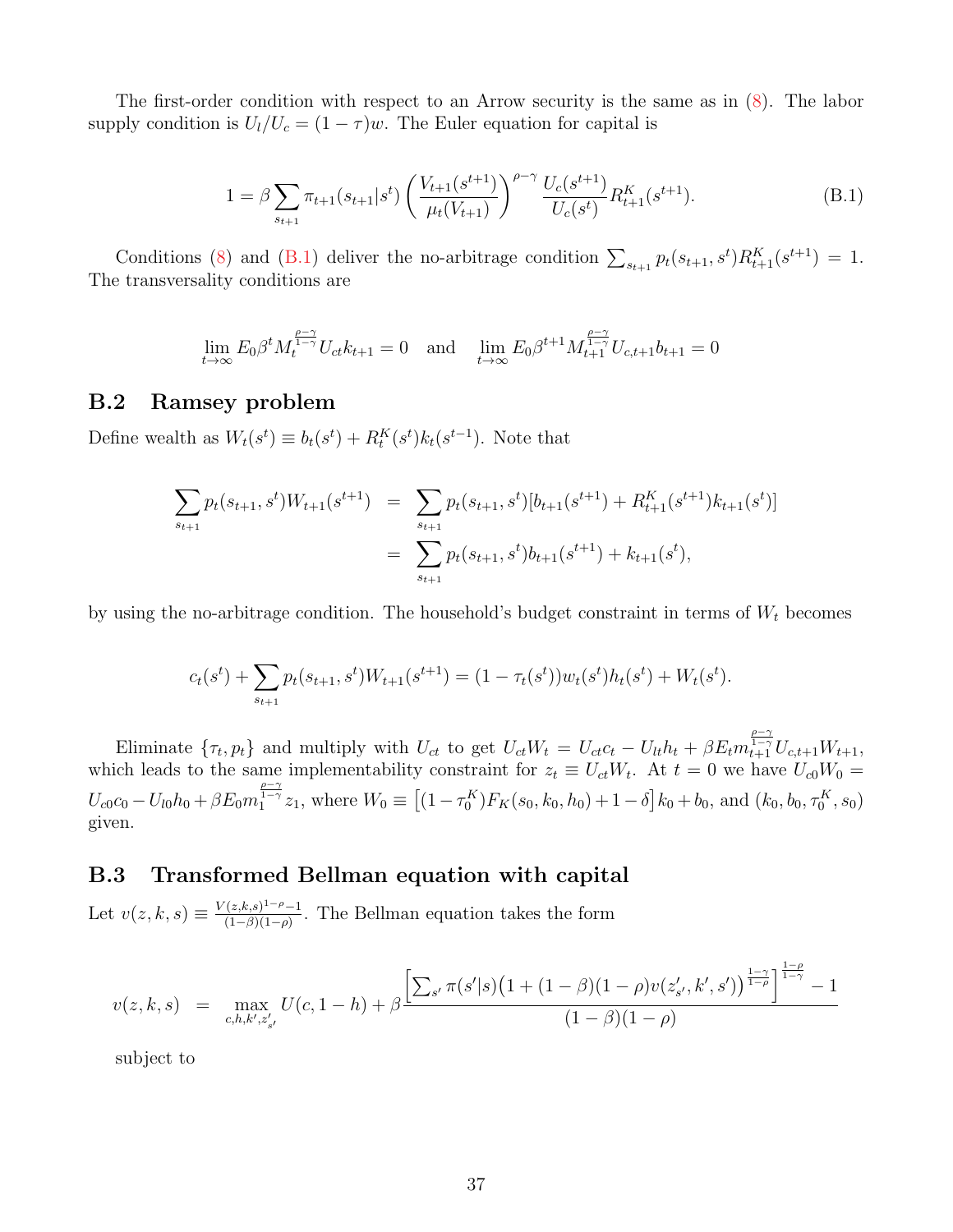$$
z = \Omega(c, h) + \beta \sum_{s'} \pi(s'|s) \frac{[1 + (1 - \beta)(1 - \rho)v(z'_{s'}, k', s')]^{\frac{\rho - \gamma}{1 - \rho}}}{\left[\sum_{s'} \pi(s'|s)[1 + (1 - \beta)(1 - \rho)v(z'_{s'}, k', s')]^{\frac{1 - \gamma}{1 - \rho}}\right]^{\frac{\rho - \gamma}{1 - \gamma}}z'_{s'}} \quad (B.2)
$$

$$
c + k' - (1 - \delta)k + g_s = F(s, k, h)
$$
\n(B.3)

$$
c, k' \ge 0, h \in [0, 1] \tag{B.4}
$$

The values  $(z'_{s'}, k')$  have to belong to the proper state space, i.e. it has to be possible that they can be generated by a competitive equilibrium with taxes that starts at  $(k, s)$ .

### B.4 First-order necessary conditions

<span id="page-38-1"></span>
$$
c: U_c + \Phi \Omega_c = \lambda \tag{B.5}
$$

$$
h: \t -U_l + \Phi \Omega_h = -\lambda F_H \t\t (B.6)
$$

$$
k': \qquad \lambda = \beta \sum_{s'} \pi(s'|s) m_{s'}^{\frac{\rho - \gamma}{1 - \gamma}} v_k(z'_{s'}, k', s')[1 + (1 - \beta)(\rho - \gamma)\eta'_{s'}\Phi]
$$
(B.7)

$$
z'_{s'}: \t v_z(z'_{s'}, k', s') + \Phi[1 + (1 - \beta)(\rho - \gamma)v_z(z'_{s'}, k', s')\eta'_{s'}] = 0.
$$
 (B.8)

The relative wealth position  $\eta'_{s'}$  is defined as in [\(19\)](#page-11-1) (with a value function V that also depends on capital now), so we again have  $\sum_{s'} \pi(s'|s) m'_{s'} n'_{s'} = 0$ . The envelope conditions are

<span id="page-38-0"></span>
$$
v_z(z, k, s) = -\Phi \tag{B.9}
$$

$$
v_k(z, k, s) = \lambda(1 - \delta + F_K). \tag{B.10}
$$

The envelope condition [\(B.9\)](#page-38-0) together with [\(B.8\)](#page-38-1) delivers the same law of motion of  $\Phi_t$  as in  $(22)$ , leading to the same results as in proposition [3.](#page-15-2) Combine  $(B.5)$  and  $(B.6)$  and use the fact that  $(1 - \tau)F_H = U_l/U_c$  to get the same labor tax results as in propositions [4](#page-16-3) and [5.](#page-17-3) Turn into sequence notation, use the law of motion of  $\Phi_t$  [\(22\)](#page-14-1) to replace  $1 + (1 - \beta)(\rho - \gamma)\eta_{t+1}\Phi_t$  in [\(B.7\)](#page-38-1) with the ratio  $\Phi_t/\Phi_{t+1}$  and the envelope condition [\(B.10\)](#page-38-0) to eliminate  $v_k$  to finally get [\(33\)](#page-31-0).

### B.5 Proof of proposition [7](#page-31-3)

The first-order condition with respect to consumption for  $t \geq 1$  is  $U_{ct} + \Phi_t \Omega_{ct} = \lambda_t$ . Thus,  $1/\Phi_t +$  $\Omega_{ct}/U_{ct} = \lambda_t/(\Phi_t U_{ct}) > 0$ . Write the planner's discount factor as  $S_{t+1}^* = S_{t+1} \frac{\lambda_{t+1}/(\Phi_{t+1} U_{c,t+1})}{\lambda_t/(\Phi_t U_{ct})} =$  $S_{t+1} \frac{1/\Phi_{t+1} + \Omega_{c,t+1}/U_{c,t+1}}{1/\Phi_t + \Omega_{ct}/U_{ct}}$  $\frac{1}{1/\Phi_t + \Omega_{ct}/U_{ct} + 1/U_{c,t+1}}$ ,  $t \ge 1$ . Remember that  $\Omega_c/U_c = 1 - \epsilon_{cc} - \epsilon_{ch}$ . Thus,

<span id="page-38-2"></span>
$$
S_{t+1} - S_{t+1}^* = \frac{\frac{1}{\Phi_t} - \frac{1}{\Phi_{t+1}} + \epsilon_{cc,t+1} + \epsilon_{ch,t+1} - \epsilon_{cc,t} - \epsilon_{ch,t}}{\frac{1}{\Phi_t} + 1 - \epsilon_{cc,t} - \epsilon_{ch,t}} \cdot S_{t+1}, t \ge 1.
$$
 (B.11)

The denominator is positive. Use [\(B.11\)](#page-38-2) in the numerator of [\(34\)](#page-31-1), simplify and normalize  $\zeta_{t+1}$  so that  $E_t \zeta_{t+1} = 1$  to get the criterion for capital taxation.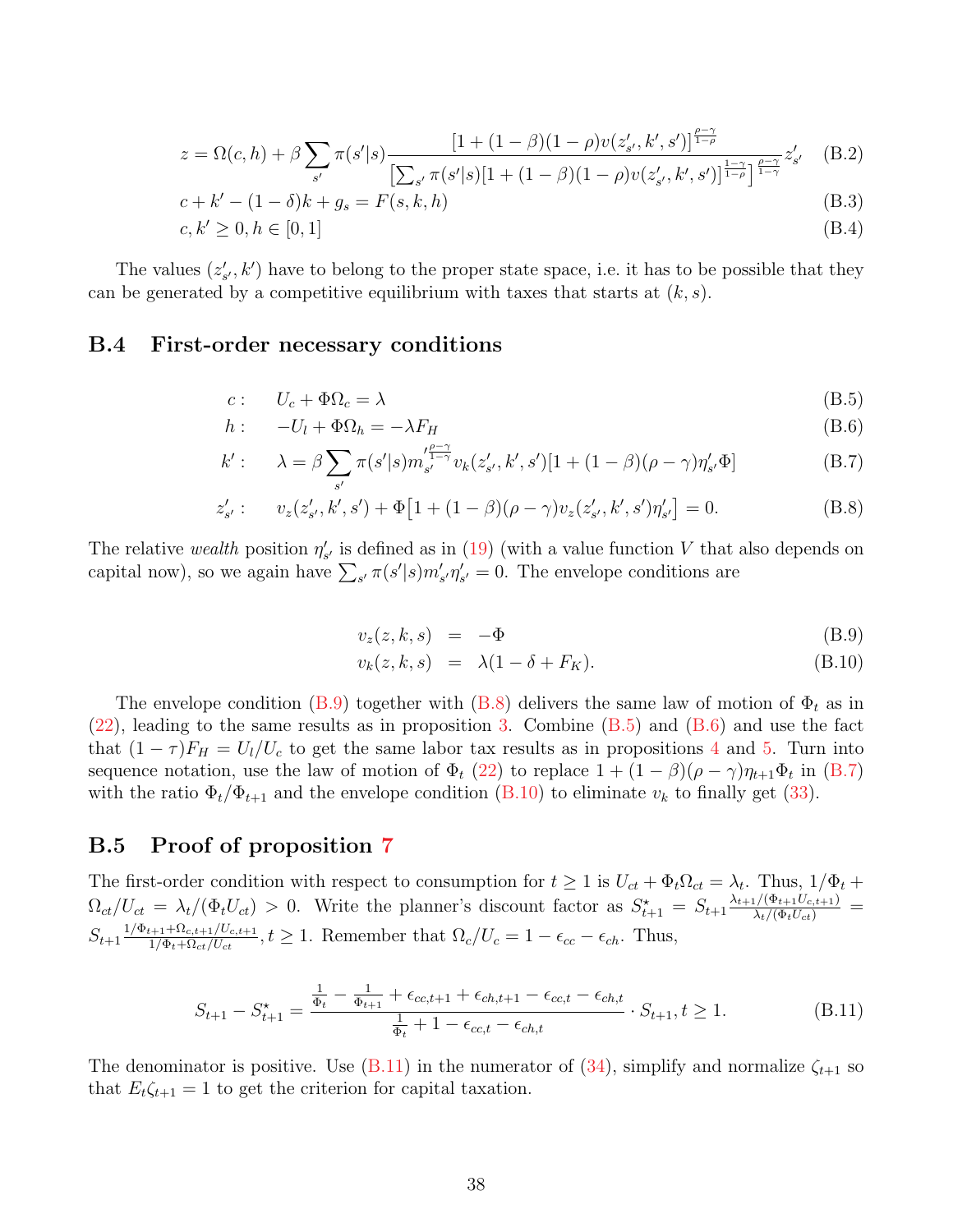## References

- <span id="page-39-3"></span>Ai, Hengjie and Ravi Bansal. 2016. Risk Preferences and The Macro Announcement Premium. Mimeo, Duke University.
- <span id="page-39-9"></span>Aiyagari, S. Rao, Albert Marcet, Thomas J. Sargent, and Juha Seppala. 2002. Optimal Taxation without State-Contingent Debt. *Journal of Political Economy* 110 (6):1220–1254.
- <span id="page-39-12"></span>Anderson, Evan W. 2005. The dynamics of risk-sensitive allocations. *Journal of Economic Theory* 125 (2):93–150.
- <span id="page-39-2"></span>Bansal, Ravi and Amir Yaron. 2004. Risks for the Long Run: A Potential Resolution of Asset Pricing Puzzles. Journal of Finance LIX (4):1481–1509.
- <span id="page-39-11"></span>Barro, Robert J. 1979. On the Determination of the Public Debt. Journal of Political Economy 87 (5):940–71.
- <span id="page-39-15"></span>Bassetto, Marco. 2014. Optimal Fiscal Policy with Heterogenous Agents. Quantitative Economics 5 (3):675–704.
- <span id="page-39-4"></span>Berndt, Antje, Hanno Lustig, and Sevin Yeltekin. 2012. How Does the U.S. Government Finance Fiscal Shocks? American Economic Journal: Macroeconomics 4:69–104.
- <span id="page-39-16"></span>Bhandari, Anmol, David Evans, Mikhail Golosov, and Thomas J. Sargent. 2015. Taxes, debts, and redistributions with aggregate shocks. Mimeo, New York University.

- <span id="page-39-14"></span>Campbell, John Y. 1993. Intertermoral asset pricing without consumption data. American Economic Review 83 (3):487–512.
- <span id="page-39-5"></span>Chamley, Christophe. 1986. Optimal taxation of capital income in general equilibrium with infinite lives. Econometrica 54 (3):607–622.
- <span id="page-39-6"></span>Chari, V.V. and Patrick J. Kehoe. 1999. Optimal fiscal and monetary policy. Handbook of Macroeconomics 1:1671–1745.
- <span id="page-39-0"></span>Chari, V.V., Lawrence J. Christiano, and Patrick J. Kehoe. 1994. Optimal Fiscal Policy in a Business Cycle Model. Journal of Political Economy 102 (4):617–652.
- <span id="page-39-7"></span>Croce, Mariano M., Howard Kung, Thien T. Nguyen, and Lukas Schmid. 2012a. Fiscal Policies and Asset Prices. The Review of Financial Studies 25 (9):2635–2672.
- <span id="page-39-8"></span>Croce, Mariano M., Thien T. Nguyen, and Lukas Schmid. 2012b. The market price of fiscal uncertainty. Journal of Monetary Economics 59 (5):401–416.
- <span id="page-39-1"></span>Epstein, Larry G. and Stanley E. Zin. 1989. Substitution, Risk Aversion and the Temporal Behavior of Consumption and Asset Returns: A Theoretical Framework. Econometrica 57 (4):937–969.
- <span id="page-39-13"></span>Epstein, Larry G., Emmanuel Farhi, and Tomasz Strzalecki. 2014. How Much Would You Pay to Resolve Long-Run Risk? American Economic Review 104 (9):2680–97.

<span id="page-39-10"></span><sup>– 2016.</sup> Fiscal Policy and Debt Management with Incomplete Markets. *Quarterly Journal* of Economics Forthcoming.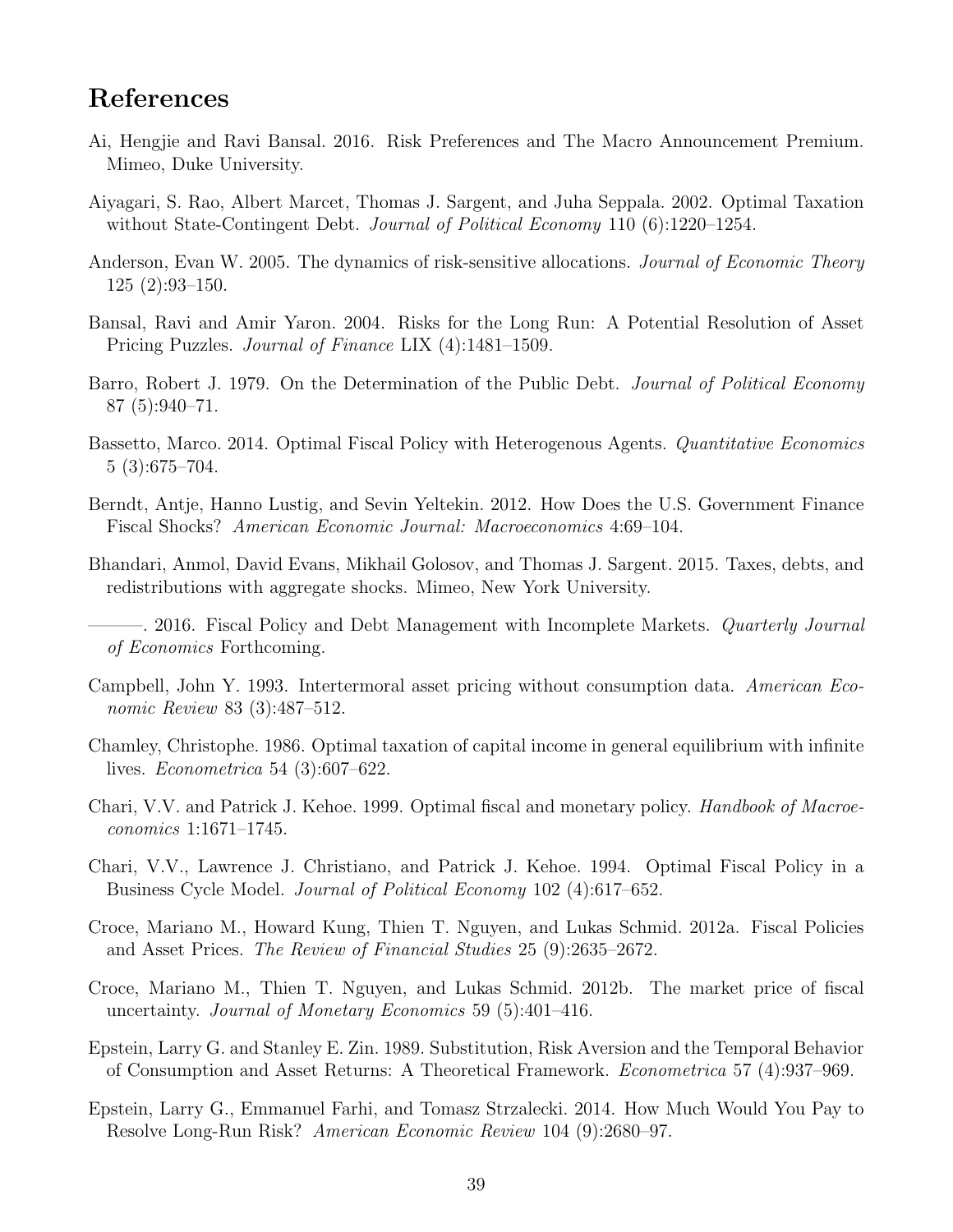- <span id="page-40-8"></span>Farhi, Emmanuel. 2010. Capital Taxation and Ownership when Markets are Incomplete. Journal of Political Economy 118 (5):908–948.
- <span id="page-40-3"></span>Farhi, Emmanuel and Iván Werning. 2008. Optimal savings distortions with recursive preferences. Journal of Monetary Economics 55 (1):21–42.
- <span id="page-40-16"></span>Farmer, Roger E.A. 1990. Rince Preferences. The Quarterly Journal of Economics 105 (1):43–60.
- <span id="page-40-7"></span>Gomes, Francisco, Alexander Michaelides, and Valery Polkovnichenko. 2013. Fiscal Policy and Asset Prices with Incomplete Markets. The Review of Financial Studies 26 (2):531–566.
- <span id="page-40-6"></span>Gottardi, Piero, Atsushi Kajii, and Tomoyuki Nakajima. 2015. Optimal Taxation and Debt with Uninsurable Risks to Human Capital Accumulation. American Economic Review 105 (11):3443– 70.
- <span id="page-40-14"></span>Gourinchas, Pierre-Olivier and Hélène Rey. 2007. International Financial Adjustment. *Journal of* Political Economy 115 (4):665–703.
- <span id="page-40-2"></span>Gourio, François. 2012. Disaster Risk and Business Cycles. American Economic Review 102 (6):2734–66.
- <span id="page-40-13"></span>Hall, George J. and Stephan Krieger. 2000. The Tax Smoothing Implications of the Federal Debt Paydown. Brookings Papers on Economic Activity 31:253–302.
- <span id="page-40-12"></span>Hall, George J. and Thomas J. Sargent. 2011. Interest Rate Risk and Other Determinants of Post-WWII US Government Debt/GDP Dynamics. American Economic Journal: Macroeconomics 3 (3):192–214.
- <span id="page-40-10"></span>Hansen, Lars Peter and Thomas J. Sargent. 2001. Robust Control and Model Uncertainty. American Economic Review 91 (2):60–66.
- <span id="page-40-1"></span>Hansen, Lars Peter, John C. Heaton, and Nan Li. 2008. Consumption Strikes Back? Measuring Long-Run Risk. Journal of Political Economy 116 (2):260–302.
- <span id="page-40-15"></span>Judd, Kenneth L. 1985. Redistributive taxation in a simple perfect foresight model. Journal of Public Economics 28 (1):59–83.
- <span id="page-40-5"></span>Karantounias, Anastasios G. 2013. Managing pessimistic expectations and fiscal policy. Theoretical Economics 8 (1):193–231.
- <span id="page-40-4"></span>Koopmans, Tjalling C. 1960. Stationary ordinary utility and impatience. Econometrica 28 (2):287– 309.
- <span id="page-40-9"></span>Kreps, D. M. and E. L. Porteus. 1978. Temporal Resolution of Uncertainty and Dynamic Choice. Econometrica 46:185–200.
- <span id="page-40-11"></span>Kydland, Finn E. and Edward C. Prescott. 1980. Dynamic optimal taxation, rational expectations and optimal control. Journal of Economic Dynamics and Control 2:79–91.
- <span id="page-40-0"></span>Lucas, Robert Jr. and Nancy L. Stokey. 1983. Optimal fiscal and monetary policy in an economy without capital. *Journal of Monetary Economics* 12 (1):55–93.